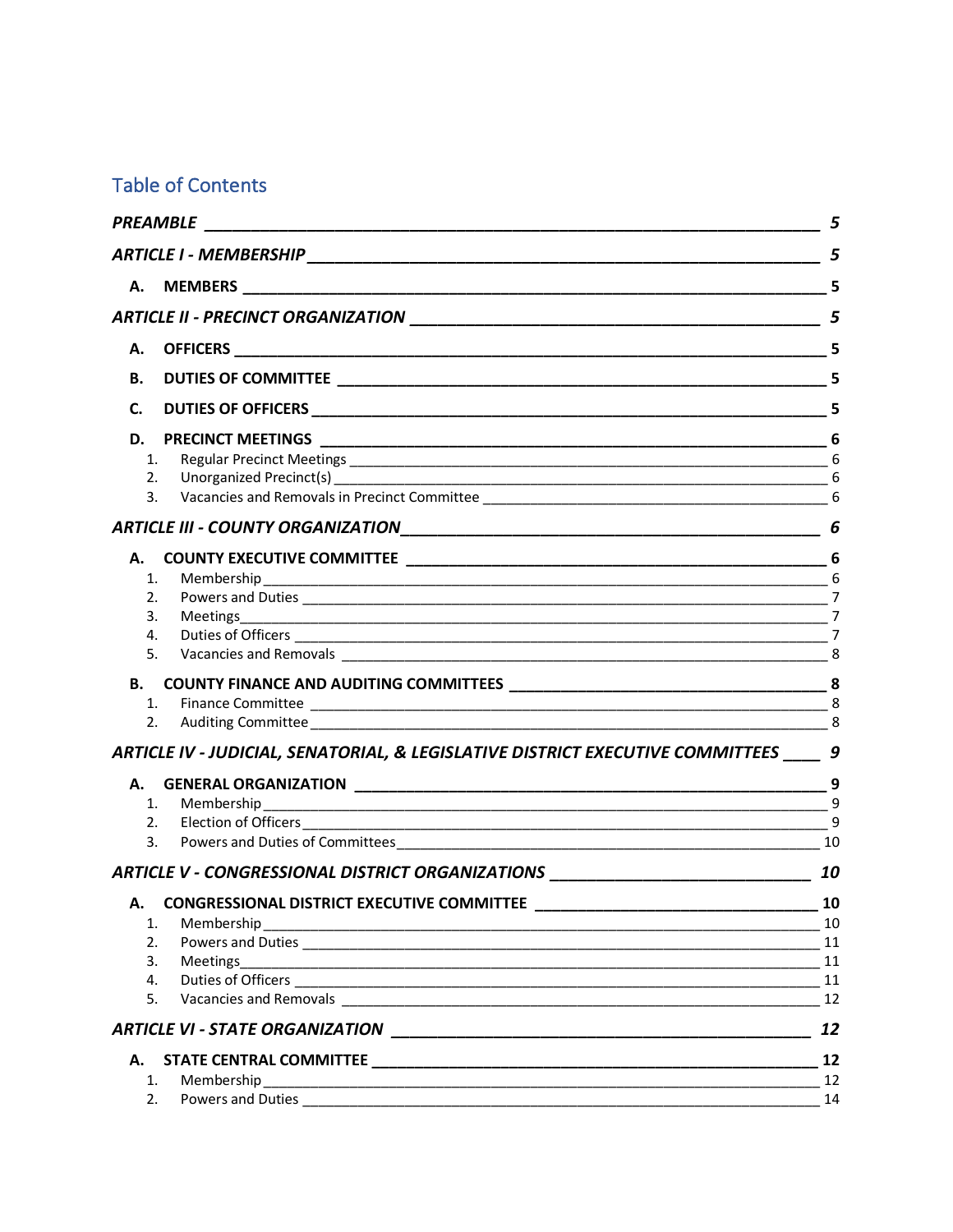| 3. | Meetings                                                                                                                                                                                                                             | 15 |
|----|--------------------------------------------------------------------------------------------------------------------------------------------------------------------------------------------------------------------------------------|----|
| 4. |                                                                                                                                                                                                                                      | 15 |
| В. |                                                                                                                                                                                                                                      | 15 |
| 1. | Membership                                                                                                                                                                                                                           |    |
| 2. |                                                                                                                                                                                                                                      | 16 |
| 3. |                                                                                                                                                                                                                                      | 16 |
| 4. |                                                                                                                                                                                                                                      | 17 |
| 5. |                                                                                                                                                                                                                                      | 18 |
| C. |                                                                                                                                                                                                                                      | 18 |
| 1. | Membership                                                                                                                                                                                                                           | 18 |
| 2. | Powers and Duties <b>contract to the contract of the contract of the contract of the contract of the contract of the contract of the contract of the contract of the contract of the contract of the contract of the contract of</b> | 18 |
| 3. |                                                                                                                                                                                                                                      | 19 |
|    |                                                                                                                                                                                                                                      | 19 |
|    |                                                                                                                                                                                                                                      | 19 |
| А. |                                                                                                                                                                                                                                      | 19 |
| 1. |                                                                                                                                                                                                                                      | 19 |
| 2. |                                                                                                                                                                                                                                      | 19 |
| 3. |                                                                                                                                                                                                                                      | 20 |
| 4. | Meeting Cancellation Due to Circumstances out of Party's Control                                                                                                                                                                     | 20 |
| В. |                                                                                                                                                                                                                                      | 20 |
| 1. |                                                                                                                                                                                                                                      | 20 |
| 2. |                                                                                                                                                                                                                                      | 21 |
| 3. |                                                                                                                                                                                                                                      | 22 |
| 4. |                                                                                                                                                                                                                                      | 22 |
| 5. | Meeting Cancellation Due to Circumstances out of Party's Control ___________________________________23                                                                                                                               |    |
| C. |                                                                                                                                                                                                                                      | 23 |
| 1. | Call of Convention <b>contained a control of Convention Call of Convention</b>                                                                                                                                                       | 23 |
| 2. |                                                                                                                                                                                                                                      | 23 |
| 3. |                                                                                                                                                                                                                                      | 24 |
| 4. |                                                                                                                                                                                                                                      | 24 |
|    | D. STATE CONVENTION                                                                                                                                                                                                                  | 24 |
| 1. | Call to Convention                                                                                                                                                                                                                   | 24 |
| 2. |                                                                                                                                                                                                                                      | 25 |
| 3. |                                                                                                                                                                                                                                      | 25 |
| 4. |                                                                                                                                                                                                                                      | 26 |
| 5. |                                                                                                                                                                                                                                      |    |
|    | ARTICLE VIII - NATIONAL CONVENTION DELEGATE SELECTION ___________________________ 27                                                                                                                                                 |    |
| А. |                                                                                                                                                                                                                                      |    |
| В. |                                                                                                                                                                                                                                      |    |
| C. |                                                                                                                                                                                                                                      |    |
| 1. |                                                                                                                                                                                                                                      |    |
| D. |                                                                                                                                                                                                                                      | 29 |
| Ε. |                                                                                                                                                                                                                                      |    |
| F. | <b>VACANCIES</b>                                                                                                                                                                                                                     | 30 |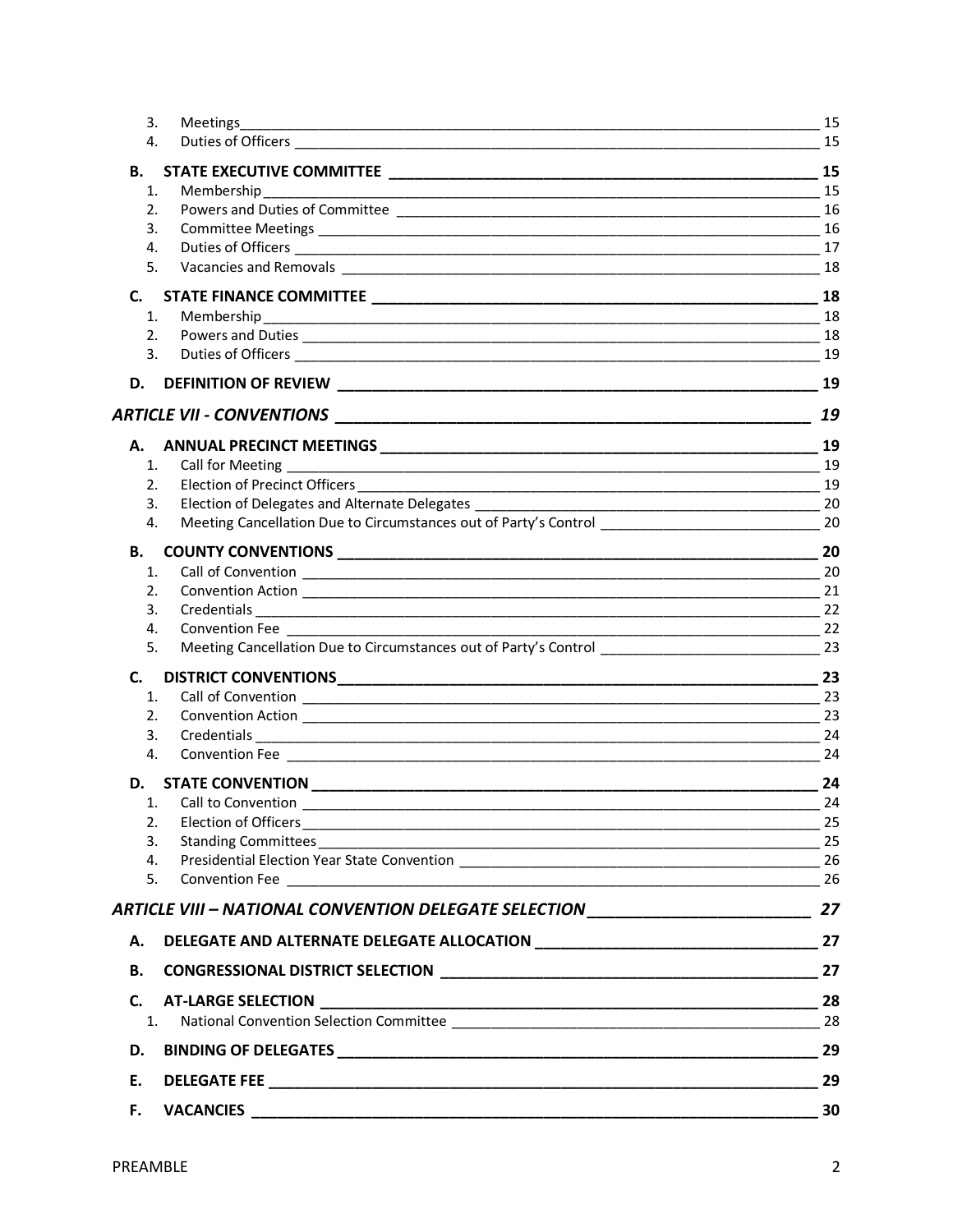|              | ARTICLE IX - GENERAL ADMINISTRATIVE PROCEDURE __________________________________     | 30               |
|--------------|--------------------------------------------------------------------------------------|------------------|
| А.           |                                                                                      | $\frac{1}{2}$ 30 |
| 1.           |                                                                                      |                  |
| 2.           |                                                                                      |                  |
| 3.           |                                                                                      |                  |
| 4.           |                                                                                      |                  |
| 5.           |                                                                                      |                  |
| 6.           |                                                                                      |                  |
| 7.           |                                                                                      |                  |
| 8.           |                                                                                      |                  |
| <b>B.</b>    |                                                                                      |                  |
| C.           |                                                                                      |                  |
| 1.           |                                                                                      |                  |
| 2.           |                                                                                      |                  |
| 3.           |                                                                                      |                  |
| 4.           |                                                                                      |                  |
|              |                                                                                      |                  |
| 1.           | Notification                                                                         |                  |
| 2.           |                                                                                      |                  |
| E.           |                                                                                      |                  |
| 1.           |                                                                                      |                  |
| 2.           |                                                                                      | 35               |
| F.           | REFRAIN FROM UTILIZING POWERS OF OFFICE IN REPUBLICAN PRIMARY ___________________ 36 |                  |
| G.           |                                                                                      |                  |
| Н.           |                                                                                      |                  |
| 1.           |                                                                                      |                  |
| 2.           |                                                                                      | 36               |
| 3.           |                                                                                      |                  |
| $\mathbf{L}$ |                                                                                      |                  |
| 1.           |                                                                                      |                  |
| 2.           | 37                                                                                   |                  |
| J.           | PARTICIPATION BY TELEPHONE OR OTHER ELECTRONIC CONFERENCE CALL _________________ 37  |                  |
| К.           |                                                                                      |                  |
|              | ARTICLE X - AMENDMENTS, APPLICABILITY AND EFFECTIVENESS OF THIS PLAN ____________ 38 |                  |
| А.           |                                                                                      |                  |
| 1.           |                                                                                      |                  |
| 2.           |                                                                                      |                  |
| 3.           |                                                                                      |                  |
| 4.           |                                                                                      |                  |
|              |                                                                                      |                  |
|              |                                                                                      |                  |
| 2.           |                                                                                      |                  |
| C.           |                                                                                      |                  |
|              |                                                                                      |                  |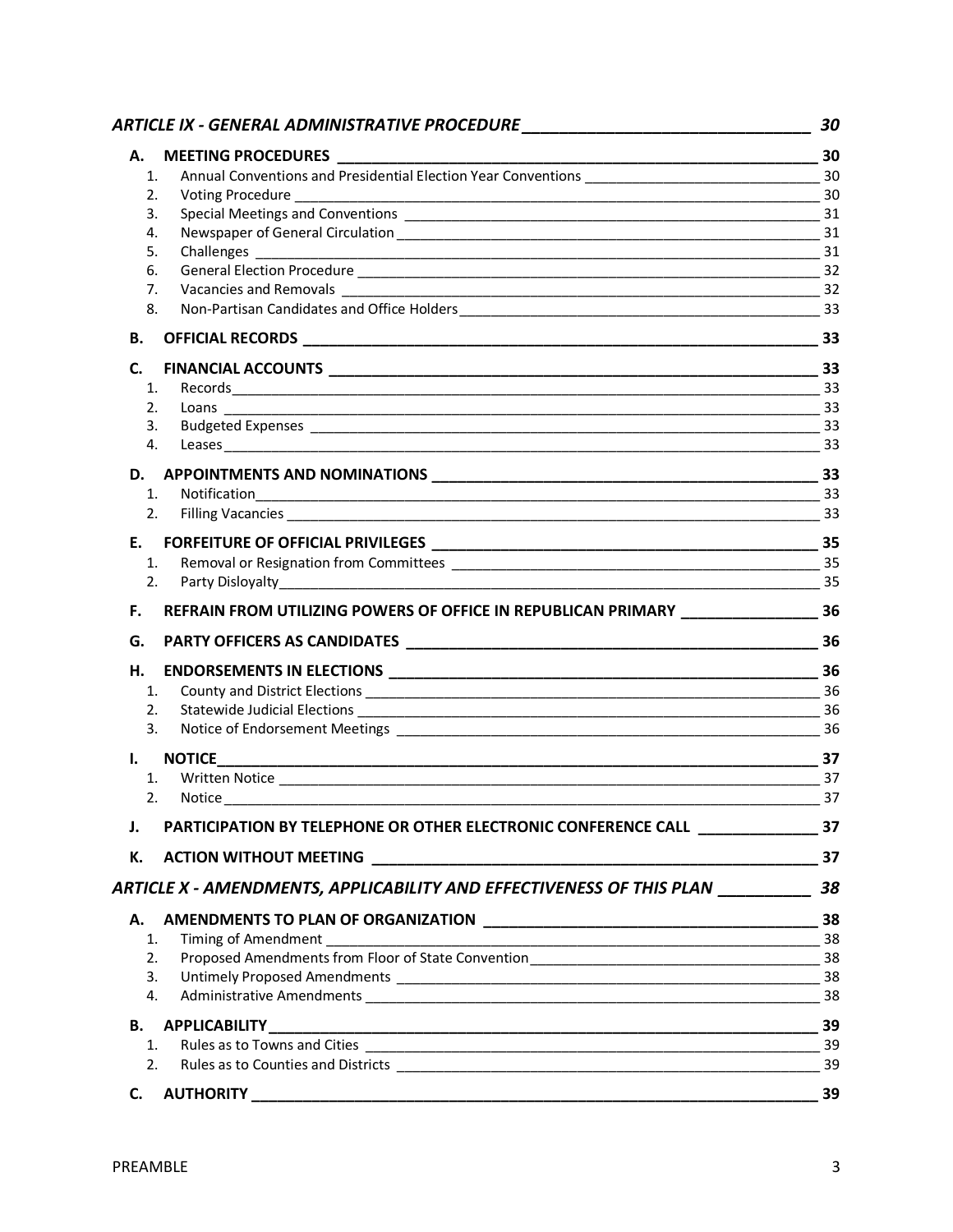|    | Controversies                      | 39 |
|----|------------------------------------|----|
|    | <b>Parliamentary Authority</b>     | 39 |
|    | <b>Gender and Number</b>           | 39 |
| 4. | No Proxy Voting                    | 39 |
| D. | <b>EFFECTIVE DATE</b>              | 39 |
|    | <b>Effective Date of this Plan</b> | 39 |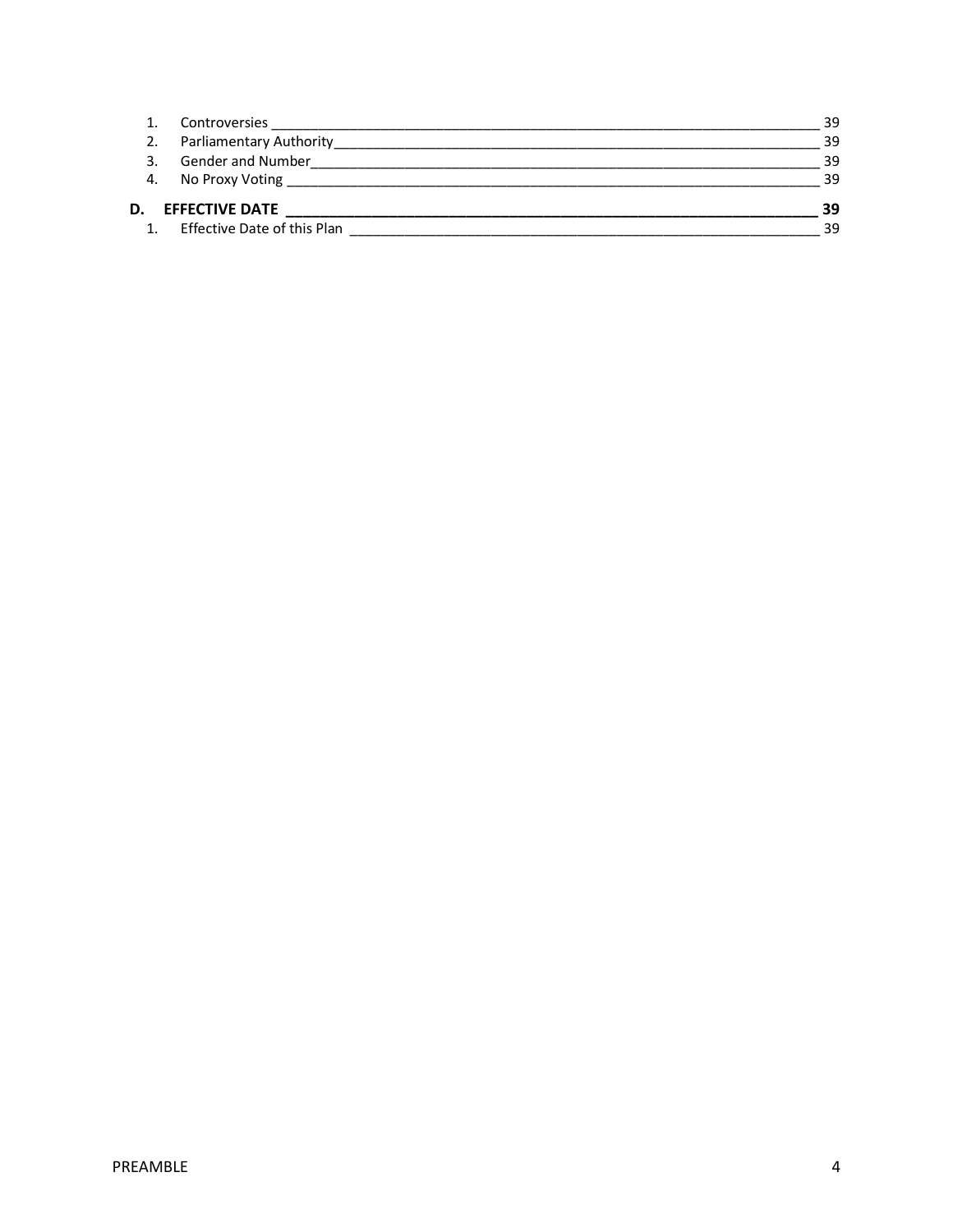#### **PREAMBLE**

We, the members of the Republican Party of North Carolina, are dedicated to the sound principles fostered by our party, are conscious of our civic responsibilities and rights, and are firm in our determination to give our strength to preserving the American principle that government ought and must be of all the people, by all of the people and for all of the people. Therefore, for the purpose of uniting and coordinating our efforts for maximum power and efficiency, we hereby establish this instrument, The Plan of Organization of the Republican Part of North Carolina.

#### **ARTICLE I - MEMBERSHIP**

#### A. MEMBERS

All citizens of North Carolina who are registered Republicans are Members of the Republican Party of North Carolina and shall have the right to participate in the official affairs of the Republican Party in accordance with these rules. All reference herein to Delegates, Alternates, Officers and Members shall, in all cases, mean persons identified and registered with the Republican Party in the Precinct of their residence. Any person running for Party Office within the North Carolina Republican Party, at any level, shall be a resident of the jurisdiction in which he seeks office. A candidate running for any level of Republican Party office shall be a registered Republican resident of the jurisdiction in which he seeks office.

### **ARTICLE II - PRECINCT ORGANIZATION**

#### A. OFFICERS

The Precinct Committee shall consist of a Chairman, Vice-Chairman, Secretary and as many Members-at-Large as deemed necessary to conduct the business of the Precinct.

#### B. DUTIES OF COMMITTEE

The Precinct Committee shall cooperate with the County Executive Committee in all elections and Party activities, provide the County Chairman with a list of Party Members within the Precinct suitable for appointment as Election Officials, and promote the objectives of the Party within the Precinct.

#### C. DUTIES OF OFFICERS

The Chairman of the Precinct Committee, with the advice and consent of the Precinct Committee, shall have general supervision of the affairs of the Party within the Precinct, shall preside at all Meetings of the Precinct, and shall perform such other duties as may be prescribed by the Precinct Committee or the County Executive Committee. The Vice-Chairman shall function as Chairman in the absence of the Chairman. The Secretary shall keep all minutes and records and shall maintain a list of registered Republican voters and workers within the Precinct, unless otherwise provided by the Precinct Committee or the County Executive Committee.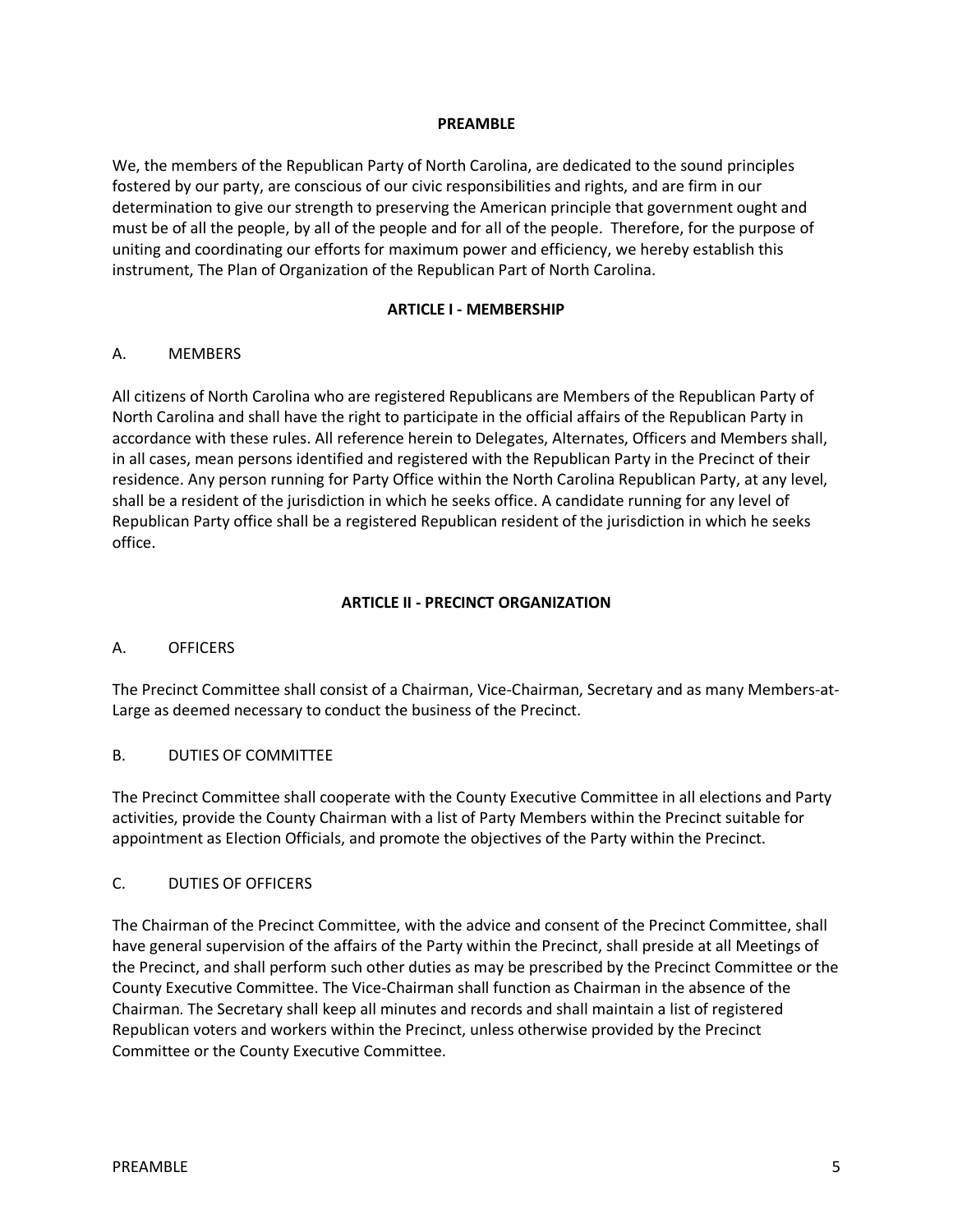The Chairman and Secretary of each Precinct shall certify the election of Officers, Committee Members, and Delegates and Alternates to the County Convention to the County Chairman. Complete credentials shall be in the hands of the County Secretary by the deadline set by the County Chairman, which shall be at least 2 days prior to the Credentials Committee Meeting; provided, however, that when the Precinct Meetings and the County Convention are held on the same day, the complete credentials shall be in hands of the County Secretary at the time set by the County Chairman on that day. No Delegate or Alternate shall be added to the Credentials List following the adjournment of the Precinct Meeting. This delegate list shall be made immediately available to any Republican candidate, at that candidate's reasonable expense, after the county chairman receives a confidentiality and use agreement, signed by the candidate, stating the list will be used only for Republican activities related to the candidate's run for office.

- D. PRECINCT MEETINGS
- 1. Regular Precinct Meetings

Other Meetings of the Precinct general Membership may be held at such time as shall be designated by the Chairman of the Precinct Committee after giving 5 days notice of such Meeting in a newspaper of general circulation within the County, or by such other method of notification as may be specified in the County Plan of Organization; or upon similar call of 1/3 of the Members of the Precinct Committee, or 10 Members of the general Precinct Membership.

2. Unorganized Precinct(s)

In the event a Precinct fails to properly organize or the Precinct Chairman fails to act, the County Chairman shall appoint a Temporary Precinct Chairman who shall serve for a period not to exceed 60 days, during which time a County Executive Committee meeting shall be called and a new Precinct Chairman shall be elected by the County Executive Committee. All County Executive Committee members present at a County Executive Committee meeting called for the purpose of electing a new Precinct Chairman may vote in the election; there is no requirement for a voting County Executive Committee member to be registered in the precinct for which a new Precinct Chairman is being elected.

3. Vacancies and Removals in Precinct Committee

Vacancy due to death, resignation, discontinuance of residency within the Precinct, removal of any Officer, or Member of the Precinct Committee, or for any other reason, shall be filled by the remaining Members of the Precinct Committee, or as provided in the County Plan of Organization. The procedure for removal of any Member or Officer is defined in Article IX.A.7. Such removal maybe appealed to the County Executive Committee within 20 days and their decision shall be final.

#### **ARTICLE III - COUNTY ORGANIZATION**

- A. COUNTY EXECUTIVE COMMITTEE
- 1. Membership

The County Executive Committee shall consist of the County Officers and other persons elected by the County Convention in accordance with Article VII.B.2.b, and the County Finance Chairman.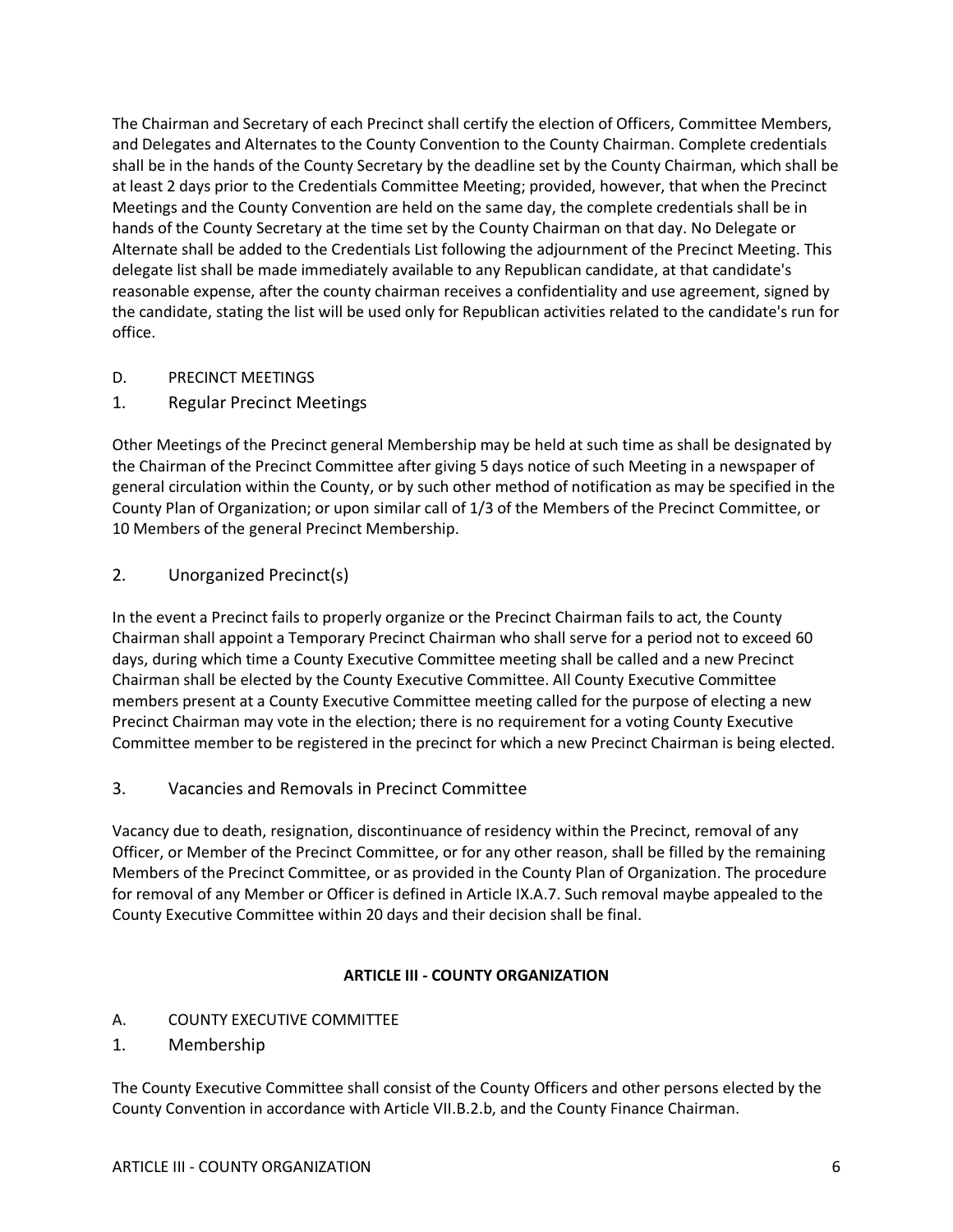### 2. Powers and Duties

The County Executive Committee shall cooperate with the District and State Committees in all elections and Party activities; shall encourage qualified candidates for office within the County; shall adopt a budget; shall recommend nominees to the State Chairman for appointments for County Board of Election in accordance with Article IX.D.2.d. and shall have active management of Party affairs within the County. It shall approve a Finance Committee and an Auditing Committee of not less than 3 Members each and may approve such other Committees as may be deemed necessary. The County Chairman and Vice-Chairman shall be Ex-officio Members of all Committees indicated in this paragraph. In the event that it is determined that the County Plan of Organization is not consistent with the State Party Plan of Organization, the County Executive Committee must at the next called meeting bring the County Plan of Organization into compliance with the State Party Plan of Organization. Under any circumstances, the County Plan of Organization must be brought into compliance within 90 days. If permitted by the County Plan of Organization, the County Executive Committee may amend the County Plan of Organization upon a 2/3 vote after providing written notice via first class United States Mail of the meeting advising members regarding the substance of the proposed amendment and provided a quorum is present. County Republican Parties shall submit, by certified United States mail, return receipt requested, their county plans of organizations, and amendments thereto, to the NCGOP State Headquarters Executive Director, Political Director, and District Chairman within 30 days after their adoption, in order for the Plan and/or amendment to be considered valid.

#### 3. Meetings

The County Executive Committee shall meet at least twice a year upon the call of the County Chairman, or the call of 1/3 of the Members of the County Executive Committee, after giving 10 days notice, as that term is defined in Article IX.I.2 herein, to all Members. The County Plan of Organization shall specify a quorum for the transaction of business, but in no event shall it be less than 25% of the County Executive Committee.

#### 4. Duties of Officers

a. The Chairman of the County Executive Committee, with the advice and consent of the County Executive Committee, shall have general supervision of the affairs of the Party within the County. The Chairman shall issue the call for Precinct Meetings, the County Convention, and Executive Committee Meetings, and the Chairman shall preside at all the Meetings of the County Executive Committee. The Chairman shall appoint a Finance Chairman, Auditing Committee and any other committees the Chairman deems necessary to conduct the business of the County Executive Committee. The Chairman shall further appoint a Temporary Chairman of the County Convention, who may be himself. The Chairman shall make periodic reports on the status of the Party within his County to the District Chairman. The Chairman shall be responsible for the creation and maintenance of a Republican organization in every Precinct within his County. The Chairman shall obtain and preserve a list of all registered Republicans within the County and shall perform such other duties as may be prescribed by the County, District, or State Committees; the County Chairman shall be an "Ex-officio"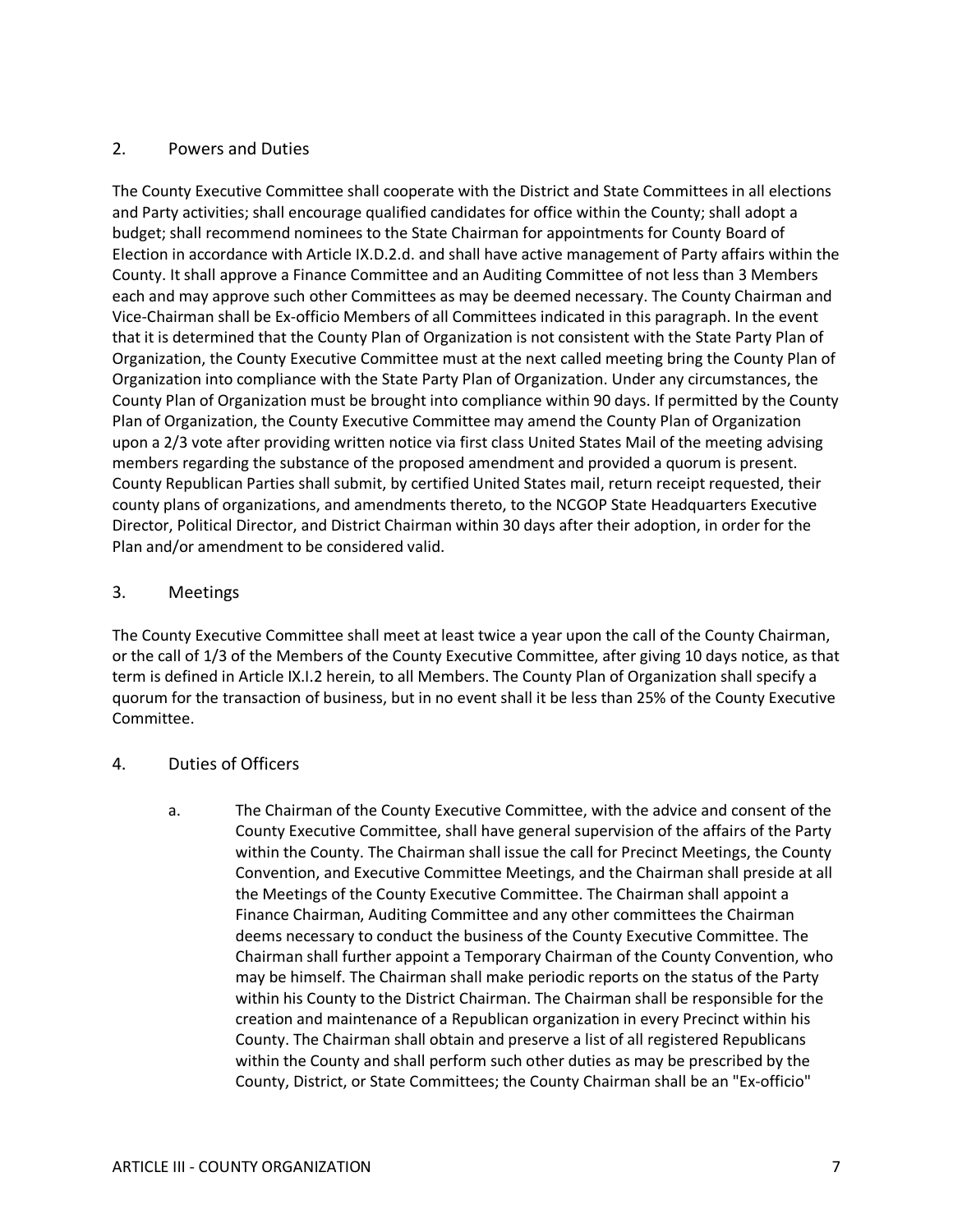Member of all County Committees unless otherwise designated in the County Plan of Organization.

- b. The Vice-Chairman shall function as Chairman in the absence of the Chairman and shall have such other duties as may be prescribed by the County Executive Committee. The Vice-Chairman shall be an "Ex-officio" Member of all County Committees unless otherwise designated in the County Plan of Organization.
- c. The Secretary shall keep all minutes and records and shall maintain a roster of all Precinct Officers and Executive Committee Members. At a minimum, these records shall contain the name and address for each Precinct Officer and Executive Committee Members. Such records shall be available, including all Credentials Lists upon request, to any registered Republican within the County. The Secretary shall furnish to the Congressional District Chairman and to State Headquarters up-to-date lists of all Precinct Chairmen.
- d. The Treasurer shall receive and disburse all funds for Party expenditures pursuant to authority duly given by the County Executive Committee, shall make a financial report at all County Executive Committee Meetings and shall fulfill all financial reports and obligations required under State and Federal election laws. All elected Treasurers must successfully enroll in and complete the Mandatory Compliance Training provided by the North Carolina Board of Elections as soon as possible, but not later than sixty (60) days after election.
- 5. Vacancies and Removals
	- a. Vacancy due to death, resignation, discontinuance of residency within the County, removal of any Officer or Member of the County Committee, or for any other reason, shall be filled by the remaining members of the County Committee, or as provided in the County Plan of Organization.
	- b. The procedure for removal of any Member or Officer is defined in Article IX.A.7. Such removal may be appealed to the State Central Committee within 20 days and their decision shall be final.
- B. COUNTY FINANCE AND AUDITING COMMITTEES
- 1. Finance Committee

The County Finance Committee shall be composed of the County Finance Chairman, the County Chairman, County Vice-Chairman, the County Treasurer, and not less than 3 persons approved by the County Executive Committee. They shall cooperate with the Congressional District and State Finance Committees and shall have active management of fund-raising efforts within the County.

2. Auditing Committee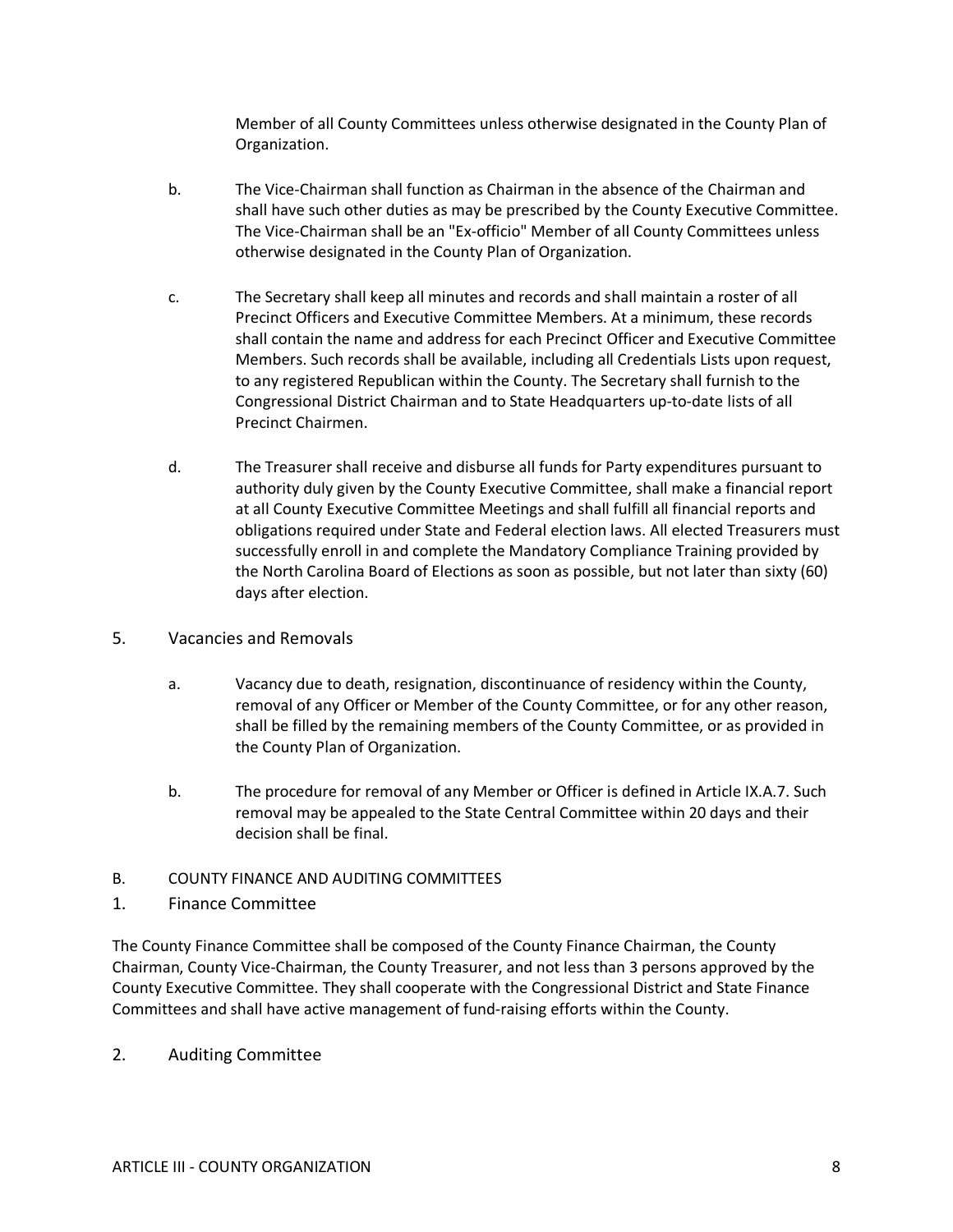The members of the Auditing Committee shall be nominated by the County Chairman and the names shall be presented for the advice and consent of the County Executive Committee. The Auditing Committee, once approved, shall conduct a yearly review of the financial records of the County and report such review to the County Executive Committee for approval. The review to be conducted shall be of the type and nature which the Auditing Committee, in its discretion, deems appropriate.

#### **ARTICLE IV - JUDICIAL, SENATORIAL, & LEGISLATIVE DISTRICT EXECUTIVE COMMITTEES**

- A. GENERAL ORGANIZATION
- 1. Membership
	- a. In a single County District, the County Executive Committee shall serve as the District Committee.
	- b. In a single County containing more than one (1) District wholly within the County, the County Plan of Organization shall address the method of election of District Officers; however, only those members of the County Executive Committee who reside within a particular district may serve on that District Committee.
	- c. In those Districts encompassing more than one County, or portions of more than one county, voting Membership shall consist of County Executive Committee Members residing within that District, if any, or there being none, it shall be the Precinct Chairmen residing within that District, if any, or there being none, it shall be one or more persons residing within that District, as appointed by the County Chairmen, and approved by the County Executive Committee. Voting is to be weighted based on the number of registered Republicans in each County and portions of counties within that district.
	- d. In those counties that are divided into 2 or more multi-county Legislative, Judicial, or Senatorial Districts, the County Chairman and Vice Chairman shall appoint, with the approval of the County Executive Committee, designees to serve on the District Executive Committee for Districts in which the County Chairman or the Vice Chairman do not reside.
	- e. All District Officers shall reside within their Districts.

#### 2. Election of Officers

At some time preceding the State Convention, the District Committees shall meet at a time and place designated by the Congressional District Chairman. If the District is split between two (2), or more Congressional Districts, the County Chairman designated by the Congressional District Chairman of the Congressional District in which the greater part of the District population lies shall call the Meeting. The Meeting shall elect a Chairman and such other Officers as may be deemed necessary. The Officers shall have such duties as may be prescribed by the State Executive Committee. The Chairman shall report to the State Chairman names of the Officers elected.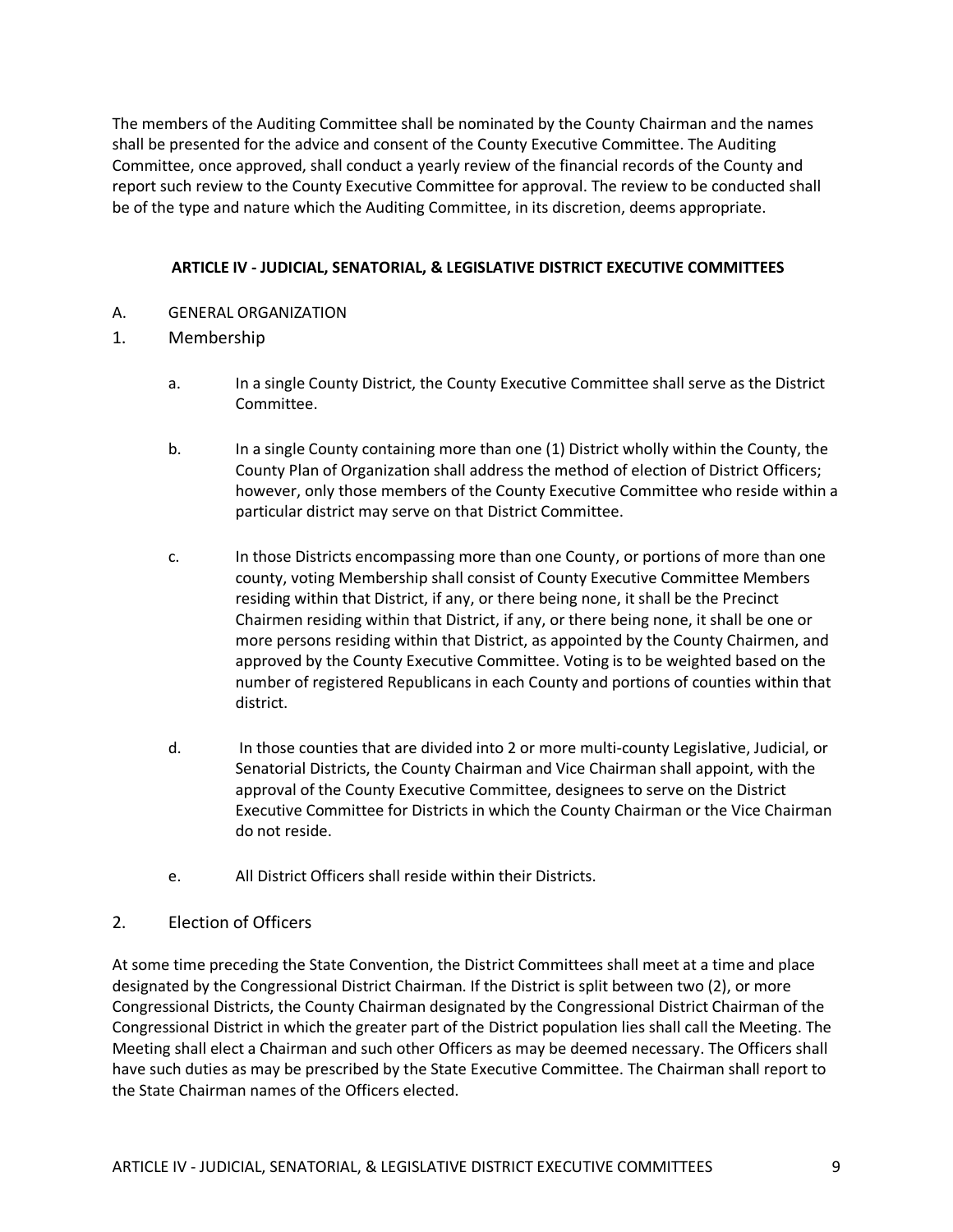### 3. Powers and Duties of Committees

- a. The District Executive Committee shall meet as often as necessary to perform its duties, upon call of the District Chairman, or the call of 1/3 of the Members of the District Executive Committee, after giving 10 days notice, as that term is defined in Article IX.I.2 herein, to all Members.
- b. The Judicial District Committee shall encourage qualified candidates for District Attorney, District Judge and Superior Court Judge and shall assist and cooperate with the County and State Executive Committees in all campaigns.
- c. The Senatorial District Committee shall encourage qualified candidates for State Senate and shall assist and cooperate with the County and State Executive Committees in all campaigns.
- d. The Legislative District Committee shall encourage qualified candidates for State House of Representatives and shall assist and cooperate with the County and State Executive Committees in all campaigns.
- e. Committees herein elected shall serve as the appropriate District Executive Committee as they are referred to in North Carolina G.S. §163-114.
- f. The Judicial District Committees shall be permitted exclusively to issue endorsements in non-partisan judicial elections pursuant to Article IX.H.1, and subject to the Notice requirements of Article IX.H.3.

### **ARTICLE V - CONGRESSIONAL DISTRICT ORGANIZATIONS**

- A. CONGRESSIONAL DISTRICT EXECUTIVE COMMITTEE
- 1. Membership

The Congressional District Executive Committee shall be composed of:

- a. The Officers elected at the District Convention.
- b. County chairs and first vice chairs shall be members of each District Executive Committee in which even a portion of their county lies, regardless of whether they, themselves, live in that District.
- c. The District Finance Chairman.
- d. All Members of the State Executive Committee who are elected by the District Convention under the provisions in Article VII.C.2.c.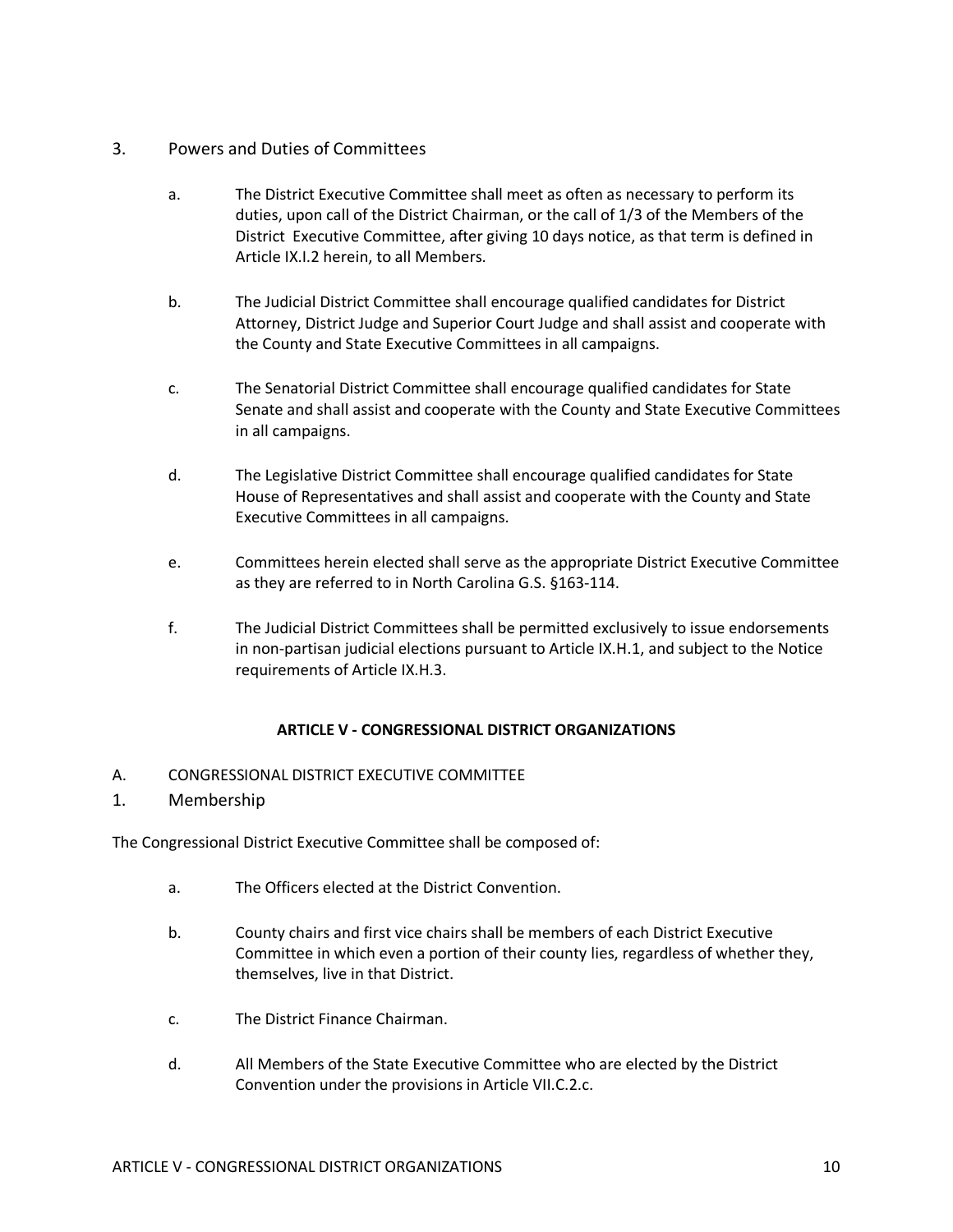- e. Such others as the District Plan of Organization may provide.
- 2. Powers and Duties

The Congressional District Executive Committee shall set the location of District Conventions; encourage qualified candidates for Congress; cooperate with the Judicial, Senatorial and Legislative Executive Committees in encouraging qualified candidates for those offices, especially in multi-County Districts; approve a Finance Chairman; and cooperate with the County and State Executive Committees in all campaigns.

## 3. Meetings

The Congressional District Executive Committee shall meet at least each calendar quarter of the year, upon call of the Congressional District Chairman after giving 10 days notice to all Members by mail. Twenty Five percent of the Members of the Committee shall constitute a quorum for the transaction of business.

## 4. Duties of Officers

- a. The Congressional District Chairman, with the advice and consent of the District Executive Committee, shall have general supervision of the affairs of the Party within the District. The District Chairman shall assist the State Chairman in carrying out state programs, maintain contact with all Counties within the District, and shall be responsible for the proper organization and functioning of those Counties. The District Chairman shall maintain constant liaison with all County Chairmen with regard to a Republican organization in every Precinct within his District and with Legislative, Senatorial and Judicial District Chairmen with regard to candidate recruitment. In addition, the District Chairman shall furnish, upon request, each County Chairman and each County Executive Committee Officer an accurate and up-to- date list of all County Executive Committee Officers within his District to include title, name, address and zip code. These lists shall be updated periodically to insure that the latest information is provided to those to whom it is required to be provided. The District Chairman shall appoint a Finance Chairman and Audit Committee. The District Chairman shall be an "Ex-officio" Member of all District Committees. The District Chairman shall have such other duties as may be prescribed by the State Executive Committee.
- b. The Vice-Chairman shall be Chief Assistant to the District Chairman and shall act as Chairman in the absence of the Chairman; shall maintain liaison with the County Vice-Chairman through the District (where applicable) and shall have such other duties as may be prescribed by the District Committee. The Vice-Chairman will be an "Ex-officio" Member of all District Committees unless otherwise designated.
- c. The Secretary shall keep all minutes and records and shall maintain a roster of all Officers of the Counties within the District.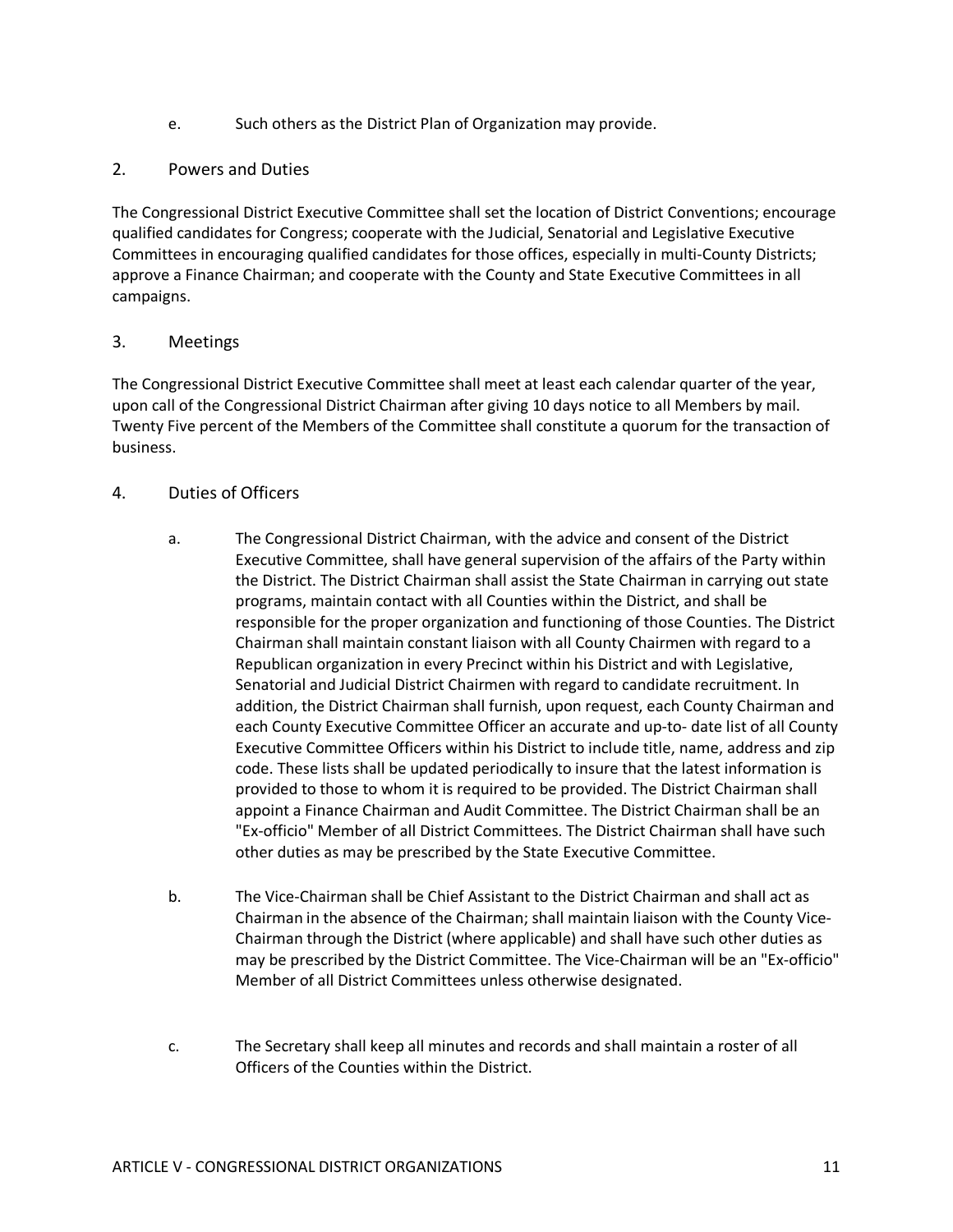- d. The Treasurer shall receive and disburse all funds for Party expenditures pursuant to authority duly given by the District Committee and will make a financial report to all District Executive Committee Meetings. The Treasurer shall fulfill all financial reports and obligations required under state and federal election laws. All elected Treasurers must successfully enroll in and complete the Mandatory Compliance Training provided by the North Carolina Board of Elections as soon as possible, but not later than sixty (60) days after election.
- 5. Vacancies and Removals
	- a. Vacancies due to death, resignation, discontinuance of residency within the District, removal of any Officer of the Congressional District Executive Committee, or for any other reason, shall be filled by the remaining members of the District Committee, or as provided in the District Plan of Organization.
	- b. The procedure for removal of any Member or Officer is defined in Article VII.A.7. Such removal may be appealed to the State Central Committee within 20 days and their decision shall be final.

### B. DISTRICT FINANCE COMMITTEE

The District Finance Chairman shall serve as Chairman of the Congressional District Finance Committee, which shall be composed of the Finance Chairmen of all the Counties within the District, the Congressional District Chairman, and the Congressional District Treasurer, plus 3 additional Members to be elected by the Members of the Finance Committee. Other Officers as may be deemed necessary may be elected by and from the Members of the Committee. This Committee shall cooperate with the State Finance Committee and with County Finance Committees in all fund-raising efforts.

#### **ARTICLE VI - STATE ORGANIZATION**

- A. STATE CENTRAL COMMITTEE
- 1. Membership

The State Central Committee shall be composed of the following:

- a. The Congressional District Chairmen.
	- i. A Congressional District Vice-Chairman shall be a non-voting member unless acting in the absence of the Chair, and unless acting in the absence of the Chair shall not affect quorum.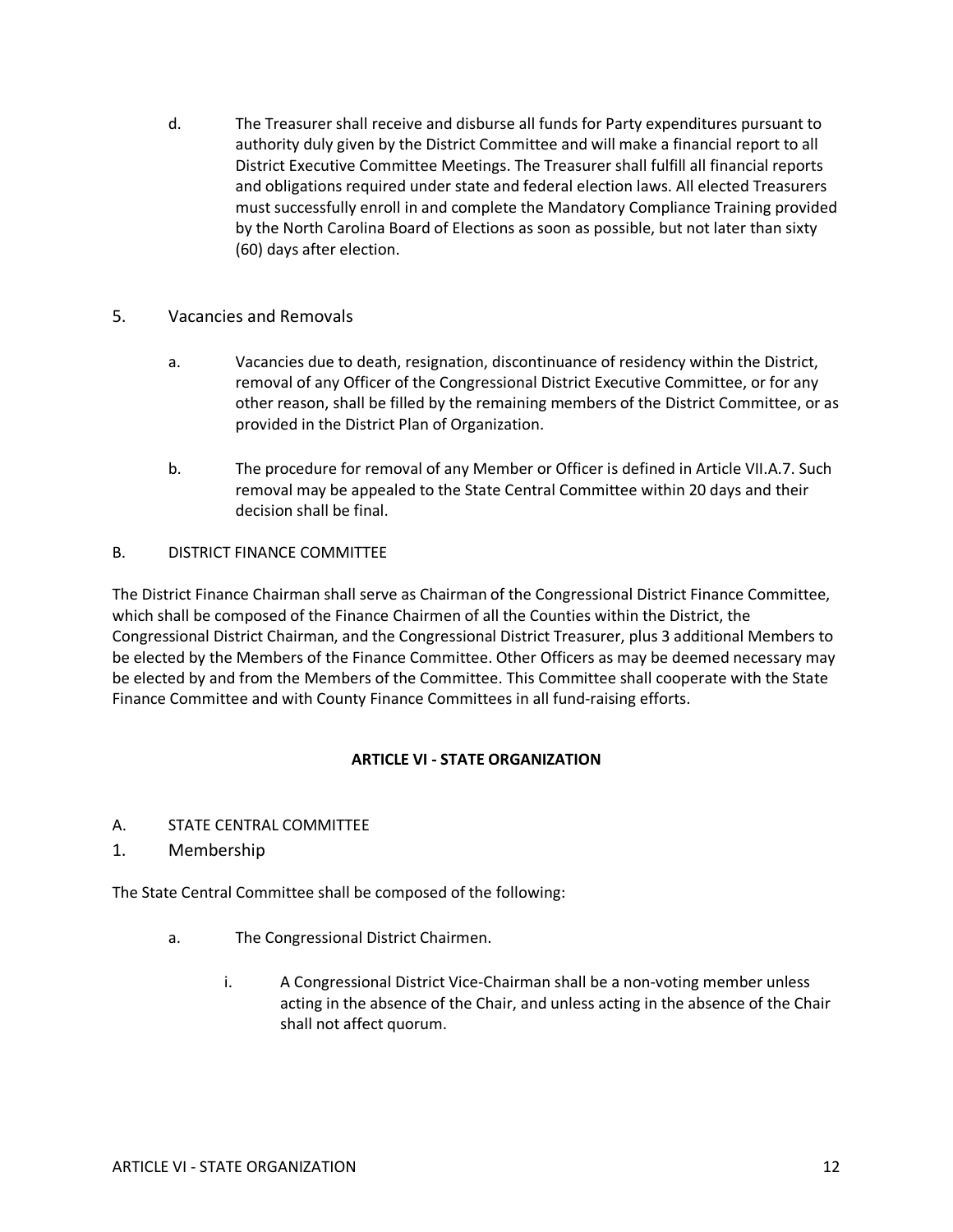- ii. Congressional Districts with more than one Vice-Chairman shall designate one Vice-Chairman who may act in the absence of the Chairman and one Vice-Chairman who shall be a non-voting member. Said designations shall be made by the respective Congressional District Executive Committees, and shall be made immediately following the annual District Convention. These designations can only be amended following the annual District Convention and prior to the subsequent annual District Convention due to said designated Vice-Chairman no longer serving in their elected position.
- b. The Chairman, Vice-Chairman, National Committeeman, National Committeewoman, Secretary, Treasurer, General Counsel, State Finance Chairman. The Assistant Secretary, Assistant Treasurer, Assistant General Counsel and Assistant Finance Chairman shall be non-voting members unless acting in the absence of their Principle and, unless acting in the absence of their Principle, shall not affect quorum.
- c. The Chairman of the Young Republican Federation, the President of the Republican Women's Federation, the Chairman of the Republican Men's Federation, the Chairman of the North Carolina Republican District & County Chairmen's Association, the Chairman of the North Carolina College Republicans, the Chairman of the North Carolina Teenage Republicans, and the Chairman of the Republican National Hispanic Assembly North Carolina Chapter, and the President of the Frederick Douglass Foundation of North Carolina shall be voting Members. The vote of the North Carolina Teenage Republicans shall be cast by the North Carolina Teenage Republican Advisor, who shall be appointed by the Chairman of the North Carolina Republican Party each year following the annual Convention of the North Carolina Teenage Republicans, who shall yearly nominate an Advisor. The Chairman of the North Carolina Teenage Republicans shall forward the name of their nominated advisor to the Chairman of the North Carolina Republican Party within ten (10) days following their annual Convention. The nominated advisor for the North Carolina Teenage Republicans shall be a registered voter in the State of North Carolina. The vote cast by the Advisor to the North Carolina Teenage Republicans shall be as instructed by the Chairman of the North Carolina Teenage Republicans.
	- i. The Organization's Vice-Chairman or Vice President shall act in the absence of the Chairman or President.
	- ii. The Organization's Vice-Chairman, unless acting in the absence of the Chairman, shall not affect quorum.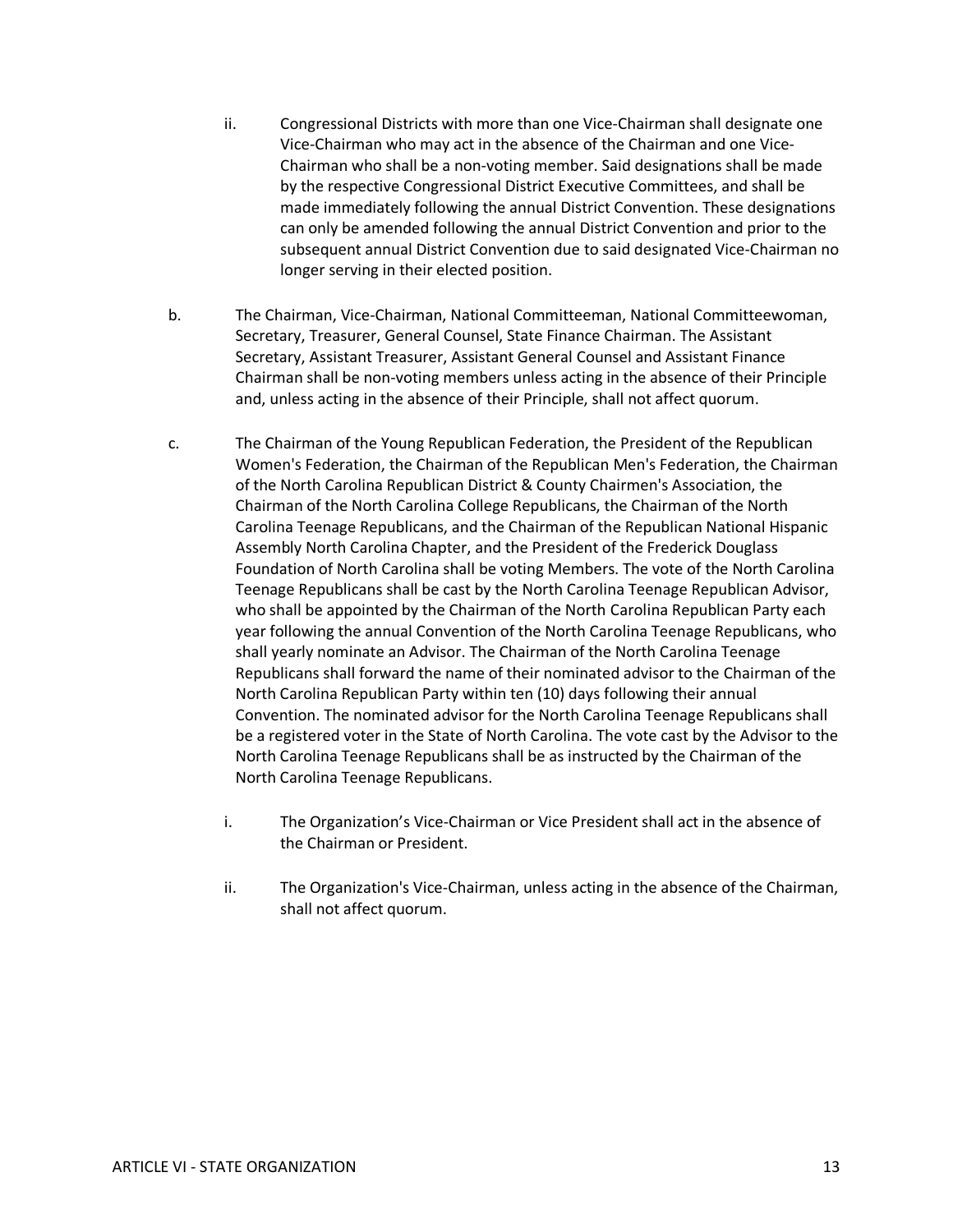- iii. Organizations with more than one Vice-Chairman shall designate one Vice-Chairman who may act in the absence of the Chairman. Said designation shall be made by the respective Organization's Executive Committees. Said designation shall be made immediately following the Organizations annual Convention or meeting. The designation of a Vice-Chairman or Vice President can only be amended following the Organization's annual Convention or meeting and prior to the subsequent annual Convention or meeting due to said designated Vice-Chairman no longer serving in their elected position.
- iv. In order for an Organization's Chairman or Vice-Chairman or Vice President acting in the absence of the Chairman or President to be eligible for membership on the State Central Committee, said Organization must provide the North Carolina Republican Party a current copy of their Plan of Organization or By Laws within ten (10) days following their State Convention or meeting, and within ten (10) days of any amendment .
- v. In order for the Chairman or President or Vice-Chairman or Vice President, acting in the absence of the Chairman or President, of any Republican affiliated group sitting on the State Central Committee or State Executive Committee , said individual(s) must be a registered voter in the State of North Carolina.
- d. Any person entitled to membership on the State Central Committee in more than one capacity, shall designate at the first called meeting of the State Central Committee the role in which they shall serve for the ensuing year. The organization or entity not designated by the member serving in dual roles shall be represented on the State Central Committee by the person who would serve in their absence pursuant to this Plan of Organization.
- e. The immediate past State Chairman, the Republican Joint Caucus Leader of the General Assembly, the Republican Leader of the North Carolina House of Representatives and the Republican Leader of the North Carolina Senate. All other living past State Chairmen shall be non-voting members, whose numbers shall not be included in the determination of a quorum.

### 2. Powers and Duties

a. The State Central Committee shall have the power to appoint such Committees as it may deem necessary for the proper conduct of Party affairs, to formulate fiscal policy, establish financial goals, prepare a budget, set the dates for the State Convention as provided for in Article VII.D.1, and the Precinct Meetings, County, Congressional District, and State Conventions between February 1 and 35 days prior to the Republican National Convention in Presidential Election Years, in accordance with National Rules; and to do all things pertaining to Party affairs which it may be authorized to do by the State Executive Committee. The State Central Committee shall keep accurate accounts of its proceedings and shall make annual reports to the State Executive Committee.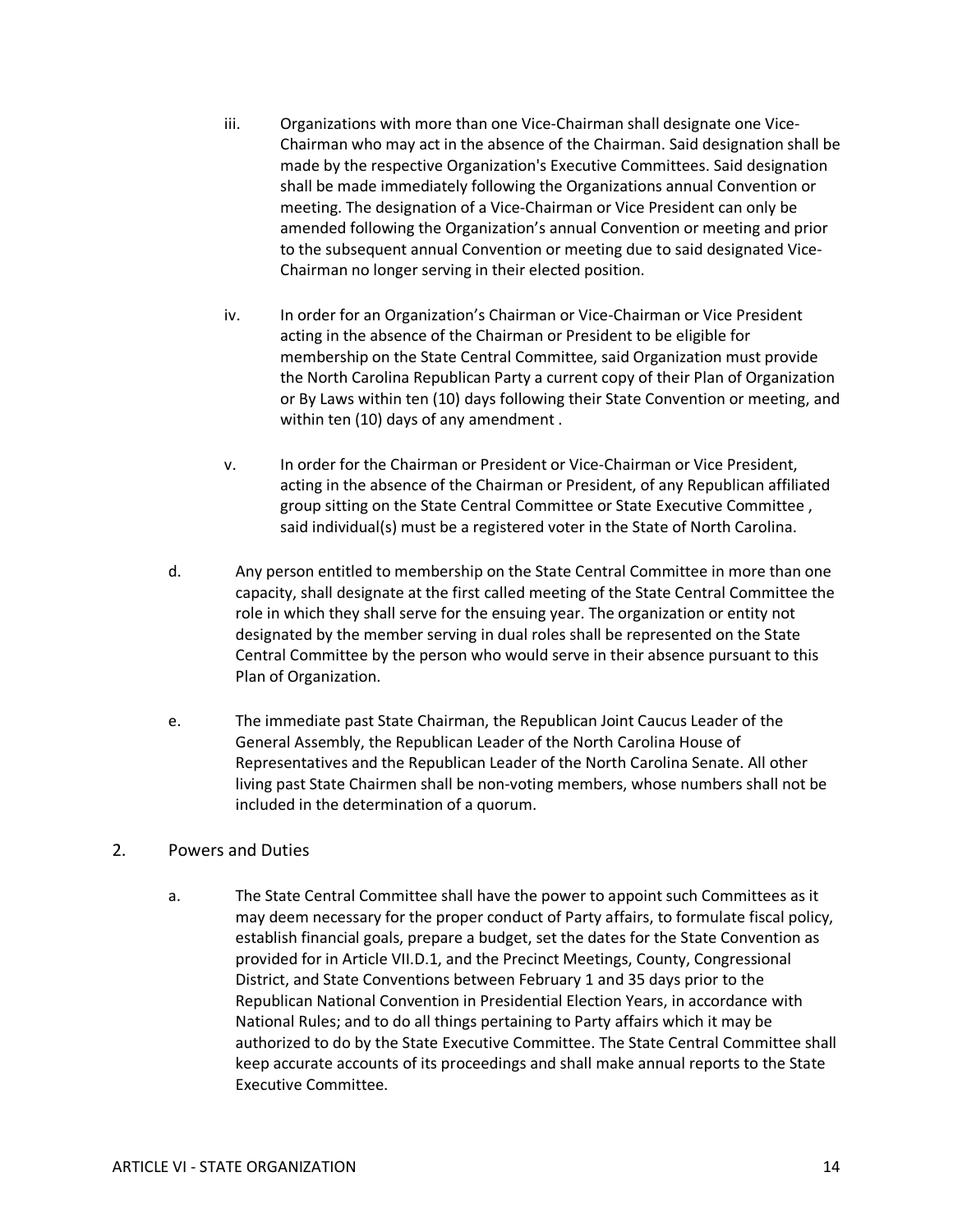- b. The Committee may contract with, as a full-time Executive Director, a person of highest character and professional political competence to execute on a day-by-day basis the mission of the Committee. The Committee shall provide on a full-time basis, in the vicinity of the capitol city of North Carolina adequate offices for the Executive Director and such staff as the Committee shall provide for him, which offices shall be known as Headquarters, North Carolina Republican Party.
- c. The Central Committee is charged with, in addition to all other duties, the mission of creating an effective Republican organization in every political Precinct in North Carolina.

### 3. Meetings

The State Central Committee shall meet at least every other month upon the call of the Chairman with 10 days notice to all members, or upon petition of 1/3 the members with 10 days notice to all members. Twenty Five percent of the Members listed in Article VI.A.1.a through VI.A.1.e shall constitute a quorum for the transaction of business.

### 4. Duties of Officers

The Officers of the State Executive Committee shall act as Officers of the State Central Committee, with corresponding duties.

#### B. STATE EXECUTIVE COMMITTEE

1. Membership

The State Executive Committee shall be composed of the following:

- a. The State Central Committee.
- b. The Assistant Secretary, Assistant Treasurer, Assistant Finance Chairman and the Assistant General Counsel. The Vice Chairs or Vice Presidents of the North Carolina Federation of Young Republicans, the North Carolina Federation of Republican Men, the North Carolina Federation of Republican Women, the North Carolina Republican District & County Chairmen's Association, the North Carolina Federation of College Republicans, the Frederick Douglass Foundation of North Carolina, and the Republican National Hispanic Assembly North Carolina Chapter shall act only in the absence of the organization's Chair, and unless acting in the absence of the Chair, shall not effect quorum.
- c. The Congressional District Vice-Chairmen, and the Congressional District Finance Chairmen. Congressional Districts with more than one Vice-Chairman shall designate one Vice-Chairman who shall be a member of the State Executive Committee. Said designation shall be made by the respective Congressional District Executive Committees, and shall be made immediately following the odd year District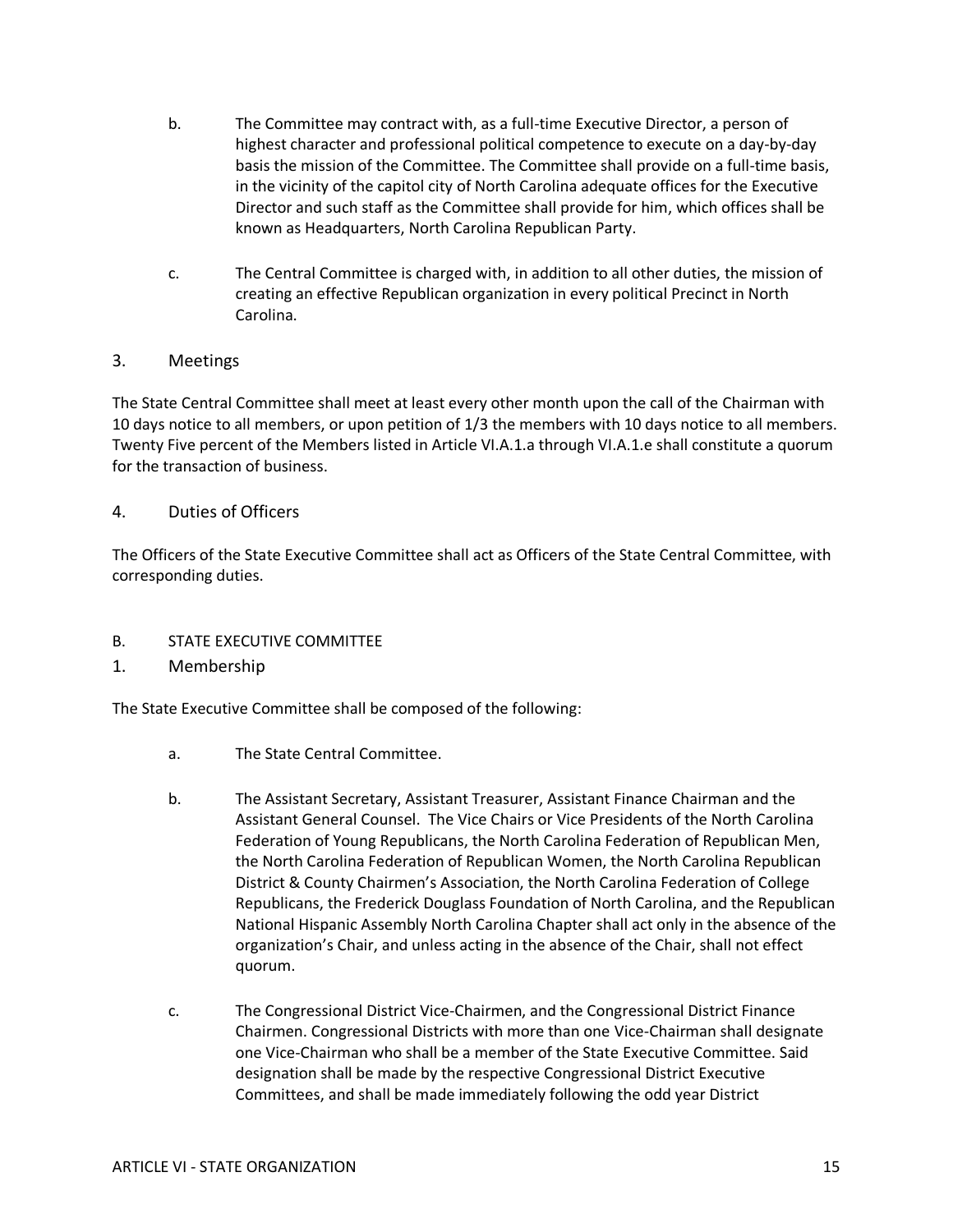Convention. The designation of a Vice-Chairman serving as a member of the State Central Committee can only be amended following the odd year District Convention and prior to the subsequent odd year District Convention due to said designated Vice-Chairman no longer serving in their elected position.

- d. All County Chairmen and Vice Chairmen:
	- i. Counties with more than one Vice-Chairman shall designate one Vice-Chairman who may act in the absence of the Chairman. Said designation shall be made by the respective County Executive Committees, and shall be made immediately following the annual County Convention. The designation of a Vice-Chairman acting as a member of the State Executive Committee can only be amended following the odd year County Convention and prior to the subsequent odd year County Convention due to said designated Vice-Chairman no longer serving in their elected position.
- e. All current Republican Members of the North Carolina Delegation to the United States Congress and United States Senate, Governor, Lieutenant Governor and Members of the Council of State as Ex- officio members, who shall not effect quorum.
- f. All current Republican Members for the North Carolina General Assembly, as ex-officio members, and shall not effect quorum.
- g. At large members elected by the District Conventions under Article VII.C.2.c of this plan.
- 2. Powers and Duties of Committee

In every odd-numbered year, the State Executive Committee shall meet within 30 days of the adjournment of the State Convention and elect a Secretary and an Assistant Secretary, a Treasurer, and Assistant Treasurer, General Counsel and Assistant General Counsel who shall serve for a term of 2 years or until their successors are elected. The Committee shall formulate and provide for the execution of such plans and measures as it may deem conducive to the best interests of the Republican Party. It shall approve an Auditing Committee of at least 3 Members, 1 of who shall be a Certified Public Accountant, to conduct a yearly review, as described in Article VI.D; adopt a budget; and have supreme management of all affairs of the Party within the State. It may delegate such duties as it deems proper to the State Central Committee.

- 3. Committee Meetings
	- a. The State Executive Committee shall meet at least twice per calendar year, upon call of the Chairman at such times as the State Chairman deems necessary, or upon petition of 1/3 of the Members of the Committee, after giving 15 days written notice to all Committee Members. Twenty Five Percent (25%) of the Members shall constitute a quorum for the transaction of business. Ex-officio members do not affect the quorum.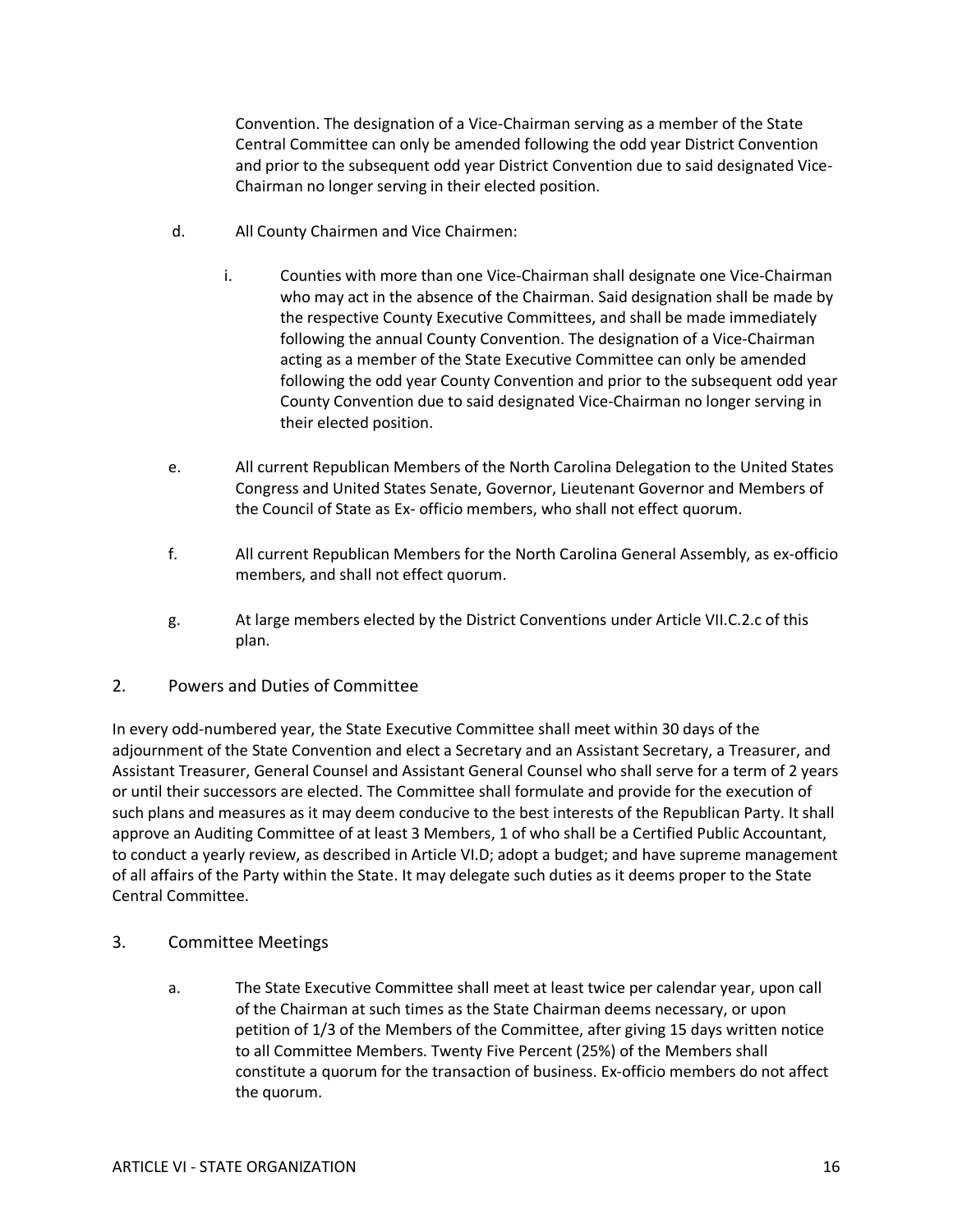b. All proposed resolutions to come before the Executive Committee shall be submitted at least one month in advance so that they can be distributed to the Executive Committee membership prior to its meeting. Notwithstanding the above, resolutions may be submitted on the day of the meeting, but only if the propounder(s) of the resolution(s) shall have first furnished sufficient copies of the proposed resolution for each member of the Executive Committee, and if, by a two-thirds majority, the members of the Executive Committee vote to consider the resolution, and

### 4. Duties of Officers

- a. The State Chairman, with the advice and consent of the Central Committee, shall have general supervision of the affairs of the Party within the State. In addition to overseeing the general operation of the Party, the State Chairman shall be the primary fundraiser for the Party. He shall preside at all Meetings of the State Executive Committee and shall perform such duties as may be prescribed by the State Executive Committee. He shall appoint, with the approval of the State Executive Committee, a Finance Chairman and Assistant Finance Chairman, who shall serve at the pleasure of the State Chairman. The State Chairman shall appoint the Temporary Officers of the State Conventions. In accordance with Article IX.D.2.d. the Chairman shall nominate persons to the North Carolina State Board of Elections to serve on County Boards of Elections. In Accordance with Article VII.C.3 he shall appoint three members to each convention committee and a chairman of each convention committee from the committee's membership. The State Chairman may delegate authority to the District Chairmen to act on his behalf on any matter.
- b. The Vice Chairman shall be chief assistant to the Chairman and shall act as Chairman in the absence of the Chairman. The Vice-Chairman shall maintain close liaison with the District and County Vice-Chairman and encourage and direct activities in the Party structure. The Vice-Chairman shall work with the National Committeewoman and National Committeeman and provide them with information and assistance on state matters. The Vice-Chairman shall have such other duties as may be prescribed by the State Executive and Central Committees.
- c. The National Committeewoman and National Committeeman shall maintain liaison with the National Republican Party and with the State Executive and Central Committees.
- d. The Secretary shall keep minutes of all Meetings. The Assistant Secretary shall assist the Secretary in the above duties and shall act as the Secretary in the absence of the Secretary.
- e. The Treasurer shall receive and disburse all funds collected or earned by the State Party, and all disbursements shall be made by him. All funds shall be deposited in a central location at the Treasurer's direction. The Treasurer shall be bonded in an amount fixed by the State Central Committee, with the premium to be paid from Party funds. The Treasurer shall submit such financial reports as are required by state and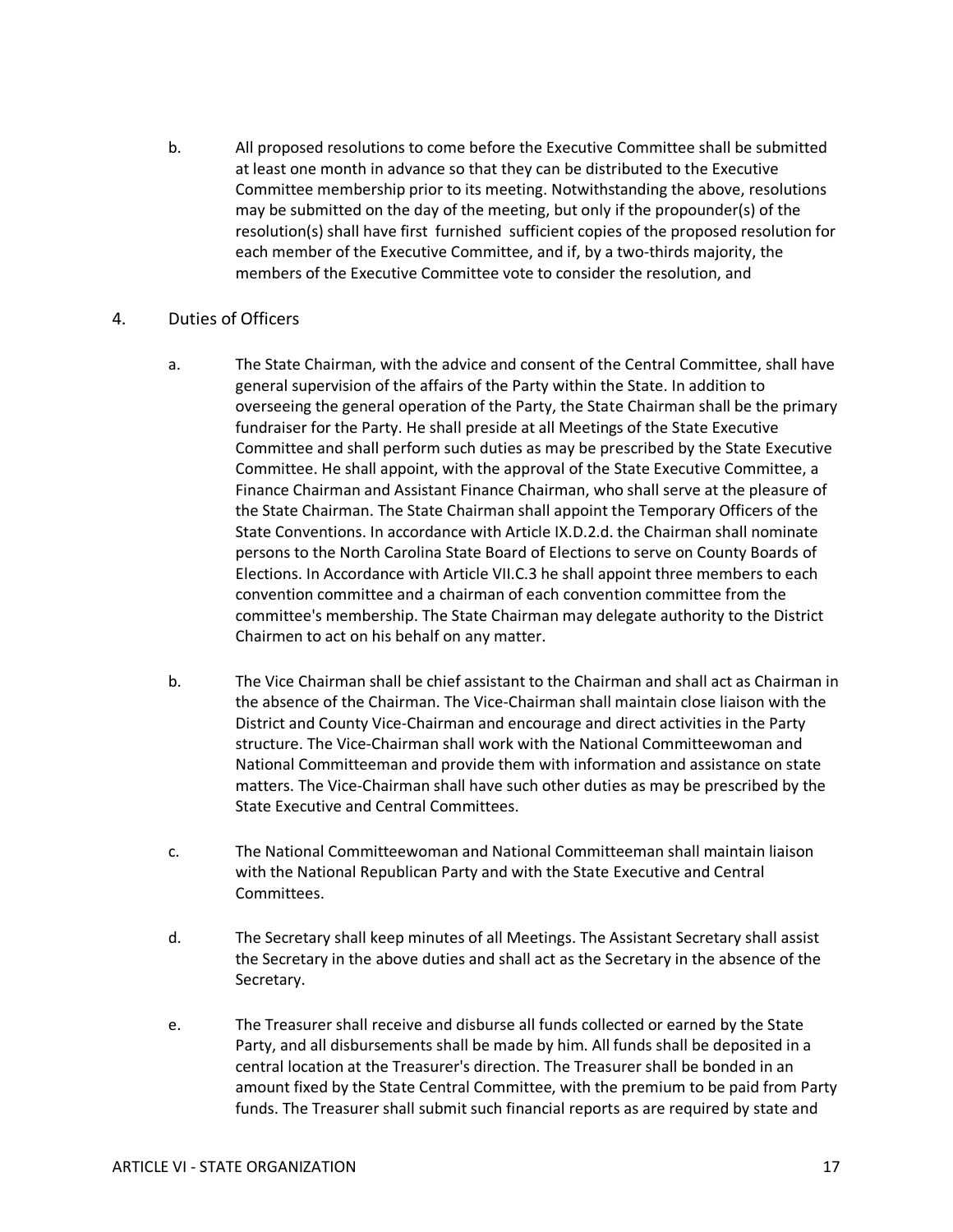federal campaign election laws. The Treasurer shall submit such financial reports as required by the State Executive Committee and the Central Committee, including but not limited to, all debts and payables over 30 days past due, and the status of unpaid loans. The Treasurer shall submit at each Central Committee meeting a financial balance sheet, which includes all accounts of the Party. The Assistant Treasurer shall assist the Treasurer and act as the Treasurer in the absence of the Treasurer. All elected Treasurers must successfully enroll in and complete the Mandatory Compliance Training provided by the North Carolina Board of Elections as soon as possible, but not later than sixty (60) days after election.

- f. The General Counsel shall advise the Executive Committee in all legal matters and shall act as Parliamentarian at all Meetings of the Committee.
- 5. Vacancies and Removals
	- a. Vacancies due to death, resignation, discontinuance of residency within the State, removal of any Officer of the State Executive Committee, or for any other reason, shall be filled by the State Executive Committee. Vacancies due to death, resignation, discontinuance of residency within the District, or removal of any Member representing a Congressional District, or for any other reason shall be filled by the remaining members of the Congressional District Executive Committee in which such vacancy occurs.
	- b. Procedure for removal of any Member or Officer is defined in Article IX.A.7 The decision of the State Executive Committee shall be final.
	- c. Any At-Large Member who is absent from three consecutive meetings shall have automatically resigned from the Executive Committee. The resulting vacancy shall be filled in accordance with Article VI.B.5.a.

#### C. STATE FINANCE COMMITTEE

#### 1. Membership

The Finance Committee shall consist of the State Finance Chairman, the Congressional District Finance Chairmen and the State Chairman. The State Finance Chairman shall serve as the Chairman of the State Finance Committee. Other Officers as may be deemed necessary may be elected by the Members of the Committee.

#### 2. Powers and Duties

It shall be the duty of the State Finance Committee to develop ways and means to properly finance the General Election campaigns and other businesses and affairs of the Republican Party. The Committee shall manage a united fund-raising effort in cooperation with the State Central Committee and District and County Organizations for effective fund-raising campaigns. Said Committee shall not, directly or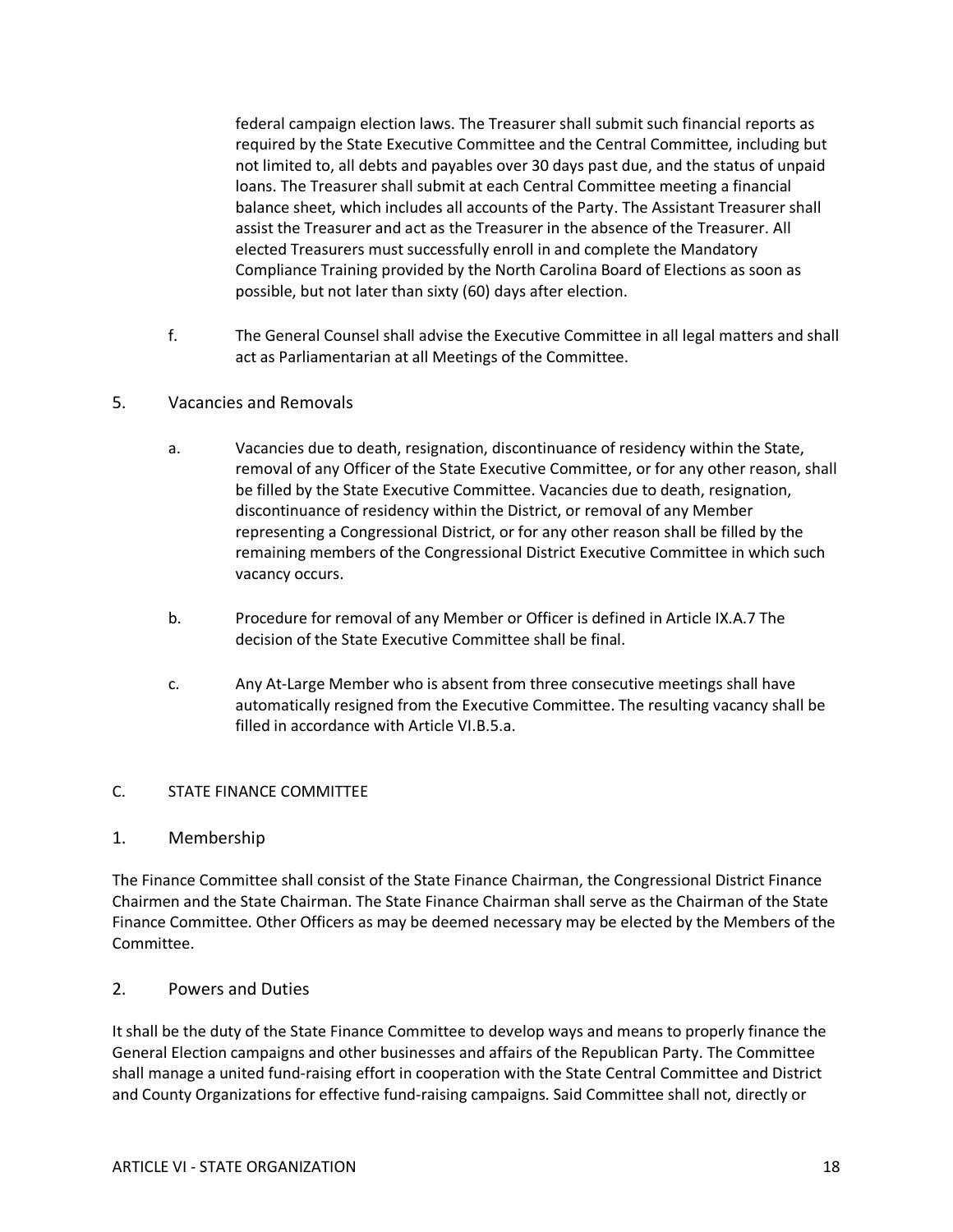indirectly, raise or collect funds for the benefit of any candidates in Primary Elections. All persons making contributions to the State Party of \$100.00 or more shall be furnished with a receipt thereof upon request. Contributions going directly to the National Committee or to any candidate shall not be acknowledged by the State Treasurer or recorded as a regular contribution to the Republican Party of North Carolina.

### 3. Duties of Officers

The State Finance Chairman shall preside at all Meetings of the Committee and shall be the chief liaison between the Finance Committee and the State Central Committee. Other Officers shall have such duties as may be prescribed by the Committee.

#### D. DEFINITION OF REVIEW

The review to be conducted by the Auditing Committee, as described in Article VI.B.2 above, shall be of the type and nature which the Auditing Committee, in its discretion, deems appropriate. However, the Auditing Committee shall conduct a full audit, as that term is used in the accounting industry, at least once every four years.

#### **ARTICLE VII - CONVENTIONS**

#### A. ANNUAL PRECINCT MEETINGS

1. Call for Meeting

In every year, the County Chairman shall call Precinct Meetings during the months of February or March, if held concurrently with the County Convention, after giving no less than 15 days written notice to each Precinct Chairman and by notice in a newspaper of general circulation within the county as provided for in Article IX.A.4. Precinct and the Chairs also be informed as to the number of registered Republicans entitled to cast votes at the county convention, and in accordance with Article VII.A.3. Failure of the County Chairman to act in compliance with the provision above shall be cause for any Member of the County Executive Committee to call said Precinct Meetings by notice in a newspaper of general circulation within the County as provided for in Article IX.A.4. Every Republican registered as of January 31 preceding the Meetings shall be entitled to cast one (1) vote, except that the January 31 requirement shall not apply to residents who have moved into the Precinct, or turned eighteen (18) years of age within 30 days of the Precinct Meeting.

#### 2. Election of Precinct Officers

At odd-year Precinct Meetings, at which a quorum is one person, unless the County Plan of Organization requires a larger number, attendees shall elect a Precinct Committee consisting of a Chairman, Vice-Chairman, Secretary and as many Members-at-Large as deemed necessary to conduct the business of the Precinct. Members of the Precinct Committee shall hold their offices for 2 years or until their successors are chosen.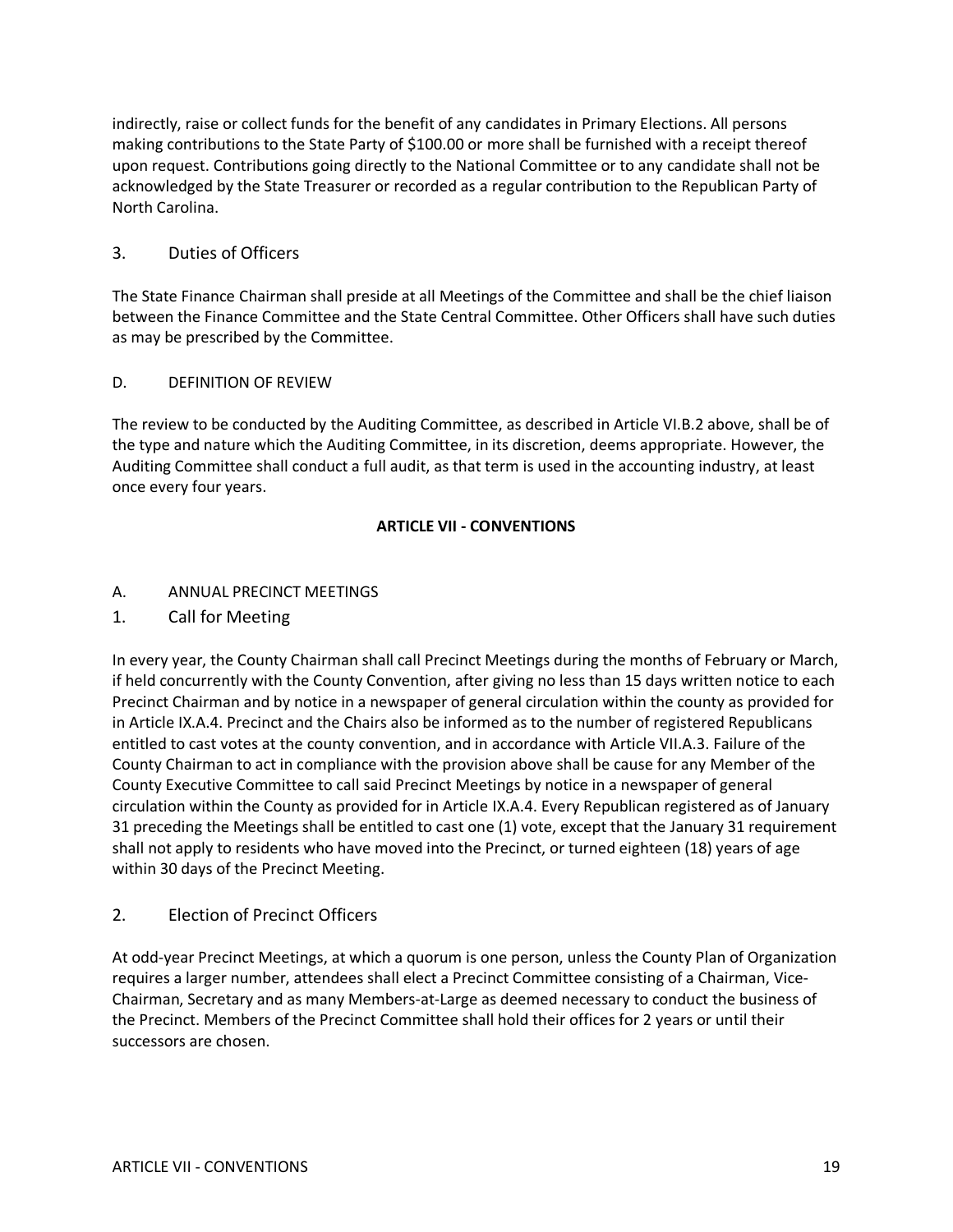## 3. Election of Delegates and Alternate Delegates

The annual Precinct Meetings shall elect 1 Delegate and 1 Alternate to the County Convention. They shall also elect 1 additional Delegate and Alternate for each 100 registered Republican voters, or major fraction thereof, in the precinct as of January 31 of that year. In determining the number of registered Republicans to be used as the basis for the number of additional Delegates and Alternates to be elected in the precinct under this calculation, a County may adopt, in its Plan of Organization, a basis number of registered Republican voters less than 100 but, in so doing, must assure proportional representation of all registered Republican voters in the county.

### 4. Meeting Cancellation Due to Circumstances out of Party's Control

When circumstances beyond the control of the County Party prevent access to or use of the annual precinct facility(ies) (including but not limited to inclement weather conditions), it shall be the responsibility of the County Chairman to consult with the County Vice-Chairman, County Secretary and County Treasurer and make a decision on the cancellation and rescheduling of said Annual Precinct Meetings in the most timely manner possible. All efforts should be made by the County Chairman to notify local news outlets of said cancellation and rescheduling information. Notice of cancellation and rescheduling shall be given to Republican State Headquarters within twenty-four (24) hours or on the next business day.

### B. COUNTY CONVENTIONS

- 1. Call of Convention
	- a. A County Convention shall be called every year by the Chairman of the County Executive Committee, at a suitable location within the county, within the month of March, at least 10 days prior to the scheduled District Convention, and following procedures given in Article IX.A.4. At or about the time of the call of the Convention, the County Chairman, with the advice and consent of the Executive Committee, shall appoint a Credentials Committee consisting of no less than 3 people, which will meet and issue its report on Delegates and Alternate Delegates certified to that Convention. If Precinct Meetings are held prior to the County Convention, the Credentials Committee shall issue its report on Delegates and Alternates certified to the County Convention at least 3 days in advance of the convening of the County Convention. When Precinct Meetings are held prior to the date of the County Convention, all Delegates and Alternates challenged in the report of the Credentials Committee shall be notified prior to the day of the Convention and allowed to present their case to the Credentials Committee prior to the convening of the Convention. If Precinct Meetings and the County Convention are held concurrently on the same day, the Credentials Committee shall issue its report on Delegates and Alternates certified to the County Convention prior to the transaction of any business at the County Convention. When Precinct Meetings are held concurrently on the same day with the County Convention, all Delegates and Alternates challenged in the report of the Credentials Committee shall be notified on that day and allowed to present their case to the Credentials Committee. The Delegates and Alternates elected at the Precinct Meetings, unless successfully challenged, shall sit as Delegates and Alternates to the County Convention.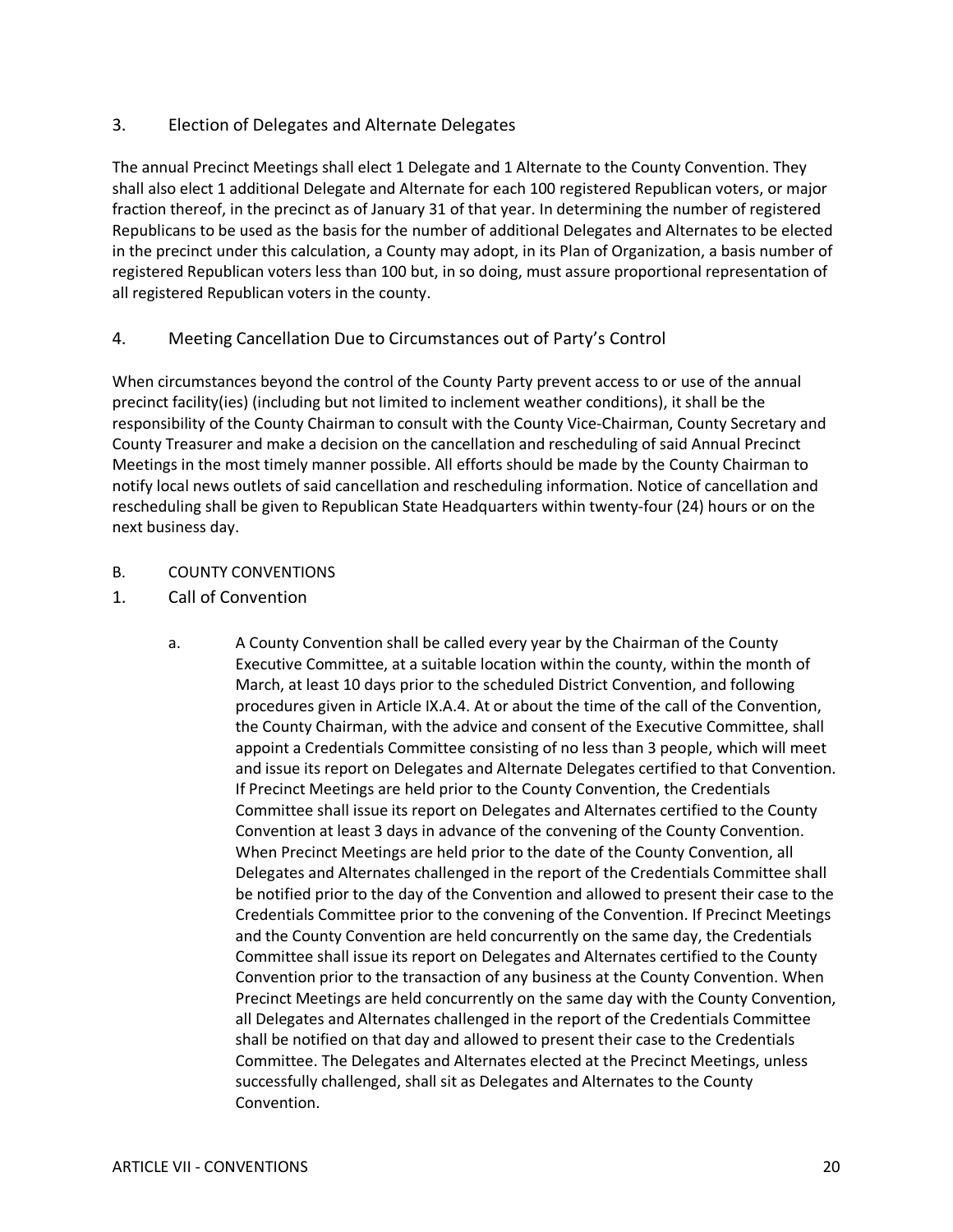- b. If the county chairman fails, refuses or neglects to call a County Convention as required by this Article, it shall become the duty of the Vice-Chairman to act in this capacity. The Vice-Chairman shall follow procedures given in Article IX.A.4. If the County Chairman or Vice-Chairman does not call such a Meeting, it shall be cause for any Member of the County Executive Committee, with the approval of the Congressional District Chairmen, to call such County Convention.
- 2. Convention Action
	- a. Each year, the County Convention shall adopt or amend a written County Plan of Organization not inconsistent with this State Plan of Organization, a current copy of which shall be on file at County Headquarters and at State Headquarters. If the County Convention fails to adopt a written County Plan of Organization, the previously adopted County Plan of Organization shall remain in effect, to the extent not inconsistent with this State Plan of Organization. If a County has never adopted a County Plan of Organization and fails to adopt a written County Plan of Organization at a County Convention, the State Plan of Organization shall control. Failure to comply may result in the County Delegation not being seated at the State Convention by the State Credentials Committee. Failure of a County Republican Party to submit a County Plan to the NCGOP State Headquarters, within 30 days of its adoption, shall constitute agreement by the County Party to adopt the State Plan of Organization for that county.
	- b. Elections
		- i. In every odd-numbered year, the County Convention shall elect a Chairman and Vice-Chairman, a Secretary, a Treasurer and such other Officers as are otherwise provided for in the State or County Plan of Organization, who are registered Republican as of January 31 of that year and who shall serve for a term of 2 years or until their successors are elected.
		- ii. In every odd-numbered year, the County Convention shall elect a County Executive Committee of five 5 or more voters, in addition to the County Officers, who shall hold their places for a term of 2 years or until their successors are elected. The County Plan of Organization may provide for the County Executive Committee to elect additional Members of the County Executive Committee in addition to those Members of the County Executive Committee elected by the County Convention.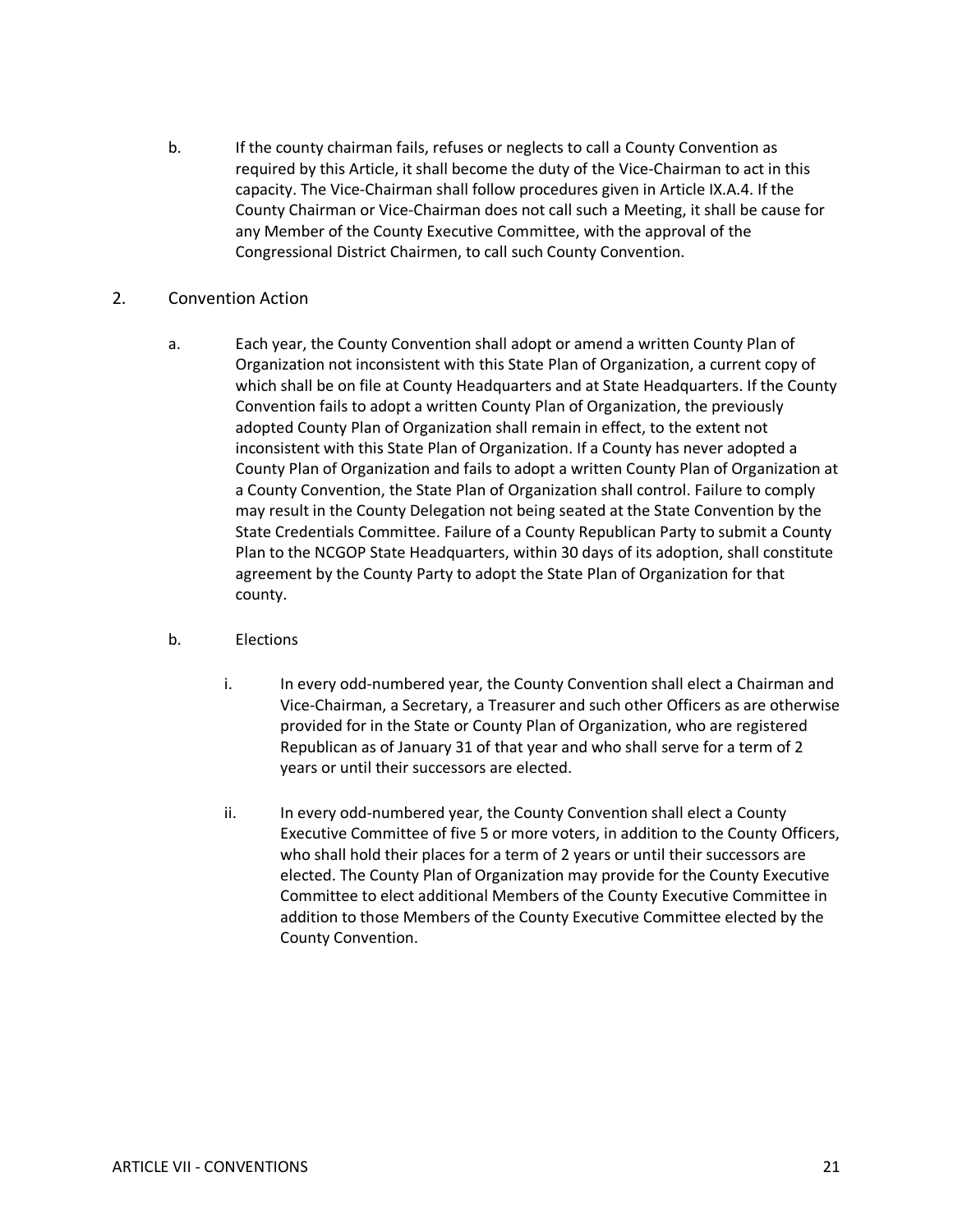- iii. The County Convention shall elect 1 Delegate and 1 Alternate to Congressional District and State Conventions, plus 1 additional Delegate and Alternate for every 250 Republicans, or major fraction thereof, registered in that county, as of January 31 of that year. In addition, for Counties located within more than one (1) Congressional District, the County Convention shall elect one (1) Delegate and one (1) Alternate Delegate for each Congressional District located within said County. Each County shall further elect 1 Delegate and Alternate for each Republican elected to the state legislature and to public office on the state or national level from said County in the last election held for that office. With respect to the District Convention, the additional 1 delegate and 1 alternate shall only be elected to the District Convention being held in the District in which said Republican elected to the state legislature and to public office on the state or national level actually lives.
- iv. If a County has been divided between 2 or more Congressional Districts, it shall prorate its Congressional District Delegate vote among these Congressional Districts in accordance with the Republican registration as of January 31 of that year in the political subdivisions within the County which have been divided among the different Congressional Districts. Congressional District Delegates elected to a Congressional District Convention, in addition to the other qualifications which they must meet, must reside in the Congressional District to whose Convention they are elected. The Delegates to the County Convention from the political subdivisions in different Congressional Districts shall elect the Delegates to their own Congressional District Convention.
- v. The residency requirements stated in the previous subsection (iv) only apply to the selection of delegates to the Congressional District Convention and nothing in the previous subsection (iv) shall be construed to create Congressional District residency requirements for election as a delegate to the State convention.

### 3. Credentials

The Chairman and Secretary of the County Executive Committee shall certify the election of Officers, Committee Members, Delegates, Alternates and Precinct Chairs to the District and State Conventions, on forms created by the State Credentials Committee and approved by the State Central Committee and in conformance with Article VII. Completed Credentials shall be in the hands of or in the email box of the Congressional District Secretary and the State Headquarter no later than 10 days following the date of the County Convention. The postmark date will be used to determine compliance for mailed credentials. No Delegates or Alternates shall be added to the Credentials list following the adjournment of the County Convention. Copies of all newspaper notices in addition to a list of county and precinct officers, shall be submitted to the NC Republican Party and all applicable Congressional District Committees along with County Credentials.

#### 4. Convention Fee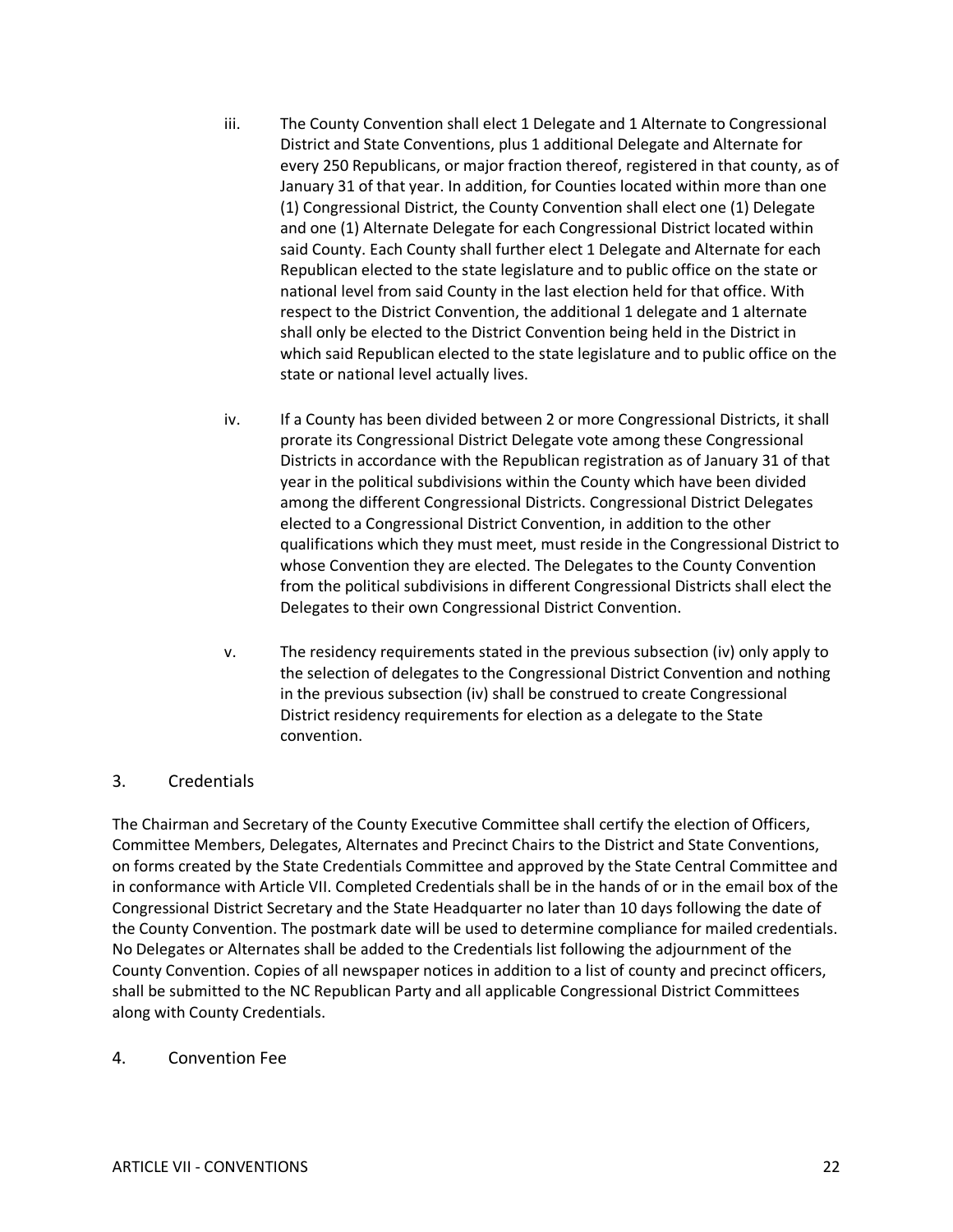For each person who is elected at a County Convention to be either a Delegate or an Alternate to the State Convention, the County shall forward to the State Party a fee set by the State Central Committee to defray the costs of mailing Convention materials to such elected Delegates and Alternates. A County Plan of Organization may permit the County Party to recover this fee from the Delegates and Alternates following their election. In addition, each County Chairman, with the advice and consent of their respective County Executive Committee, shall be authorized to assess a reasonable delegate fee, in addition to fee identified above, to defray the costs and expenses of conducting the County Convention.

### 5. Meeting Cancellation Due to Circumstances out of Party's Control

When circumstances beyond the control of the County Party prevent access to or use of the County Convention facility (including but not limited to inclement weather conditions), it shall be the responsibility of the County Chairman to consult with the County Vice-Chairman, County Secretary and County Treasurer and make a decision on the cancellation and rescheduling of said County Convention in the most timely manner possible. All efforts should be made by the County Chairman to notify local news outlets of said cancellation and rescheduling information. Notice of cancellation and rescheduling shall

be given to Republican State Headquarters within twenty-four (24) hours or on the next business day.

### C. DISTRICT CONVENTIONS

- 1. Call of Convention
	- a. A Congressional District Convention shall be called in every year by the Chairman of the Congressional District Committee, within the month of April upon 20 days written notice of the time and place for holding same to all Members of the District Committee and to the County Chairmen within said District.
	- b. At the time of the call of the Convention, the District Chairman shall appoint a Credentials Committee, which will meet and issue its report on Delegates and Alternates certified to that Convention at least 3 days in advance of the convening of the Convention. All Delegates and Alternates challenged in the report of the Credentials Committee shall be notified prior to the day of the Convention and allowed to present their case to the Credentials Committee prior to the convening of the Convention. The Delegates and Alternates elected in the County Conventions, unless successfully challenged, shall sit as Delegates and Alternates to the Congressional District Convention. In years requiring reapportionment, the District Convention shall be called within dates designated by the Chairman of the State Republican Executive Committee. These Conventions are to be held after the General Assembly has completed Congressional redistricting.

### 2. Convention Action

a. Each year, the Congressional District Convention shall adopt a District Plan of Organization, or the State Plan of Organization a current copy of which shall be on file at State Headquarters. If the District Convention fails to adopt a written District Plan of Organization, the previously adopted District Plan of Organization shall remain in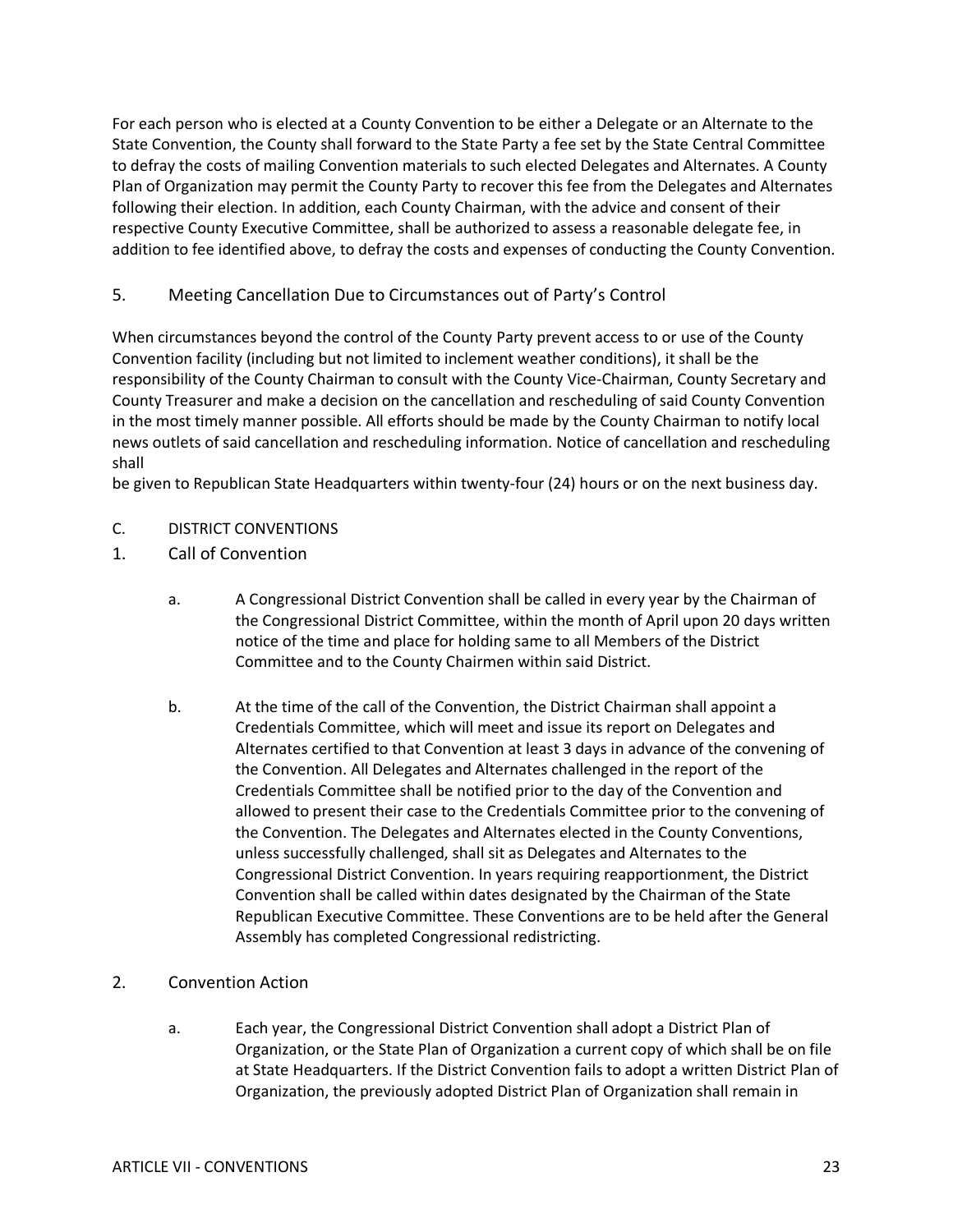effect, to the extent not inconsistent with this State Plan of Organization. If a District has never adopted a District Plan of Organization and fails to adopt a written District Plan of Organization at a District Convention, the State Plan of Organization shall control.

- b. In every odd-numbered year, the Congressional District Convention shall elect a Chairman and a Vice- Chairman, a Secretary, a Treasurer, and such other Officers as may be deemed necessary who shall serve for a term of 2 years or until their successors are elected.
- c. In every odd-numbered year, the Congressional District Convention shall further elect one (1) At-Large Member of the State Executive Committee, plus one (1) additional At-Large Member for every 8,000 Republicans, or major fraction thereof, registered within that district, as of January 31 of that year.
- d. In every Presidential Election Year, the Congressional District Rules Committee shall prepare and adopt Rules in compliance with the provisions of Article VIII.B.1.
- e. In every Presidential Election Year the Congressional District Convention shall elect 3 Delegates and 3 Alternates to the Republican National Convention and shall nominate 1 Presidential Elector, who must not be a current elected public official (pursuant to state law).
- 3. Credentials
	- a. The Chairman and Secretary of the Congressional District shall certify election of Officers, and at large Members of the State Executive Committee, elected according to the provisions of Article VII.B.2.b. Completed District Credentials, plus completed Credentials for the Counties within the District, shall be in the hands of the State Credentials Committee Chairman by the deadline set by the State Chairman.
	- b. The Chairman and Secretary of the Congressional District shall certify the election of Delegates and Alternates to the National Convention, in addition to the Nominee for Presidential Elector, on forms furnished by the State Central Committee.

### 4. Convention Fee

Each Congressional District Chairman, with the advice and consent of their respective Congressional District Executive Committee, shall be authorized to assess a reasonable delegate fee for attending the District Convention. The purpose of this delegate fee shall be to defray the costs and expenses of conducting the District Convention.

- D. STATE CONVENTION
- 1. Call to Convention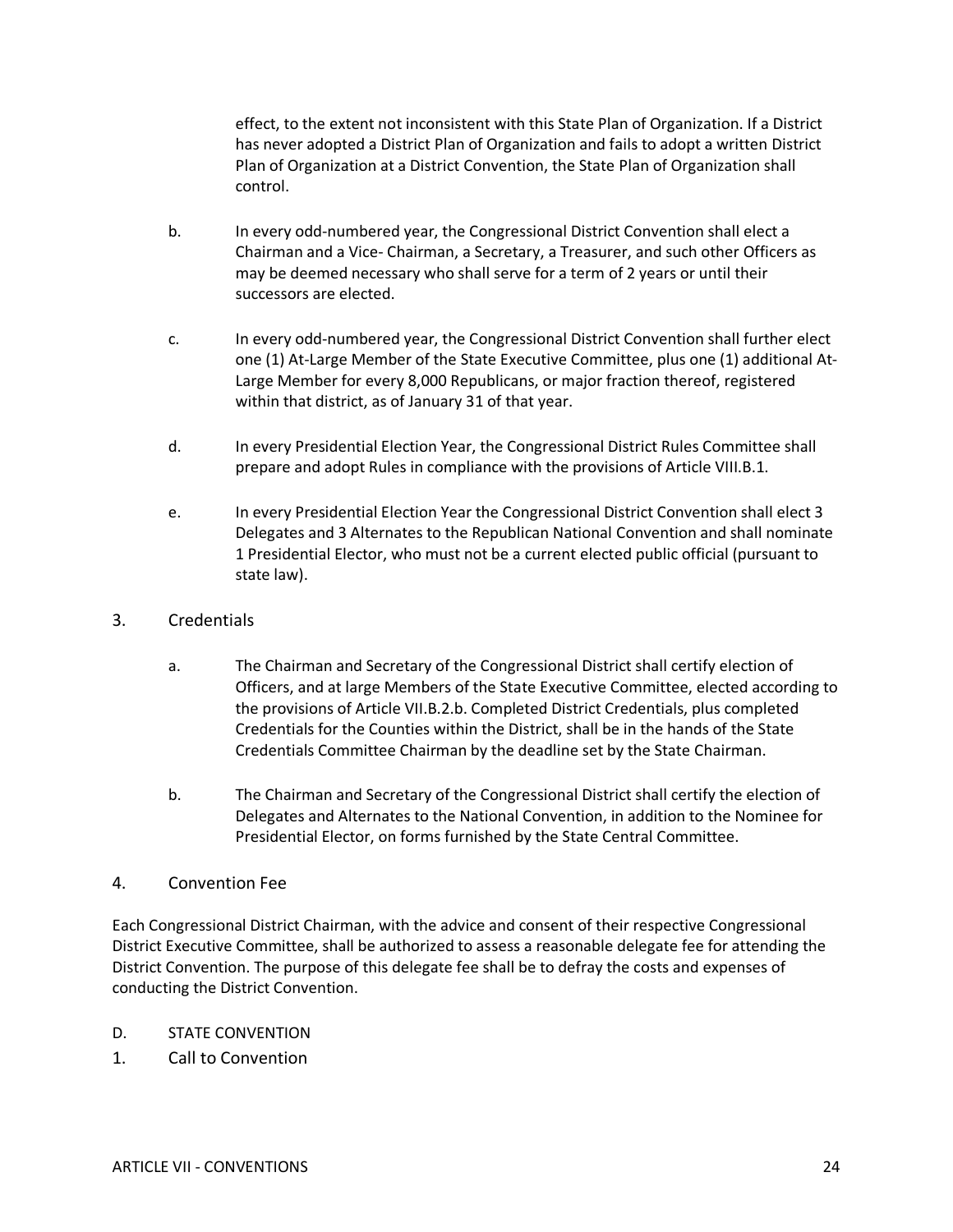A State Convention shall be called to be held in the month of May or in the first two weeks of June of each year, by the Chairman of the Republican State Executive Committee after giving 60 days written notice of the time and place for holding same to all Members of the State Executive Committee. Delegates and Alternates elected at the County Conventions, unless successfully challenged, shall sit as Delegates and Alternates to the State Convention. In years requiring reapportionment, the State Convention shall be called by the Chairman of the State Republican Executive Committee upon 60 days written notice of the time and place to all Members of the State Executive Committee.

### 2. Election of Officers

In every odd-numbered year, the State Convention shall elect a State Chairman and a Vice-Chairman who shall serve for a term of 2 years or until their successors are elected.

### 3. Standing Committees

- a. The Standing Committees for each Convention shall be the Credentials, Plan of Organization, Platform, Resolutions and Rules. These committees will be appointed no later than September 1 preceding the Convention. The Committees will remain in effect until the next cycle of appointments. The State Chairman shall appoint three members to each of the Standing Committees for the Convention. Each Congressional District Chairman will appoint one person, other than themselves or their spouses, from their District to each of the Standing Committees. The State Party Chair will name the Committee Chair for each of the Standing Committees from within the membership of the respective Committees. Twenty-five percent of the Members of a Standing Committee shall constitute a quorum for the transaction of business.
- b. The Credentials Committee will meet and issue its report on Delegates and Alternates certified to that convention at least three (3) days in advance of the convening of the Convention. All Delegates and Alternates challenged in the report of the Credentials Committee shall be notified prior to the day of the Convention and allowed to present their case to the Credentials Committee prior to the convening of the Convention.
- c. The Credentials Committee, Plan of Organization Committee, Platform Committee, Resolutions Committee and the Rules Committee shall give written notice of all business it will place before the convention at least 30 days prior to the convening of the Convention by placing its reports on the NCGOP website. Any State Executive Committee member may request a written copy of the reports by mail. Any business on which notice has not been given shall not be taken up by the Convention or be placed on the agenda unless the propounder of said business shall have first furnished a minimum of one thousand (1000) copies of the matter to be considered, and then only if the Convention, by a two-third vote, agrees to address said business.
- d. If either the State Chairman or District Chairman fails to make the standing committee appointments within the time prescribed, the respective Vice-Chairman shall make the appointments.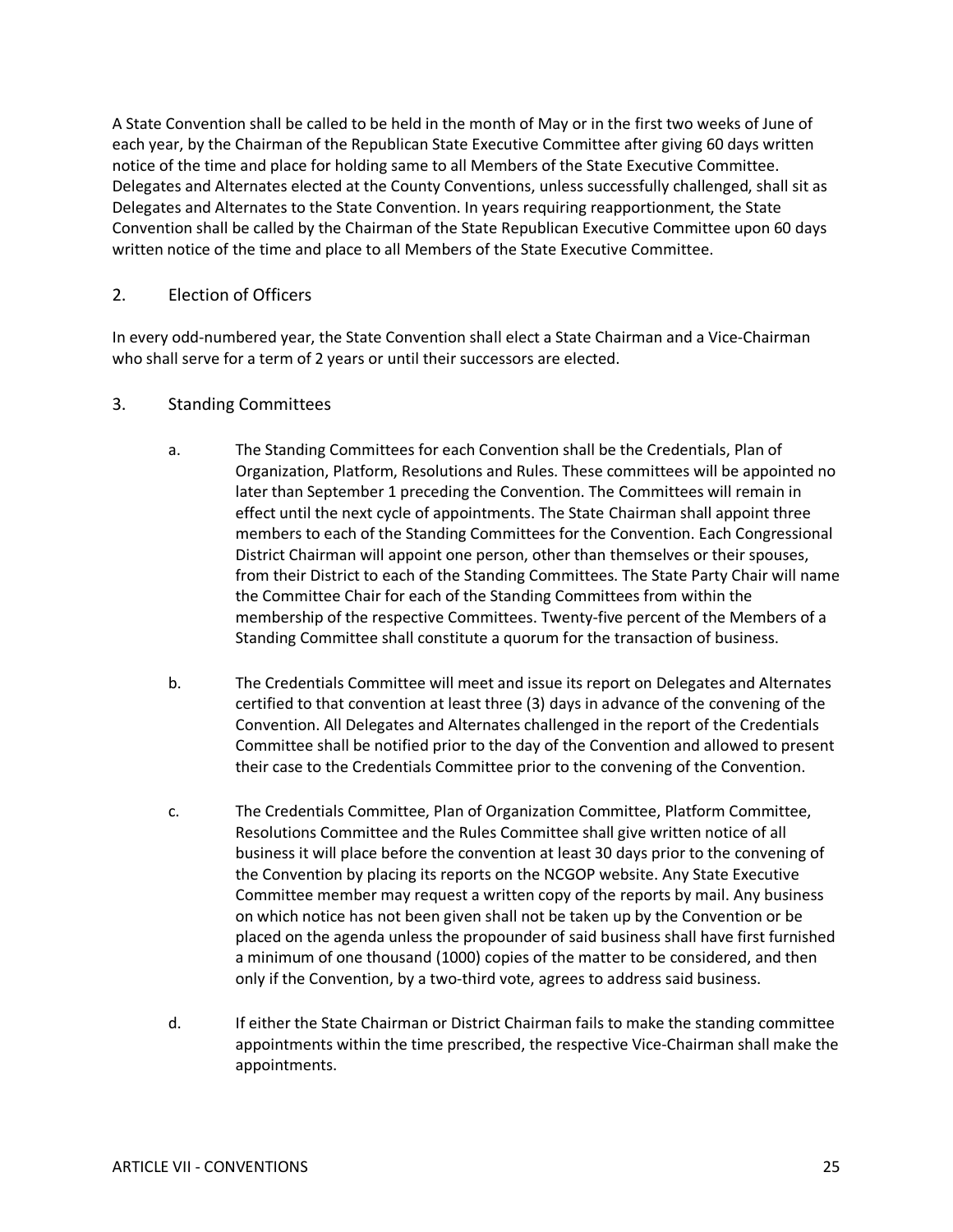e. If, prior to the next appointing cycle, the residence of any committee member appointed by a District chair pursuant to Section VI.A.3.a shall change such that the residence of that member shall lie outside the District from which he was appointed, that person shall no longer be deemed a member of the standing committee to which he was appointed, and the District chair shall, within 30 days of his receipt of notice of the member's change of residence, submit the name of a new appointee to the State Chairman, who shall serve for the remainder of the term of the former member. Should the District chair fail to act in accordance herewith, the District vice chair shall make the replacement appointment in accordance with Section VI.A.3.d. In the event that a change in residency within a District of a District Officer or member of any District Executive Committee is caused by Congressional District Redistricting, said affected Officer or member shall remain in their respective positions until the next regularly scheduled District Convention which shall elect their successors.

### 4. Presidential Election Year State Convention

- a. A Presidential Election Year State Convention shall be called in every Presidential Election Year on or before the date specified by the Republican National Committee Rules of the Republican Party for the selection or election of delegates to the national convention, by the Chairman of the Republican State Executive Committee after giving 60 days written notice of the time and place for holding same to all Members of the State Executive Committee. Delegates and Alternates elected at the Presidential Election Year County Convention, unless successfully challenged, shall sit as Delegates and Alternates to the Presidential Election Year State Convention.
- b. In every Presidential Election Year, the Convention shall elect Delegates and Alternates to the National Convention, in addition to those specified under Article VII.C.2.e, in the number stipulated by the State Chairman as determined by the National Rules. The Convention shall nominate a National Committeeman and National Committeewoman who shall serve for a term of four (4) years or until their successors are elected; and nominate two(2) Presidential Electors-at-Large, and two (2) Alternate Electors-at-Large (listed in order) who shall not be current elected public officials (pursuant to state law).
- c. In addition to the Standing Committees for the State Convention identified in Article VII.D.3, the State Chairman shall appoint a National Convention Selection Committee for Presidential Election Year State Conventions. The appointment and operation of said committee shall follow the same guidelines for other Standing Committees outlined in Article VII.D.3, and shall have the further duties as outlined in Article VIII.C.

#### 5. Convention Fee

The North Carolina Republican Party may charge a delegate fee to cover the anticipated costs of the General Session of the State Convention. The delegate fee should be based on the estimated costs of hosting the State Convention and the estimated number of attendees. The State Central Committee shall approve the delegate fee based upon information presented by the Staff of the North Carolina Republican Party.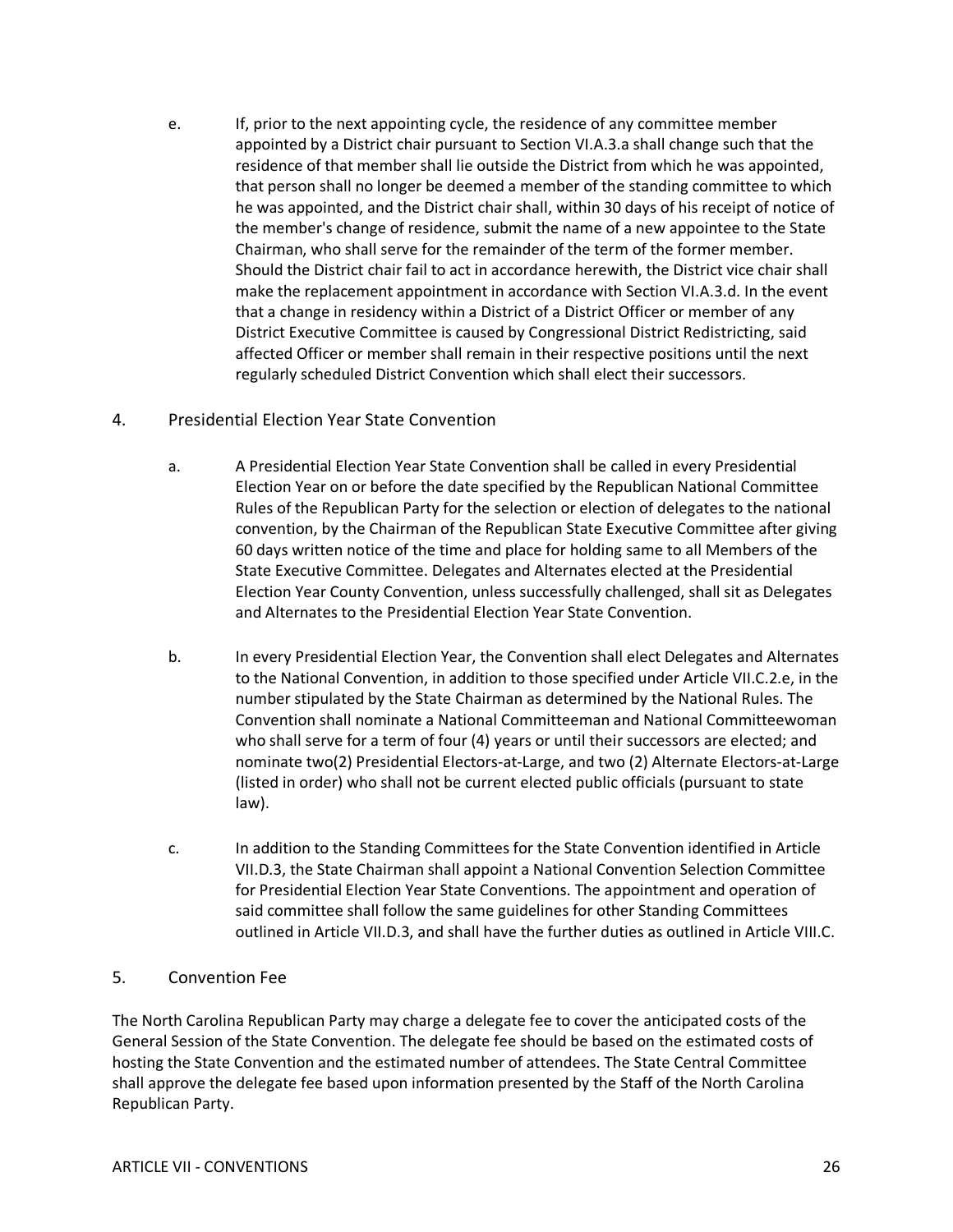#### **ARTICLE VIII – NATIONAL CONVENTION DELEGATE SELECTION**

#### A. DELEGATE AND ALTERNATE DELEGATE ALLOCATION

- 1. In every Presidential Election Year the Presidential Election Year State and District Conventions shall elect Delegates and Alternates to the National Convention. Each Presidential Election Year Congressional District Convention shall elect three (3) Delegates and three (3) Alternates to the National Convention. The remaining At-Large Delegates and Alternates allocated to the State, as determined by the National Rules, shall be elected at the Presidential Election Year State Convention. All Congressional District and At-Large Delegates, Alternate Delegates and Replacement Delegates shall execute a Delegate Pledge which shall be prepared by the National Convention Selection Committee pursuant to its authority under Article VIII.C.1.a.ii.
- 2. For the purpose of determining the entitlement to Congressional District Delegates and Alternates to the National Convention by Presidential candidates, the provisions of this Section shall apply as follows:
	- a. A Presidential candidate receiving more than two-thirds (2/3) of the votes in any Congressional District shall be entitled to three (3) Delegates and three (3) Alternates from that Congressional District;
	- b. If no Presidential candidate receives more than two-thirds (2/3) of the votes in any Congressional District, the plurality winner is entitled to two (2) Delegates and two (2) Alternates from that Congressional District, and the candidate receiving the next highest number of votes receives one (1) Delegate and one (1) Alternate; provided, however, that if the plurality winner receives more than twenty percent (20%) and the number of votes received by the next highest candidate is less than twenty percent (20%), the plurality winner is entitled to three (3) Delegates and three (3) Alternates.
	- c. If no Presidential candidate receives more than twenty percent (20%), each of the three (3) candidates receiving the highest number of votes shall receive one (1) Delegate and Alternate.
- 3. For the purposes of determining the entitlement to At-Large Delegates and Alternates by Presidential candidates, the Presidential Candidate that receives the highest number of votes cast in the Statewide Presidential Preference Primary, based upon a statewide canvass, shall be entitled to all of the At-Large Delegates and Alternates.

#### B. CONGRESSIONAL DISTRICT SELECTION

1. The Congressional District Rules Committee for each Presidential Election Year Congressional District Convention shall prepare and adopt rules for the process by which Delegates and Alternates to the National Convention shall be elected. These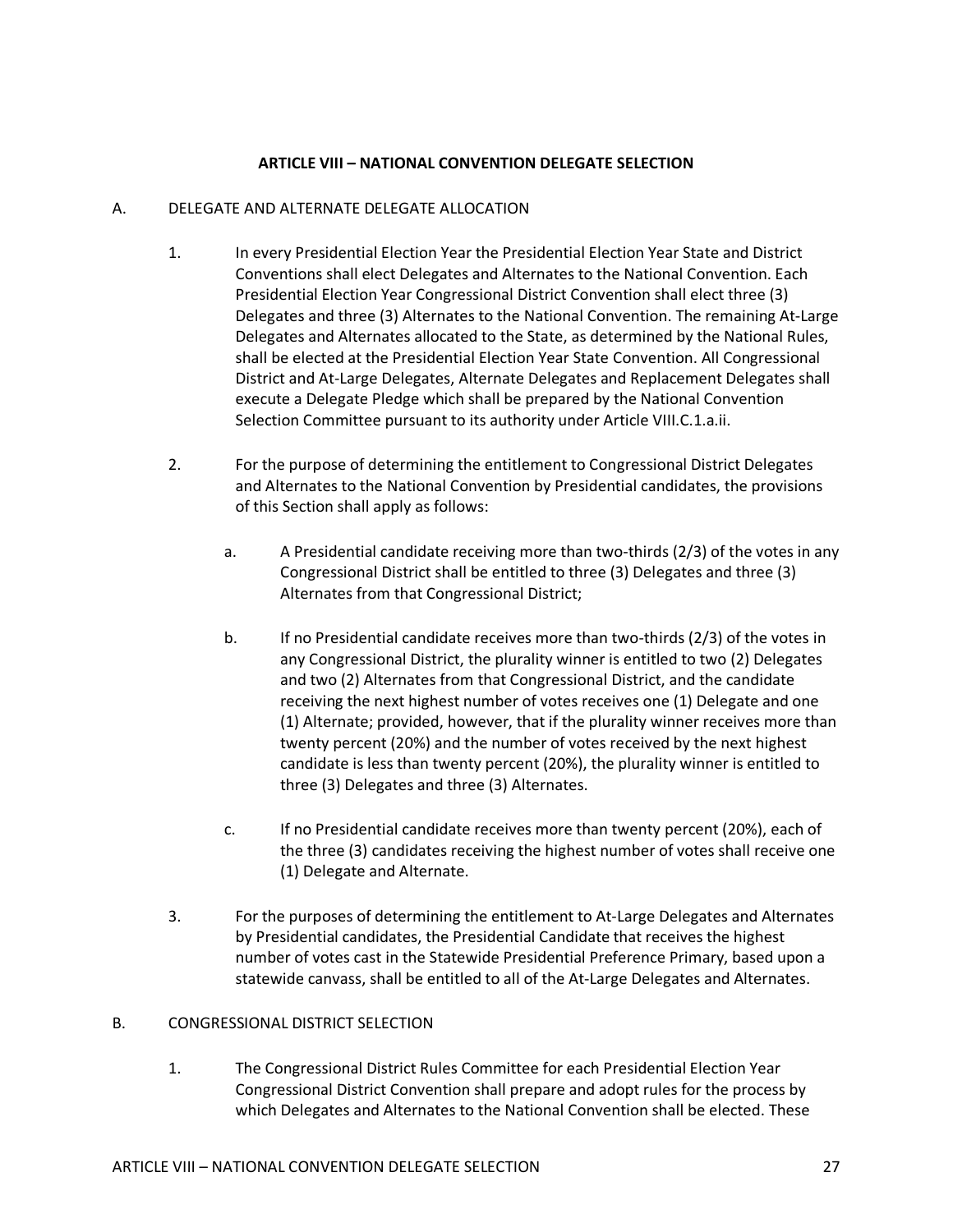Rules shall be adopted by the appropriate Congressional District Executive Committee and shall be submitted to the State Party at least two (2) weeks prior to the scheduled Presidential Election Year Congressional District Convention. Rules adopted pursuant to this subsection shall also provide for the election of two (2) replacement Alternate Delegates, who shall be bound in the same manner as Alternate Delegates pursuant to Article VIII.A above.

- 2. The State Party shall maintain copies of the adopted Rules for the election of Delegates and Alternates to the National Convention for each Congressional District, and shall furnish copies of said Rules to any and all presidential campaigns which are or were on the North Carolina ballot, and which have not suspended their campaign. Congressional Districts shall not directly provide copies of the adopted Rules to any presidential campaigns, but shall refer any such requests for copies to the State Party.
- 3. The names of Congressional District Delegates, Alternate Delegates and Replacement Alternate Delegates to the National Convention shall be submitted to the State Party within ten (10) days of the Congressional District Convention. The names shall be submitted on forms provided by the State Party and shall be accompanied by an original signed pledge prepared by the National Convention Selection Committee, along with any other additional information requested by the State Party.
- 4. Congressional District Alternate Delegate and Replacement Alternate Delegates names shall be submitted in the order of replacement. In the event that a Congressional District Delegate shall resign, he or she shall be replaced by the first Alternate Delegate. The remaining two (2) Alternate Delegates shall be moved up in position and a Replacement Alternate will be notified of their election as the third Alternate Delegate.
- C. AT-LARGE SELECTION
- 1. National Convention Selection Committee
	- a. In addition to the Standing Committees for the State Convention identified in Article VII.D.3 above, the State Chairman shall appoint a National Convention Selection Committee for Presidential Election Year State Conventions. The appointment of the members of the National Selection Committee, and its general operation shall governed by the provisions of Article VII.D.3.; however, the National Convention Selection Committee shall have the following additional duties and obligations:
		- i. The Chairman of the National Convention Selection Committee shall call a meeting of the committee within thirty (30) days of his or her appointment to adopt Rules governing the method of receiving applications or taking nominations for At-Large Delegates and Alternate Delegates. The Committee shall submit its adopted Rules to the State Party Chairman who with the advice and consent of the State Central Committee shall approve the proposed Rules or recommend amendment;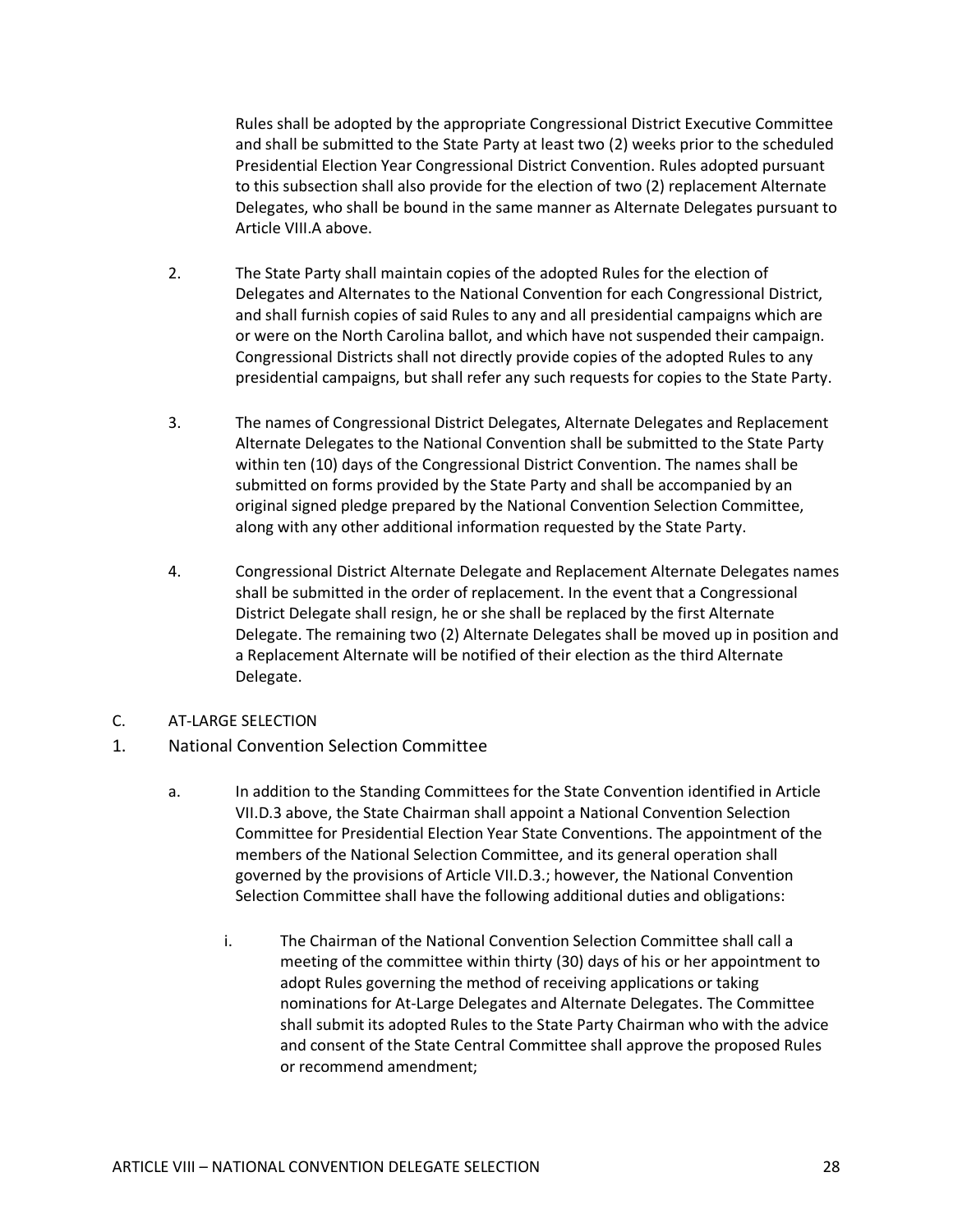- ii. Pursuant to their adopted Rules, the Committee shall prepare applications, Delegate Pledges and any other forms required for the selection of At-Large and Congressional District Delegates and Alternate Delegates.
- iii. Pursuant to the Rules adopted above, the Committee shall meet and prepare a slate of At-Large Delegates and Alternate Delegates for submission to the Presidential Election Year State Convention.
- iv. The number of At-Large Delegates and Alternate Delegates shall be determined by the National Rules. In addition to the number of Alternate Delegates determined by the National Rules, the slate shall include the names of five (5) Replacement Alternate Delegates, who shall be identified as such. The At-Large Alternate Delegates and Replacement Delegates shall be listed on the slate in the order of replacement.
- v. The Committee shall publish the proposed slate on the NCGOP website at least three (3) days prior to the commencement of the Presidential Election Year State Convention.
- vi. Nothing in this Plan shall be construed as a prohibition from Delegates to the Presidential Election Year State Convention from nominating additional slates of At Large Delegates and Alternate Delegates to be considered in lieu of the slate prepared by the National Convention Selection Committee, provided that no name may appear on more than one slate.

#### D. BINDING OF DELEGATES

The Delegates and Alternate Delegates serving as Delegates to the National Conventions shall be bound by the results of the Presidential preference primary for the first two (2) ballots and shall vote for the candidate to whom they are pledged. Should more than two ballots be required, the Delegates and Alternate Delegates serving as Delegates shall no longer be bound to the result of the Presidential preference primary; however, the Delegates and Alternate Delegates serving as Delegates shall be bound by the will of the North Carolina Delegation to the National Convention, who shall meet and determine how the North Carolina Delegation shall vote. Only Delegate and Alternate Delegates serving as Delegates shall be permitted to vote during the meetings of the North Carolina Delegation at the National Convention.

### E. DELEGATE FEE

The North Carolina Republican Party shall be authorized to assess a Delegate Fee to any Delegate or Alternate Delegate attending the National Convention. The purpose of this Delegate Fee shall be to defray the costs of the delegation attending the National Convention. Any Delegate or Alternate Delegate who does not pay any assessed Delegate Fee shall be permitted to attend the National Convention sessions; however, they will not be permitted to attend any other events whose costs would have been defrayed by the Delegate Fee.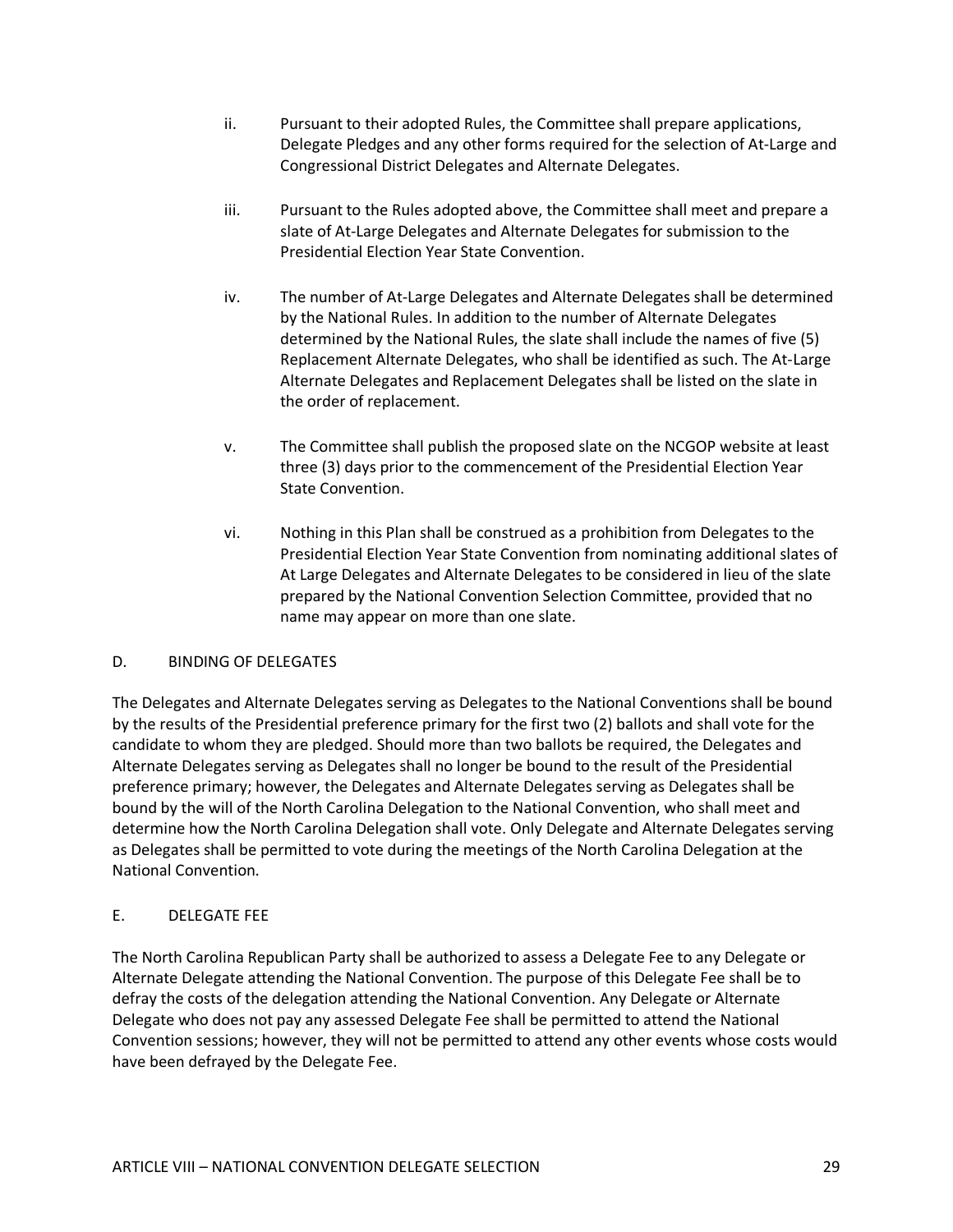### F. VACANCIES

If, thirty (30) or fewer days before the National Convention or during the convention, a Delegate's position becomes vacant and is not filled by an Alternate, or if an Alternate's position becomes vacant, and is not filled by a Replacement Delegate, the State Chairman shall fill the vacant Delegate or Alternate position.

#### **ARTICLE IX - GENERAL ADMINISTRATIVE PROCEDURE**

- A. MEETING PROCEDURES
- 1. Annual Conventions and Presidential Election Year Conventions
	- a. The County, Congressional District, and State Conventions shall be called to order by their respective Chairmen, or in the absence of the Chairman, by the Vice-Chairman or Secretary, in order slated, who shall have the power to appoint the necessary Convention Committees and Temporary Officers at or before the convening of the Convention.
	- b. No member of a credentials committee created by this Plan shall be eligible to be elected to an officer or executive committee position at the convention for which the credentials committee serves, nor shall a committee member publicly support anyone for an office to be elected by said convention. Except when voting in convention, members of credentials committees shall strive to maintain the integrity of the convention and the committee by conducting the business of the committee with impartiality and strict neutrality on the business and elections of said convention.
- 2. Voting Procedure
	- a. No Precinct shall cast more votes than it has duly elected Delegates on the floor at the County Convention.
	- b. No person shall be seated as a Delegate at any County, District or State Convention unless such person shall have personally attended the Annual Precinct Meeting, and shall have been duly elected a Delegate or Alternate by the appropriate Precinct Meeting or County Convention; except, the registered Republican or Republicans, present at a County Convention from an unorganized Precinct, which has not had its credentials accepted, shall have the right to vote 1 vote per Precinct, prorated among those present from that Precinct. For those who were unable to attend the Annual Precinct Meeting, each County Plan of Organization may provide for a procedure to permit the election of person(s) to be Delegates and Alternates to the County, District and/or State Convention. Each County Executive Committee is hereby authorized to amend their County Plan of Organization prior to the Annual Precinct Meetings and County Convention for the sole purpose of implementing a procedure to permit the election of person(s) to be Delegates and Alternates to the County, District and/or State Convention.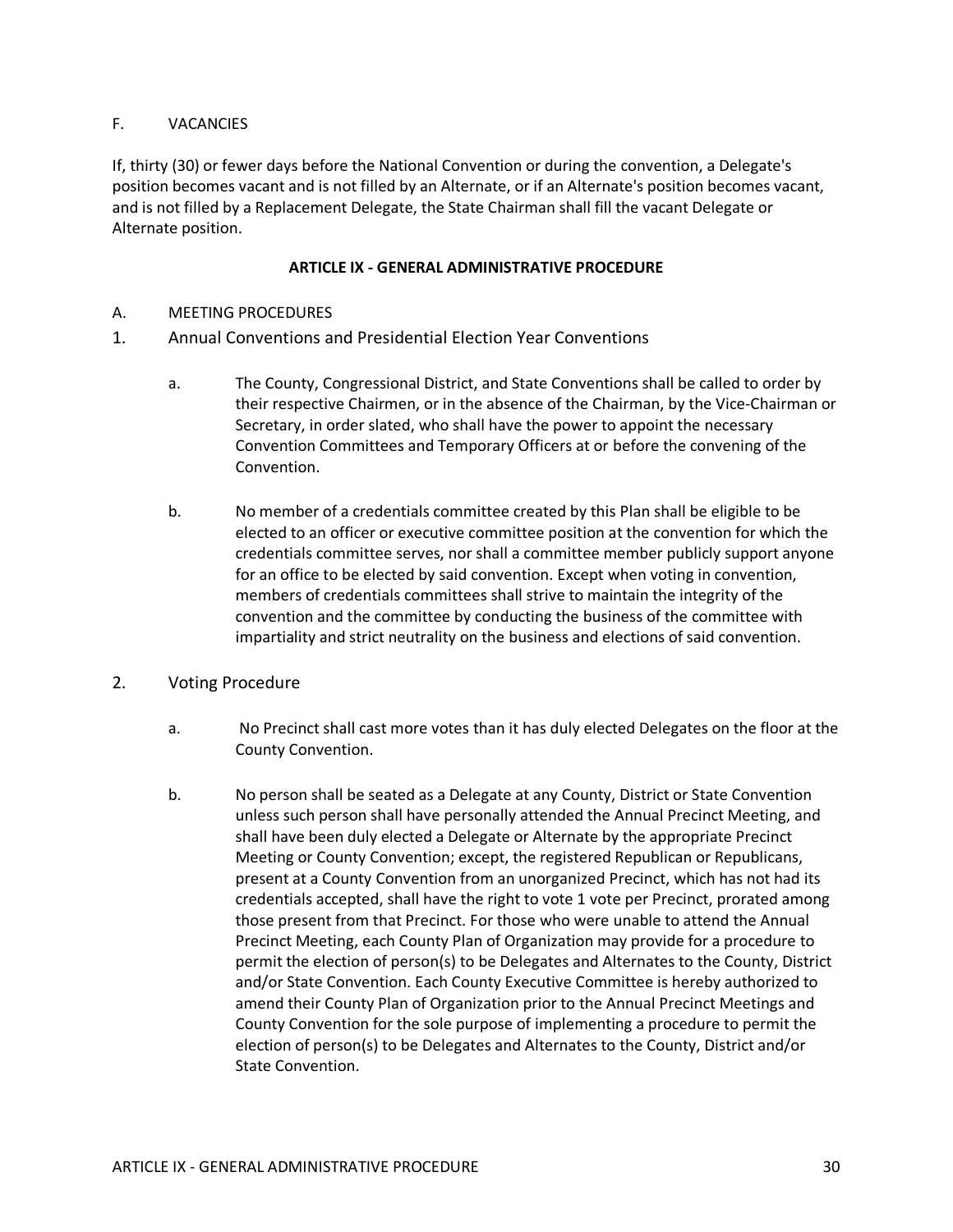- c. No Delegate, Alternate or any other Member of a Committee shall cast any vote by proxy; provided, however, that, when not inconsistent with the Rules of the Republican National Committee, any Delegate or Delegates present shall have the right to cast the entire vote of the County in District and State Conventions. At congressional district conventions, votes for district officers (Chairman, Vice Chairman, Secretary, Treasurer, and any other offices provided in the District Plan of Organization) shall be by county according to the number of Delegates authorized to attend the district convention, so long as there is 1 Delegate, from that county, on the floor to vote the delegates authorized. At State Convention, votes for Chairman and Vice-Chairman shall be by county according to the number of Delegates authorized to attend the state convention, so long as there is one delegate, from that county, on the floor to vote the Delegates authorized.
- d. At the Presidential Year Convention, the delegates and alternates to the National Convention, in addition to the National Committeeman and National Committeewoman shall be elected only by votes from the Convention delegates on the floor of the Convention. Presidential Electors-at-large shall be nominated only by votes from the delegates on the floor of the Convention.
- e. Ex-officio members of the committees have the same voting rights as the other committee members, and are not counted in determining if a quorum is present. When an Ex-officio member of a committee ceases to hold the office that entitles him/her to such membership, his/her membership terminates automatically.

### 3. Special Meetings and Conventions

The State Central Committee, at any time, in the interests of the Republican Party, may direct the State Chairman or the Congressional District Chairmen to issue a call for Special Senatorial, Judicial or Legislative Organization Meetings, and Special County and Congressional District Conventions, in any or all of the Counties and Districts of the State. The procedure for calling Regular Meetings and Conventions shall apply to the calling of Special Meetings and Conventions so far as applicable and not inconsistent with this Plan of Organization.

### 4. Newspaper of General Circulation

For purposes of this Plan of Organization, Call of Convention for County Conventions shall include notice published in a newspaper of general circulation in the County. Such notice may be either by paid advertisement or as a news item, provided in either case it includes the time, date, location and purpose of the Convention. The foregoing requirement may be modified in counties where other forms of media provide more effective notice to the general public—such as TV, radio, or other mass media. Any modification in the form of notice must first be approved in writing by the state Credentials Committee prior to being implemented. All published notices must appear or be broadcast at least 10 days prior to the Convention or Special Meeting.

### 5. Challenges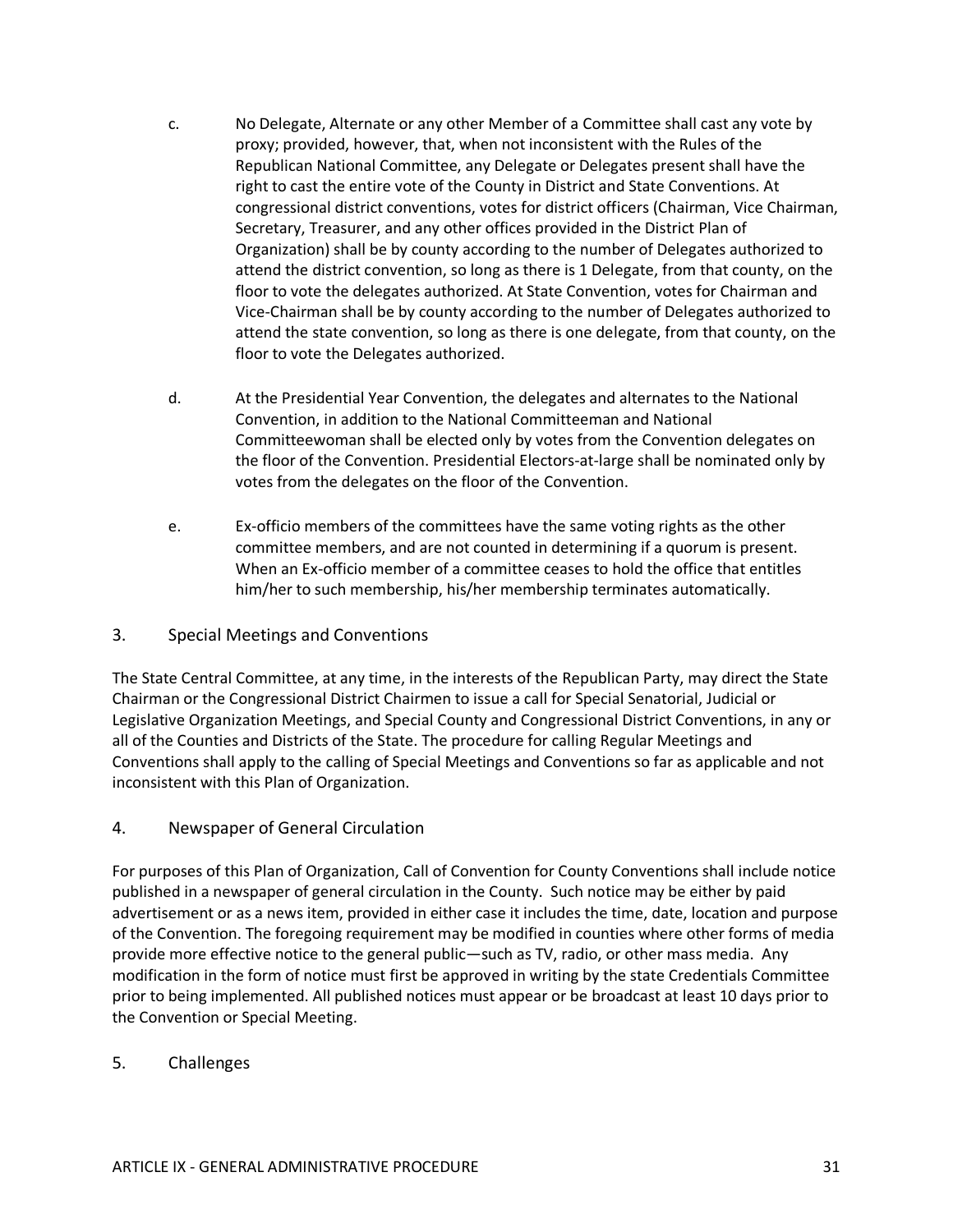Notwithstanding any other provisions of this Plan of Organization, challenges to Delegates and Alternates must be made in their capacity as individual Delegates and Alternates. The successful challenges of individuals in their capacity as Delegates and Alternates shall not affect the seating of other Delegates and Alternates in the same Precinct or County Delegates unless it can be demonstrated by a preponderance of the evidence that the previous election of such successfully challenged Delegates and Alternates resulted in the election of other Delegates and Alternates within such Delegation who would not otherwise have been elected, but for the votes of the unqualified Delegates or Alternates.

## 6. General Election Procedure

Notwithstanding any other Article in this Plan of Organization, the allocated Delegate slots and then the allocated Alternate slots allotted under this Plan of Organization to a Precinct or a County shall be filled first by the election of those duly qualified registered Republicans, eligible to vote, present at such Meeting or Convention and desiring to be elected to fill such slots. All duly qualified Republicans registered to vote may be elected by qualified Republicans attending the meeting to fill slots that have not been filled by Republicans attending the meeting or conventions. A county may provide in its Plan of Organization that only persons actually present are eligible for election as Delegates or Officers.

### 7. Vacancies and Removals

- a. Any Member of a Committee organized under this Plan may be removed either:
	- i. By a 2/3's vote of the respective Committee after being furnished with notice of the charges against him, signed by the lesser of (i) 50 Members or (i) one-third of the Members of the respective Committee. Any Republican against whom charges are brought shall be furnished with 2 weeks notice of said charges and be given an opportunity to present a defense. Removal by a vote of the respective Committee shall be confined to gross inefficiency, Party disloyalty (as defined herein) or failure to comply with the County, District, or State Party Plans of Organization.
	- ii. Automatically upon such Member's conviction (as defined below) of a felony after election to such Committee organized under this Plan without the need for any further action immediately effective upon such conviction, and the seat declared vacant. Each Member shall have the affirmative duty to inform the Chairman of such Committee in writing immediately upon his conviction of a felony; provided that the failure of a Member to so notify the Chairman in writing shall not delay, prevent or restrict the expulsion of such Member from such Committee in accordance with this Section.
- b. For the purposes hereof, a "conviction" shall be defined as the conviction of or the entering of a guilty plea, an Alford plea, or a plea of no contest to a felony.
- c. For the purposes of this Plan of Organization, "Party Disloyalty" shall be defined as actively supporting a candidate of another Party or independent candidate running in opposition to a candidate of the Republican Party or a Republican endorsed by the appropriate Executive Committee in a non-partisan election.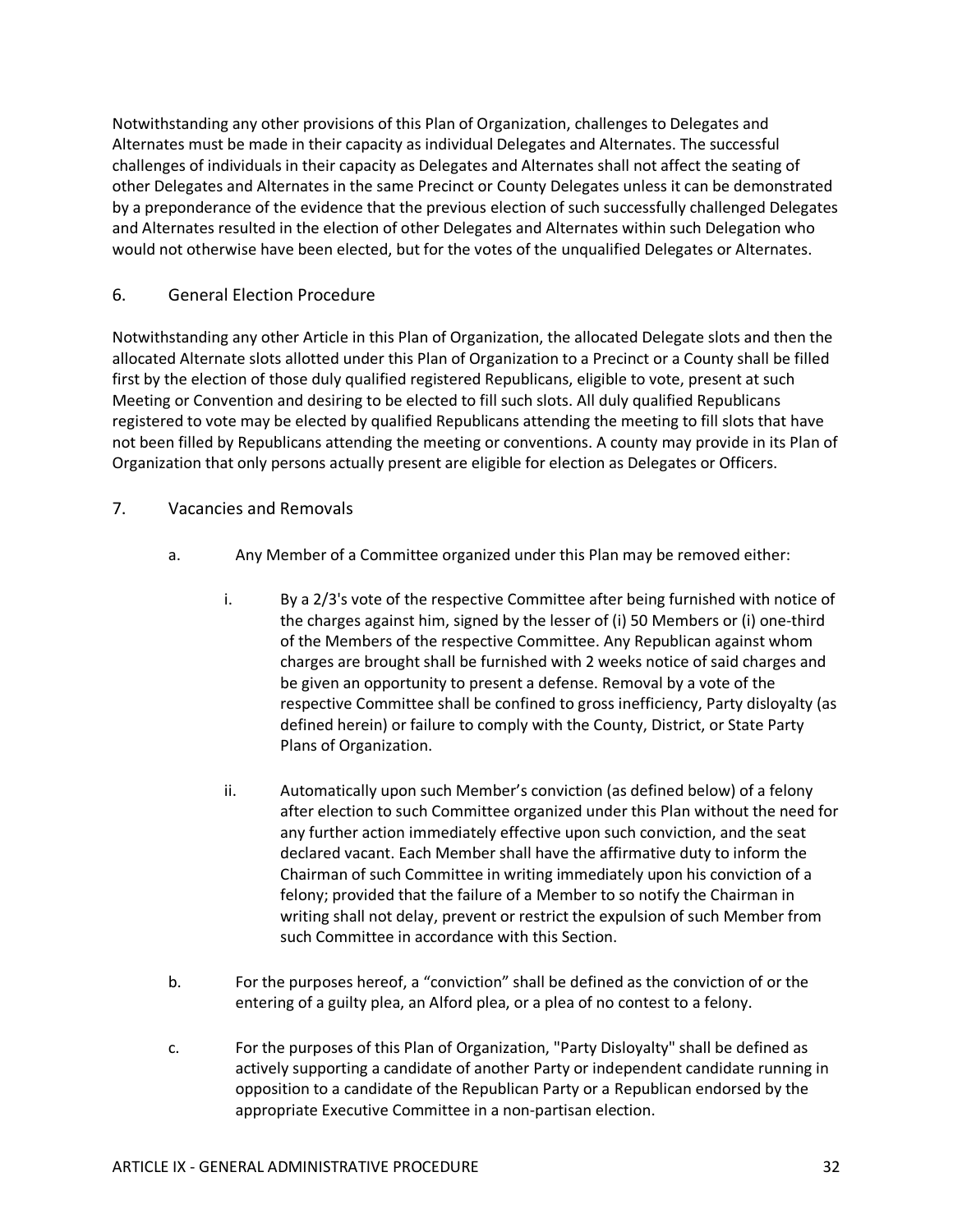## 8. Non-Partisan Candidates and Office Holders

No County, Congressional District or State Committee of the North Carolina Republican Party shall offer an opportunity for a candidate for, or current office holder of, a "non¬partisan office" who is not a Registered Republican to address a Republican Convention or other function sponsored by the North Carolina Republican Party or any of its subdivisions.

### B. OFFICIAL RECORDS

Minutes shall be kept by all Committees and Conventions of official actions taken, and a copy shall be filed with the Chairman of the appropriate Committee or Convention and with Republican State Headquarters.

- C. FINANCIAL ACCOUNTS
- 1. Records

The Chairman, Treasurer, and Finance Chairman of the County, District and State Committees shall keep faithful and accurate records of any and all monies received by them for the use of the said Committees and shall make faithful and accurate reports thereof when so requested.

2. Loans

No officer, staff or member of the Party shall cause the Party to undertake a loan without the prior approval of the Central Committee.

#### 3. Budgeted Expenses

No State officer, or State staff member of the Party shall exceed approved total budgeted expenditures without approval from the Central Committee.

4. Leases

No State officer, or State staff member, of the Party shall commit the Party to a lease in excess of \$10,000 or 90 days without the approval of the State Central Committee.

- D. APPOINTMENTS AND NOMINATIONS
- 1. Notification

It shall be the duty of the State Chairman to transmit notice of known vacancies on a County, District or State level to those persons having jurisdiction over such appointments.

2. Filling Vacancies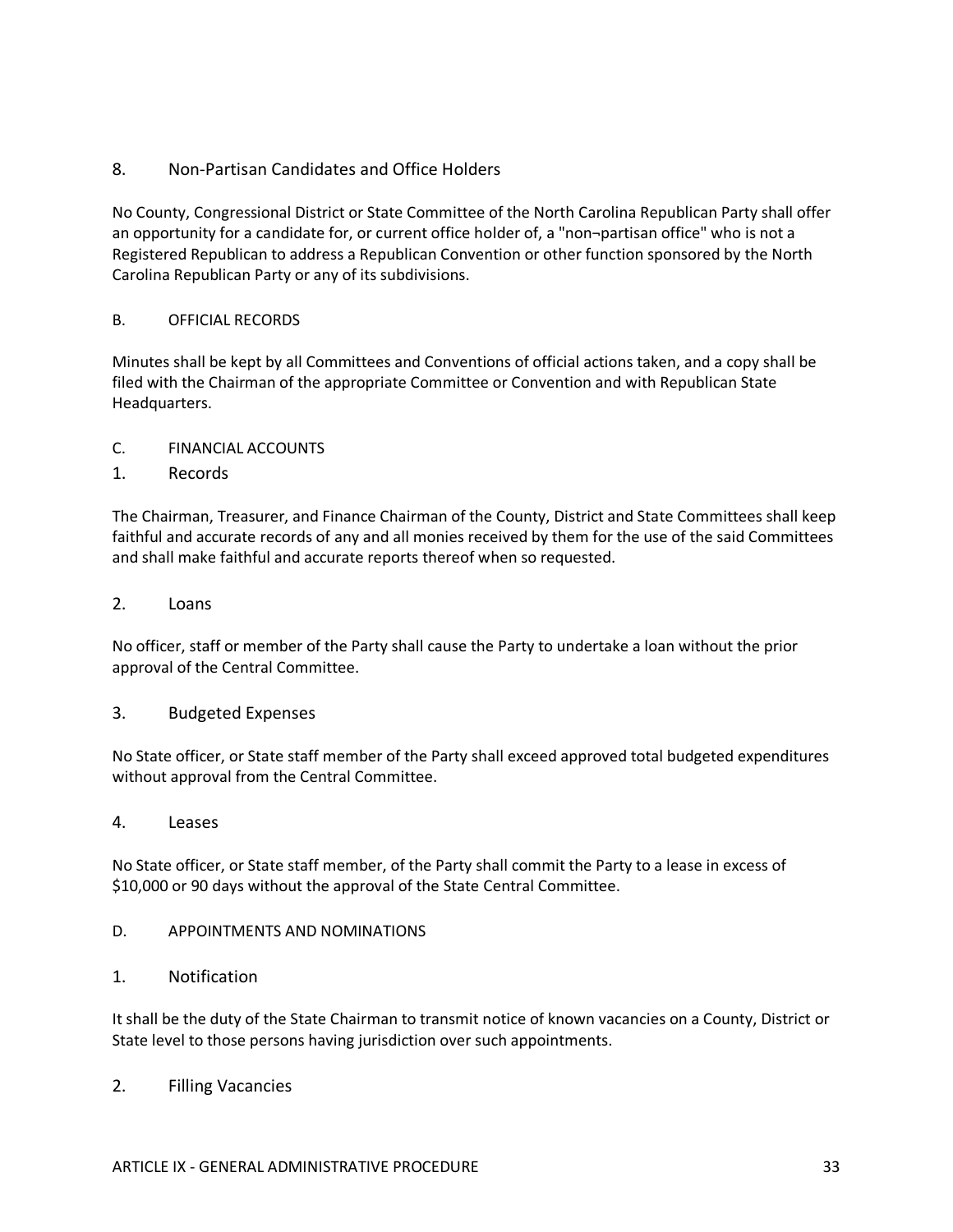- a. When a vacancy occurs in a governmental office for which a Party recommendation is called for, the vacancy shall be filled in accordance with the laws of the State of North Carolina and the terms of this Plan. The abovementioned recommendation shall be provided by the committee having jurisdiction over the district, which is subject of the vacancy.
- b. In multi-county offices or state legislative offices, the responsibility for calling the meeting rests with the State Chairman. The State Chairman may delegate this authority to the appropriate district or county chairman or the Congressional District Chairman if the county or congressional district, as the case may be, encompasses all the district or county in which the vacancy occurs.
- c. Unless otherwise provided by law, notice to committee members of the time, date, location and purpose of the meeting at which a recommendation for filling the vacancy will be considered, must be made by United States Mail First Class Postage prepaid to the last known address of the committee member. Notice must be mailed at least ten (10) days prior to the date of the meeting, unless good cause exists for shortening the time period. In no case may the meeting be scheduled for a date and time less than five (5) days after the mailing of the notice to committee members. The individual required by this Plan of Organization or appointed by the Chairman of the North Carolina Republican Party shall provide the Executive Director an affidavit or other suitable verification that notice was properly mailed, via United States Mail First Class postage prepaid to the last known address of the committee members requiring notice of the meeting.
- d. Nominations to the County Boards of Election for a full term by the State Chairman to the North Carolina State Board of Election shall be subject to the following procedures:
	- i. At least ninety (90) days prior to the date the State Chairman must submit nominees to the North Carolina Board of Elections, the State Chairman must give notice by electronic and/or written means to the County Chairman informing the County Chairmen of the deadline by which such nominations from the County Executive Committees must be submitted to the State Chairman. The deadline for nominations to be submitted to the State Chairman shall be at least thirty (30) days prior to the date the State Chairman must submit the nominees to the North Carolina Board of Elections.
	- ii. Each County Executive Committee, through the County Chairman, shall submit to the State Chairman by electronic and/or written means the names and the order of the names for the nominations approved by a majority of the County Executive Committee at least thirty (30) days prior to the date the State Chairman must submit the nominees to the North Carolina Board of Elections.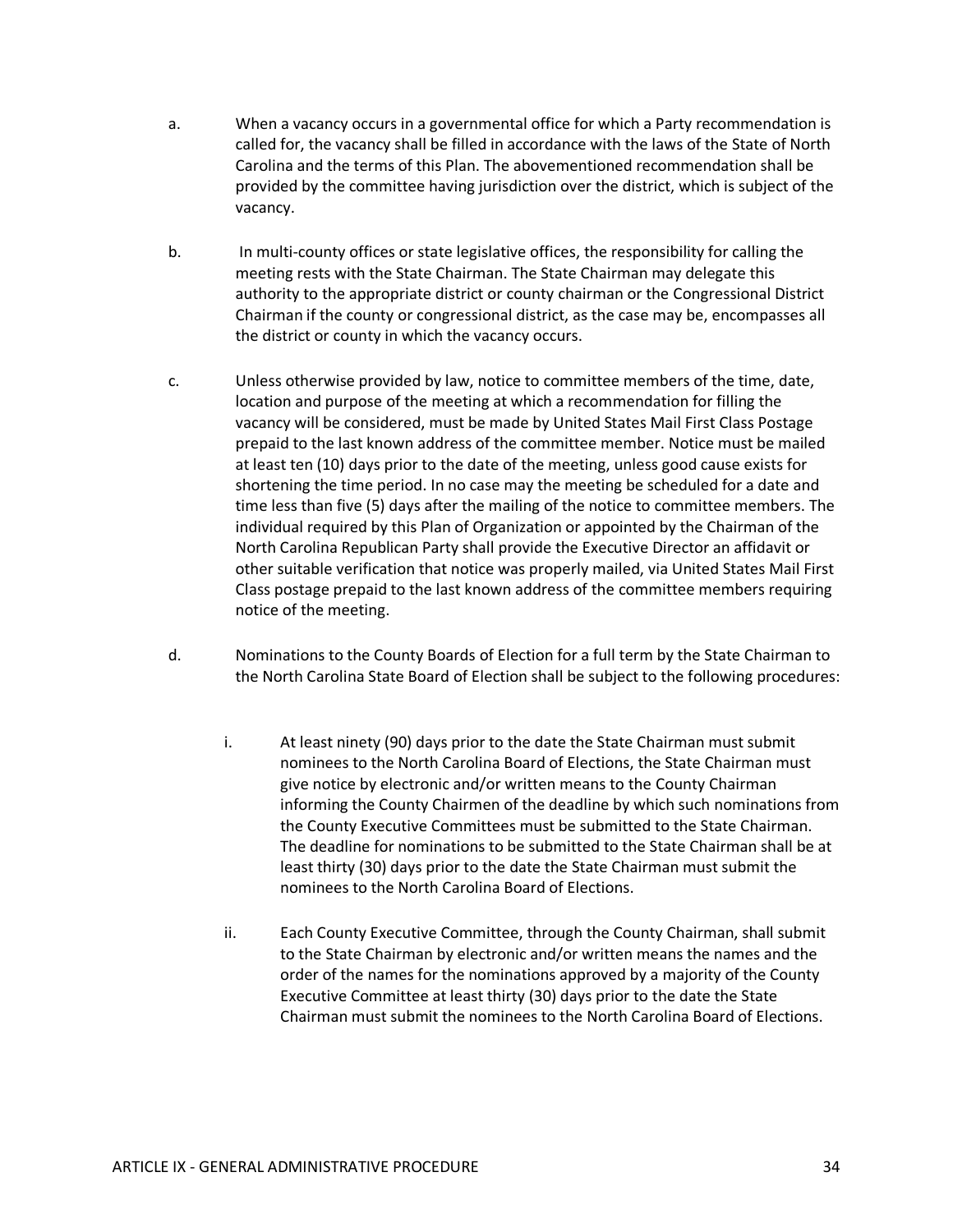- iii. If the State Chairman fails to accept the nominations from the County Executive Committee (including the order of the names submitted), the State Chairman shall provide the County Chairman in writing by electronic and/or written means a list of his final nominations to the North Carolina State Board of Elections and his or her reasons for rejecting the County's nominees.
- iv. If a vacancy occurs on a County Board of Elections the State Chairman shall establish a procedure in which the following occur: (1) the respective County Executive Committee is give the opportunity to submit nominations to the State Chairman; (2) the State Chairman gives the County Executive Committee notice if the State Chairman intends not to accept the submitted nominations, including the order of the names of the nominations; (3) the County Chairman is notified of the State Chairman's final nominations to the North Carolina State Board of Elections.
- v. In all events, the State Chairman shall give written notice to each County Chairman of the nominations submitted to the North Carolina State Board of Elections within fifteen (15) days of the submission of the nominations.
- e. In those cases where the State Chairman or, by appointment, the county, district, or Congressional District Chairman calls the meeting, the State Chairman shall designate the person to chair the meeting. The vote shall be conducted in a method reasonably calculated to assure accuracy and fairness to all potential candidates for the position.
- f. Should any cause or provision found in this section be deemed inconsistent with the laws of the State of North Carolina, those laws shall govern as to the particular clause or provision and the remainder of this section shall apply.
- E. FORFEITURE OF OFFICIAL PRIVILEGES
- 1. Removal or Resignation from Committees

Any current or former Officer or Member of a Precinct Committee, County Executive Committee, District Committee, State Executive Committee or State Central Committee who, for any reason, is removed or resigned from said position shall forfeit all rights and privileges in any way connected with that position.

2. Party Disloyalty

Any registered Republican attempting to influence or influencing the outcome of any election against a Republican candidate or Republican endorsed by the appropriate Republican Executive Committee or Legislative Caucus, other than by supporting an opposing Republican Candidate in a Republican primary, may be declared ineligible to hold office under the State Plan of Organization at the State, District, and Precinct level for Party disloyalty by 2/3 vote of the State Executive Committee. Charges of Party disloyalty may be brought by petition of 50 members of the State Executive Committee, or by resolution of a County or District Republican Executive Committee. The State Executive Committee may declare a Republican found to have engaged in Party disloyalty as ineligible to serve in any office under the Plan of Organization for a period of time between 6 months and 5 years.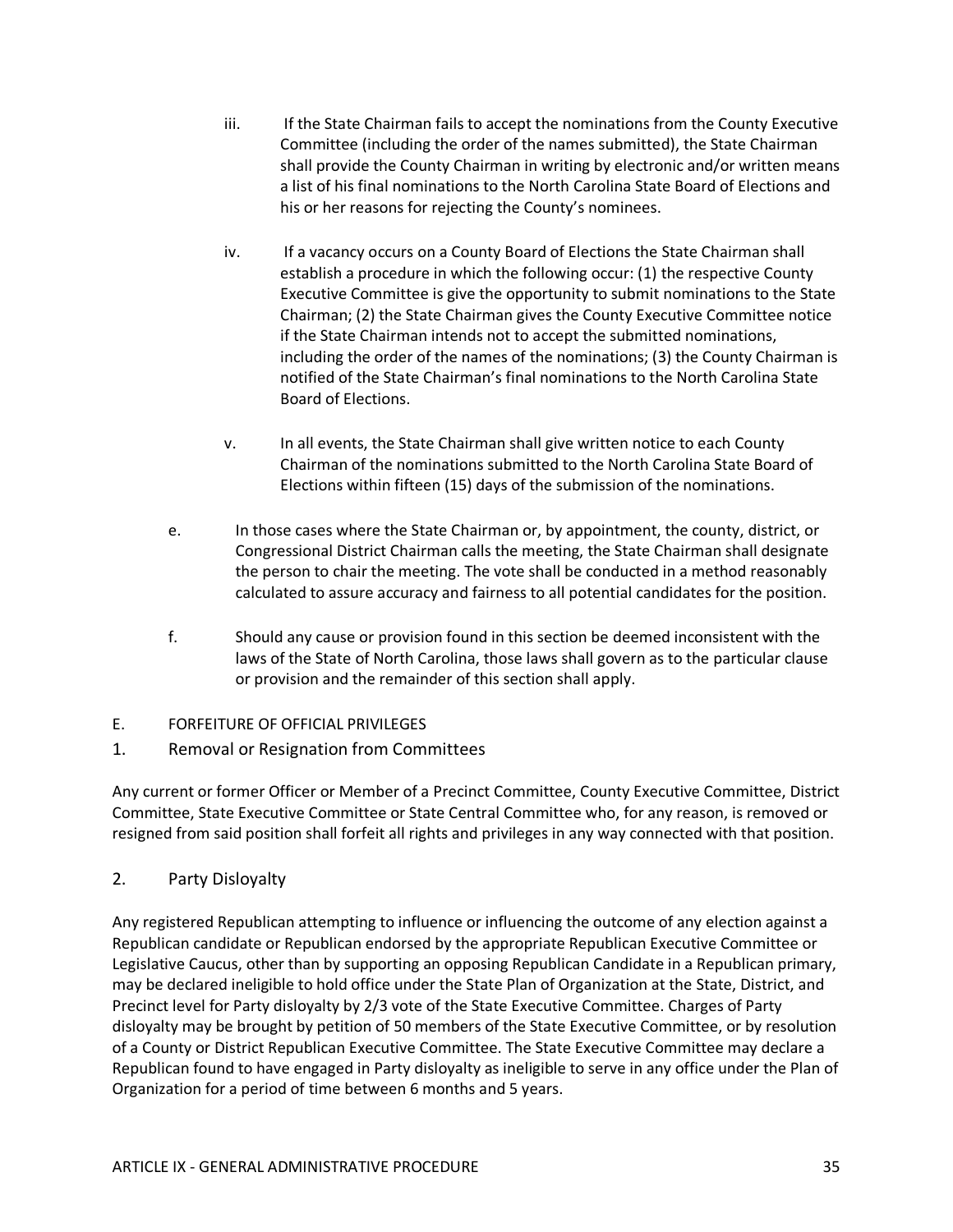### F. REFRAIN FROM UTILIZING POWERS OF OFFICE IN REPUBLICAN PRIMARY

Each Officer and each Member of any Committee created pursuant to this Plan of Organization shall refrain from utilizing the powers and dignity of his or her office or position in any Republican Primary for public office at any level. Nor shall any Committee created pursuant to this Plan of Organization make or issue, in any way, manner or form, any endorsement in any Republican Primary for public office. Nor shall any Committee issue any contrary endorsement or withhold support from any non-partisan judicial candidates properly endorsed pursuant to this Plan of Organization.

### G. PARTY OFFICERS AS CANDIDATES

In the event that the chairman or vice chairman of the State Party, or any District, Legislative, Judicial or County Party, shall announce his intentions to run for public office or shall file a notice of candidacy with the Board of Elections, that person shall be deemed to have resigned his office within the Party, effective seven days after the close of filing, and the then-existing vacancy shall be filled as provided for herein. In those cases where the Party office held by said person is at the county level, the Party official may petition the County Executive Committee for exemption from this provision and the County Executive Committee may, for good cause shown, grant such an exemption with a two-thirds affirmative vote. This exemption shall be deemed void if any other Republican files with the Board of Elections for the same public office within that election cycle.

- H. ENDORSEMENTS IN ELECTIONS
- 1. County and District Elections

In non-partisan elections or in elections where there is no primary election, district and county executive committees shall have exclusive authority to endorse registered Republicans running in that district or county. Political subdivision executive committees (ie., County Executive Committee) shall not issue endorsements in races unless the District resides entirely within the County. All members of the County Executive Committee may vote on the endorsements for districts wholly encompassed within that county, regardless of whether Committee members live within the District in question. In Those Districts encompassing more than one County or portions of more than one County, endorsements may only be made in accordance with Article IV.A.1.c

### 2. Statewide Judicial Elections

In statewide judicial elections where there is no primary election, the NCGOP State Executive Committee shall have the exclusive authority to endorse registered Republicans. Political subdivisions executive committees (ie., County Executive Committees, Congressional District Executive Committees, etc) shall not issue endorsements of statewide judicial candidates inconsistent with the State Executive Committee endorsements. At a properly noticed meeting, the NCGOP State Executive Committee is permitted to issue an endorsement of a statewide judicial candidate prior to, during or after the filing prescribed filing period for said statewide judicial office.

### 3. Notice of Endorsement Meetings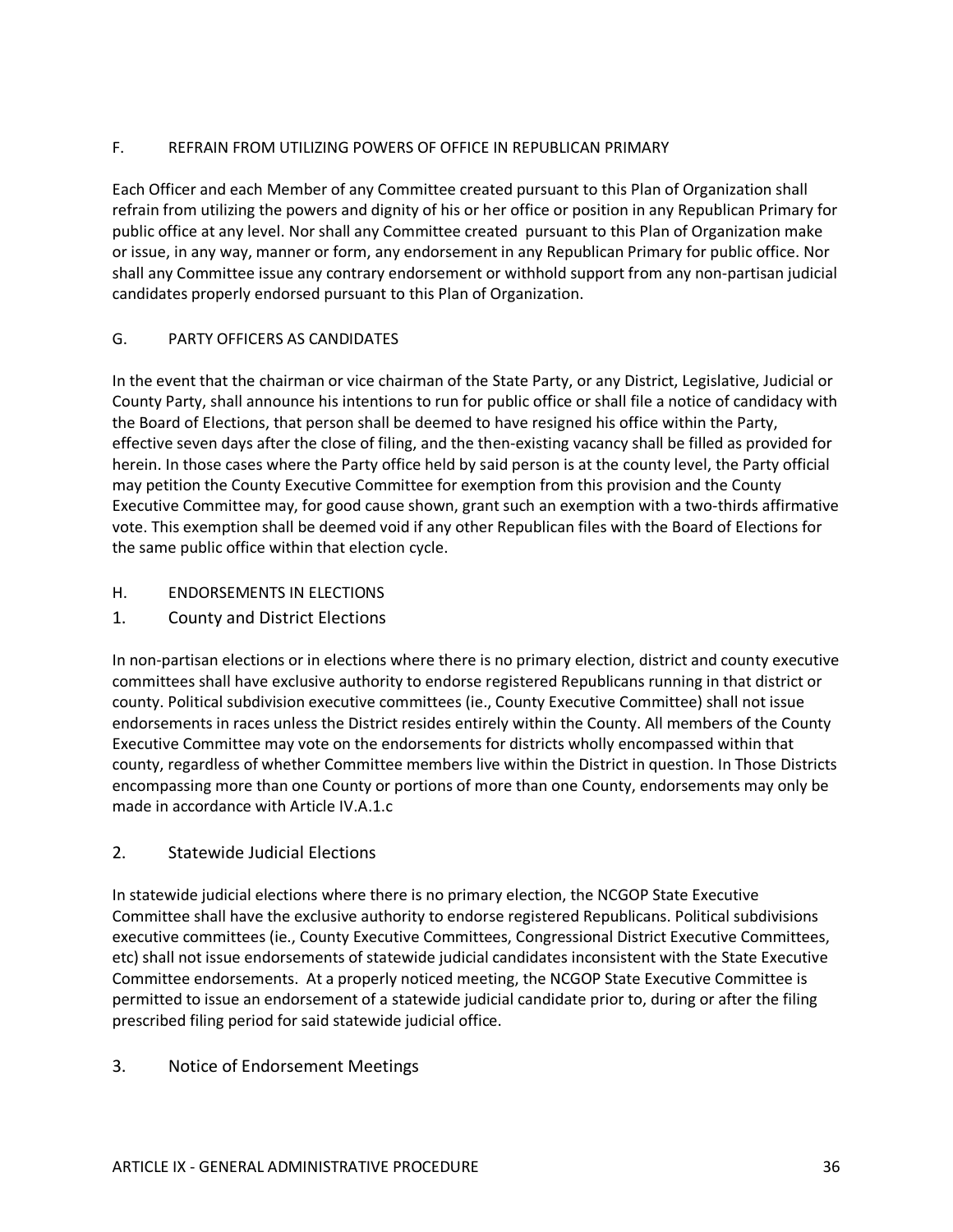With respect to any endorsement provided for in this section (Article IX.H), and unless otherwise provided by law, notice to committee members of the time, date, location, and purpose of the meeting at which any such endorsement will be considered must be made by United States Mail to the last known address of the committee member. Notice must be mailed at least ten (10) days prior to the date of the meeting, unless good cause exists for shortening the time period. In no case may the meeting be scheduled for a time and date less than (5) days after the notice to committee members. Such notice shall also be provided to all registered Republicans who are candidates seeking the office for which the endorsement is made.

- I. NOTICE
- 1. Written Notice

"Written Notice" as used in this plan shall mean notice sent through the United States Postal Service (USPS) first class mail.

- a. The date post marked by the USPS shall be conclusive as to the date notice was given.
- b. Individuals entitled to receive written notice under this plan may elect to receive notification by other means in lieu of written notice. This may be requested via written notice to the secretary of the entity required to give written notice; however, this waiver is revocable at any time by sending written notice of the revocation to the secretary.

#### 2. Notice

"Notice" as used in this plan shall be defined as the actual providing of the required information to the intended recipient by direct means which are substantially likely to inform the recipient. "Notice" can include, but is not limited to, US Mail First Class postage prepaid, telephonic communications, telefacsimile transmissions, and/or email. Any individual providing notice pursuant to the plan shall document the time and manner of providing notice in the event a challenge to providing proper notice arises.

#### J. PARTICIPATION BY TELEPHONE OR OTHER ELECTRONIC CONFERENCE CALL

The Chairman of any committee organized under this Plan may permit any one (1) or more members of such committee to participate in a meeting of such committee by means of a telephone or other electronic conference call that allows all persons participating in the meeting to simultaneously hear each other during the meeting, and such participation in a meeting shall be deemed present in person at such meeting.

#### K. ACTION WITHOUT MEETING

Action required or permitted to be taken at a meeting of any committee organized under this Plan may be taken without a meeting by unanimous written consent of all members of such committee. The action must be evidenced by one or more written consents signed by each member of such committee before or after such action, describing the action taken, and included in the minutes or filed with the committee's records. Action so taken is effective when the last member of such committee signs such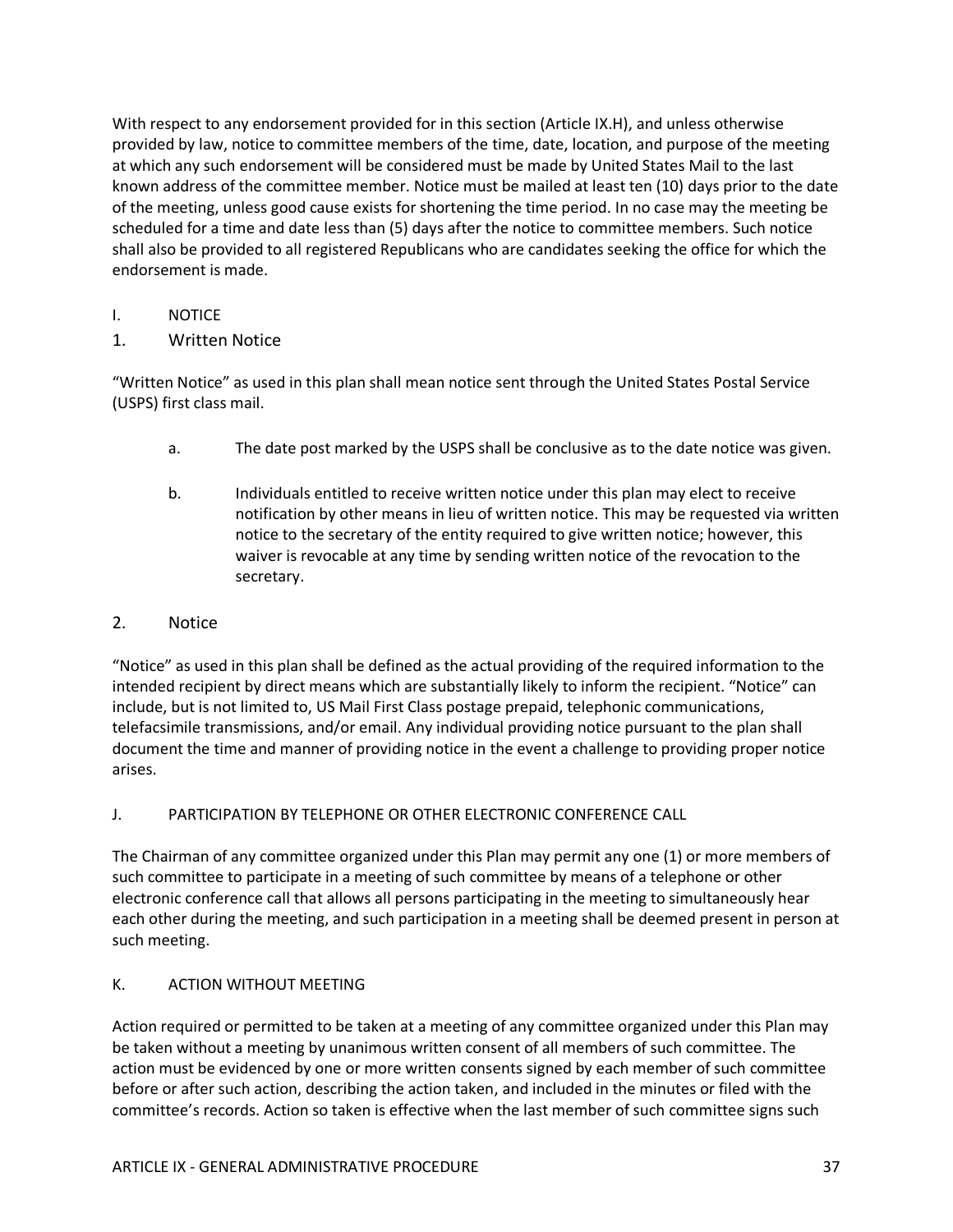consent, unless the consent specifies a different effective date. Such consent has the effect of a meeting vote and may be described as such in any document.

### **ARTICLE X - AMENDMENTS, APPLICABILITY AND EFFECTIVENESS OF THIS PLAN**

- A. AMENDMENTS TO PLAN OF ORGANIZATION
- 1. Timing of Amendment

The Plan of Organization may be amended, not inconsistent with the Rules of the Republican National Committee, by majority vote of the delegates present and voting at any State Convention provided, however, that the proposed amendment was mailed to the membership of the State Executive Committee, elected at the preceding District Convention, at least thirty days prior to the convening of the State Convention. This mailing requirement shall not apply to the Report of the duly appointed Plan of Organization Committee, which shall be noticed pursuant to Section VI.A.3.b of this Plan.1

2. Proposed Amendments from Floor of State Convention

Amendments from the Convention floor to the proposed Amendments to the Plan (an amendment to the amendment) which would materially alter the intent of the original proposed amendment shall not be considered in order unless the propounder of the proposed amendment shall have first furnished a minimum of one thousand (1000) copies of the proposed amendment, and must receive a two-thirds vote of the delegates present and voting at any State Convention to be approved. This paragraph applies only to amendments to Amendments to the Plan that were mailed out to the Executive Committee as above described.

3. Untimely Proposed Amendments

Proposed amendments to the Plan not mailed to the State Executive Committee thirty days prior to the convening of the State Convention shall not be considered in order unless the propounder of the proposed amendment shall have first furnished a minimum of one thousand (1000) copies of the proposed amendment, and it must receive a two-thirds vote of the delegates present and voting at any State Convention.

### 4. Administrative Amendments

Plan of Organization Committees shall have authority to correct any spelling or typographical errors in the Plan of Organization, as a housekeeping matter, that do not change the substance of the Plan. Notwithstanding any other provision of this Plan or any County Plan of Organization, in the event that there is a change in state or federal election law that renders a portion of this Plan ineffective, obsolete or inoperative, the Executive Committee may, upon a two-thirds majority vote, temporarily amend this Plan to the extent necessary to alter procedures or schedules affected by such change in state or federal election law. Any change made pursuant to this paragraph shall be effective only until the date of adjournment of the next annual State Convention called pursuant to this Plan, Article VI.A.2.a.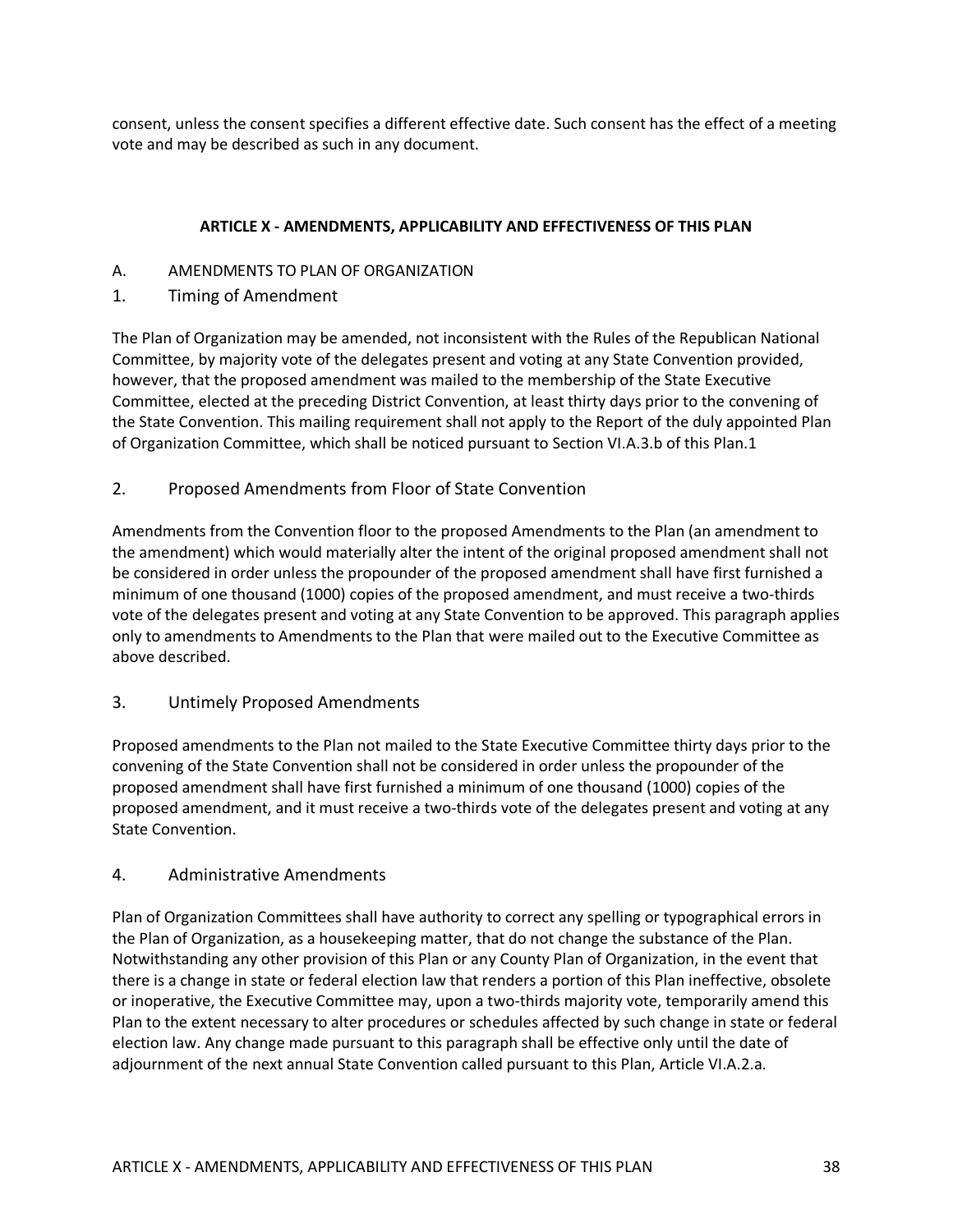### B. APPLICABILITY

1. Rules as to Towns and Cities

This Plan of Organization is not intended to extend to or establish organizations for the Republican Party of various towns and cities of the State of North Carolina as separate units from the Precinct and County Organization. Qualified and registered Republican voters of the towns and cities of the state may organize and promulgate their own rules not inconsistent with these rules and the organizations herein established.

## 2. Rules as to Counties and Districts

The Precinct and County Committees and County Conventions, and the District Committees and Conventions are authorized to promulgate such additional rules and establish such additional Party Officers or Committees for their respective organizations, not inconsistent with these rules, as shall be deemed

necessary. Counties may establish Executive Boards to transact the business of the Party between County

Executive Committee Meetings.

- C. AUTHORITY
- 1. Controversies

Controversies in any County or District with respect to the organizations set up therein under this Plan shall be referred to the State Chairman, State Vice-Chairman, National Committeeman, National Committeewoman and General Counsel for arbitration. Ruling shall be made within 60 days, and their decision shall be final.

2. Parliamentary Authority

The current edition of Robert's Rules of Order Newly Revised shall govern all proceedings, except when inconsistent with this State Plan of Organization or Convention Rules properly adopted.

3. Gender and Number

The masculine pronoun or title herein includes the feminine, and the singular herein includes the plural, wherever appropriate.

4. No Proxy Voting

No proxy voting shall be allowed at any meeting or convention held pursuant to this Plan.

- D. EFFECTIVE DATE
- 1. Effective Date of this Plan